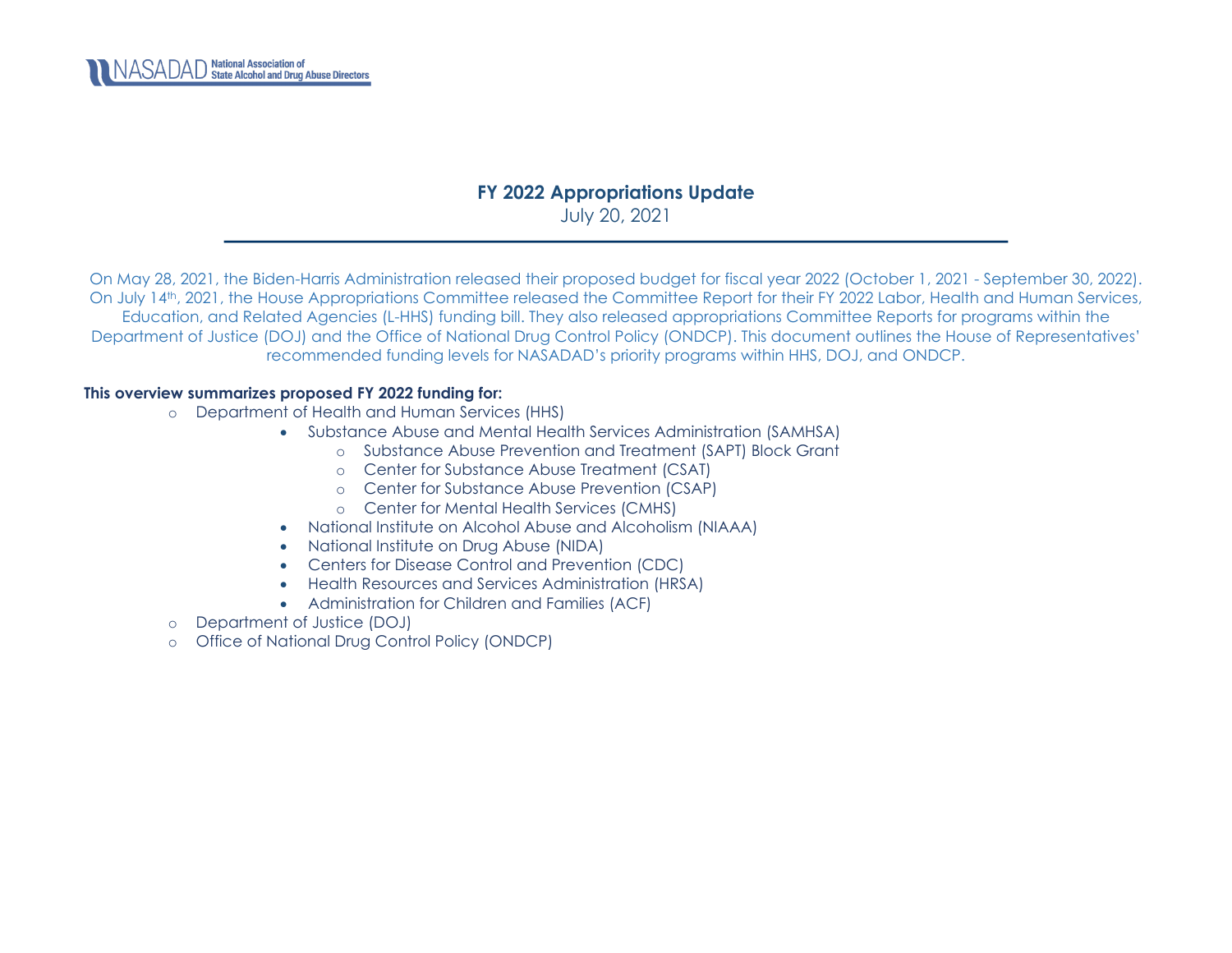<span id="page-1-0"></span>

| Program                              | FY 2019         | FY 2020                     | FY 2021<br>regular<br>appropriation* | <b>President's FY</b><br>2022 Reauest | FY 2022 vs. FY<br>2021 | House FY 2022<br>Recommendation | House FY 22 vs.<br>FY 2021 |
|--------------------------------------|-----------------|-----------------------------|--------------------------------------|---------------------------------------|------------------------|---------------------------------|----------------------------|
| <b>SAPT</b><br><b>Block</b><br>Grant | \$1,858,079,000 | $\parallel$ \$1.858.079.000 | \$1,858,079,000                      | \$3,508,000,000                       | $+$ \$1,650,000,000    | \$2,858,000,000                 | $+$ \$1,000,000,000        |

#### **Substance Abuse Prevention and Treatment (SAPT) Block Grant**

\*Does not reflect the \$1.65 billion in supplemental funding appropriated in December 2020, nor the \$1.5 billion in supplemental funding appropriated in March 2021 for the SAPT Block Grant.

| <b>COVID-19 Relief Supplemental</b><br><b>Funding</b> | December 2020 (FY 2021) | March 2021 (FY 2021) |  |
|-------------------------------------------------------|-------------------------|----------------------|--|
| SAPT Block Grant                                      | \$1,650,000,000         | \$1,500,000,000      |  |

#### **House Appropriations Committee Report Language:**

"The Committee includes a program level of \$2,858,079,000 for the Substance Abuse Prevention and Treatment Block Grant (SABG), an increase of \$1,000,000,000. In addition, the American Rescue Plan (P.L. 117–2) included \$1,500,000,000 for the SABG. SABG provides funding to States to support alcohol and drug abuse prevention, treatment, and rehabilitation services. The Committee recognizes the critical role the block grant plays in State systems across the country, giving States the flexibility to direct resources to address the most pressing needs of localities across the State. The Committee also recognizes that the 20 percent prevention set 3aside within the SABG is a vital source of funding for primary prevention. The prevention set-aside represents an average of 62 percent of all State alcohol and drug agency's budget for primary prevention and is essential to ending the substance misuse crisis."

"SABG Recovery Set-Aside.—The Committee establishes a ten percent set-aside within total SABG funding for the provision of evidenceinformed SUD non-clinical recovery supports and services. The Committee directs SAMHSA to ensure that this set-aside shall support programs that: (1) develop local recovery community support institutions including but not limited to recovery community centers, recovery homes, and recovery schools or programs to mobilize resources within and outside of the recovery community, to increase the prevalence and quality of long-term recovery from SUD; (2) provide peer-based recovery coaching, individual or group supports, to individuals and families led by those with lived experience with SUD, delivered in person or using technology; (3) provide ancillary community-based supports necessary to sustain recovery, including access to transportation, job training, and educational services; (4) provide activities to reduce SUD recovery-related stigma and discrimination at the local level; (5) provide technical assistance to organizations principally governed by people in recovery from SUD through facilitating financing, business functions and cross-training on evidence informed practices within the recovery community. The Committee directs SAMHSA to prioritize programs for underserved populations, to promote health equity, and to support community-based strategies to increase recovery capital and support individuals to sustain long-term recovery, as identified at the local, regional and/or state level by the recovery community. Funds from the recovery set-aside will support operating costs for organizations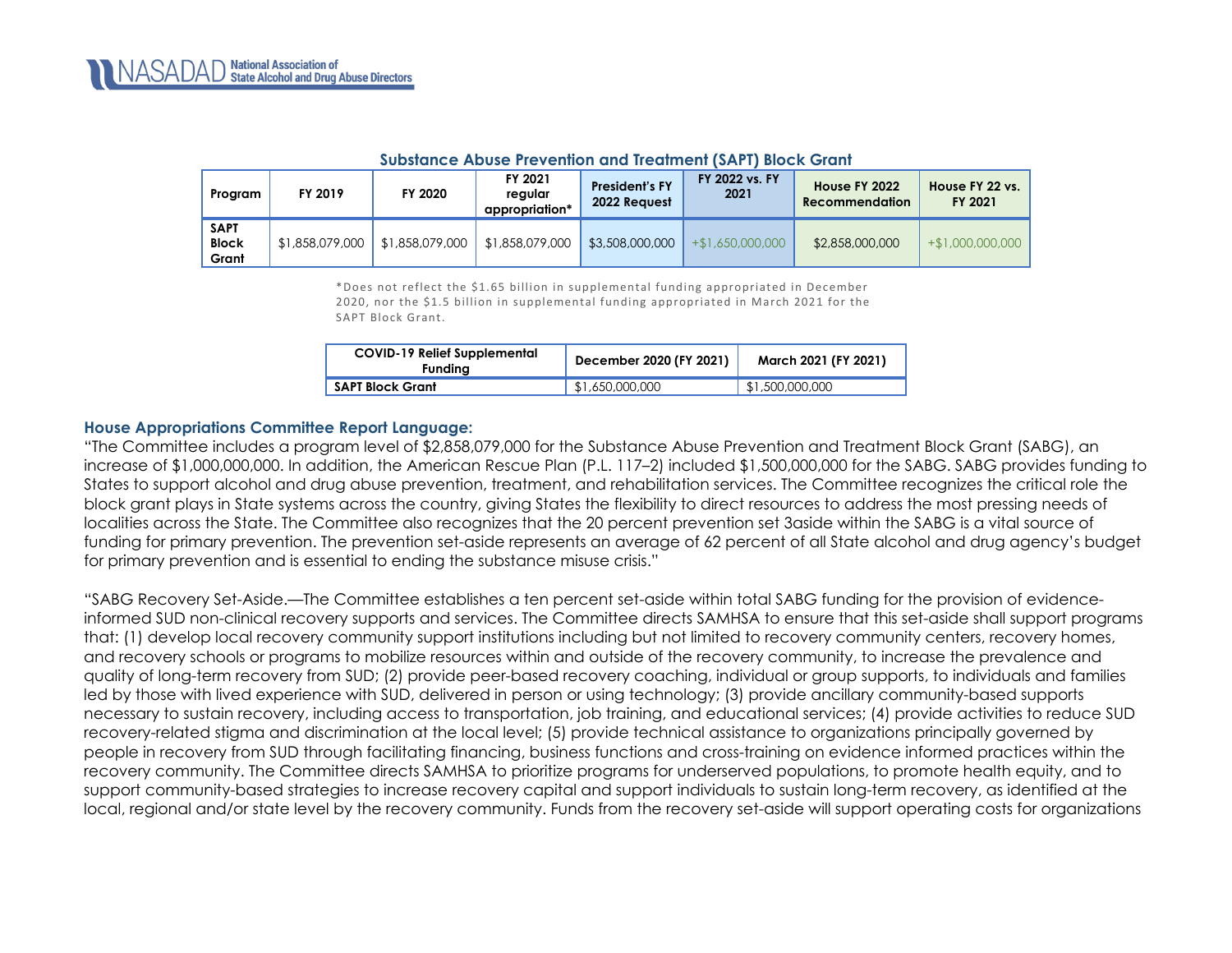that provide above services, prioritizing those with leadership, staffing and governance structures that include representation from those identified as in long-term recovery and impacted family members who reflect the community served."

"Block Grant Reporting Requirements.—The Committee acknowledges the important role of the Mental Health and Substance Abuse Prevention and Treatment Block Grants in supporting States' efforts to provide resources for expanded mental health and substance use disorder treatment and prevention services. The Committee is concerned with the lack of transparency and information that is provided to Congress and the public about how States are distributing those funds and what programs or services they are going toward. The Committee encourages SAMHSA to begin implementing public reporting on their existing block grants. The Committee directs SAMHSA to submit a report, 180 days after the enactment of this Act, to identify any staffing, IT infrastructure, legislative policies, or funding barriers that would prevent grantees and SAMHSA from collecting and providing outcome data on their block grant programs."

"Data Collection for SUD Grants to States.—A December 2020 GAO report examining SUD grants to States found that SAMHSA does not have consistent, relevant, and timely data on the number of individuals provided treatment and recovery support through the SABG, State Targeted Response to the Opioid Crisis Grant (STR), and SOR programs. The Committee recognizes the challenges the lack of data poses in evaluating the effectiveness of these grants and encourages SAMHSA to adopt GAO's recommendation to identify and implement changes to their data collection efforts to improve the consistency, relevance, and timeliness of data collected on the number of individuals who receive substance use disorder treatment and recovery support services with funding from the SABG and SOR programs."

"Evidence-Based Practices to Combat the Opioid Crisis.—The CDC projects that more than 88,000 drug overdose deaths occurred in the United States in the 12 months ending in August 2020, the highest number of overdose deaths ever recorded in a 12-month period. Given the acceleration of the drug overdose epidemic, due in part to the COVID–19 pandemic, the Committee directs SAMSHA to encourage States to use grant funds provided to combat this substance use disorder crisis to prioritize evidence-based best practices exemplified by the states, including but not limited to: Overdose Education and Naloxone Distribution (OEND), Medication Assisted Treatment (MAT), Warm Handoff Protocols for Overdose Survivors Discharged from Emergency Rooms, and peer recovery support groups. The Committee directs that SAMHSA-funded SUD treatment and recovery activities shall include evidence-based, self-empowering, mutual aid recovery support programs that expressly support MAT."

"Evidence-Based Programs for People Experiencing Homelessness.—The Committee recognizes the importance of access to SUD treatment for individuals experiencing homelessness. The Committee encourages SAMHSA to prioritize the development of evidence-based programs and treatments specifically tailored for those with alcohol and substance use disorder and who are at a high risk of becoming homeless, and to consider grant applications that include targeting resources to address SUD within the homeless population."

"National Recovery Month.—The Committee recognizes that National Recovery Month is a meaningful observation to recognize individuals in recovery from substance use disorders and mental illness. Between September 2019 and August 2020, more than 85,000 people nationwide died from drug overdoses and 47,000 nationwide died from suicide in 2019. Promoting awareness of treatment for substance use and mental health disorders and combating stigma, both goals of National Recovery Month, are important steps to help prevent overdoses and suicide. The Committee recognizes SAMHSA as an important leader in National Recovery Month and encourages SAMHSA to maintain a leadership role in these efforts."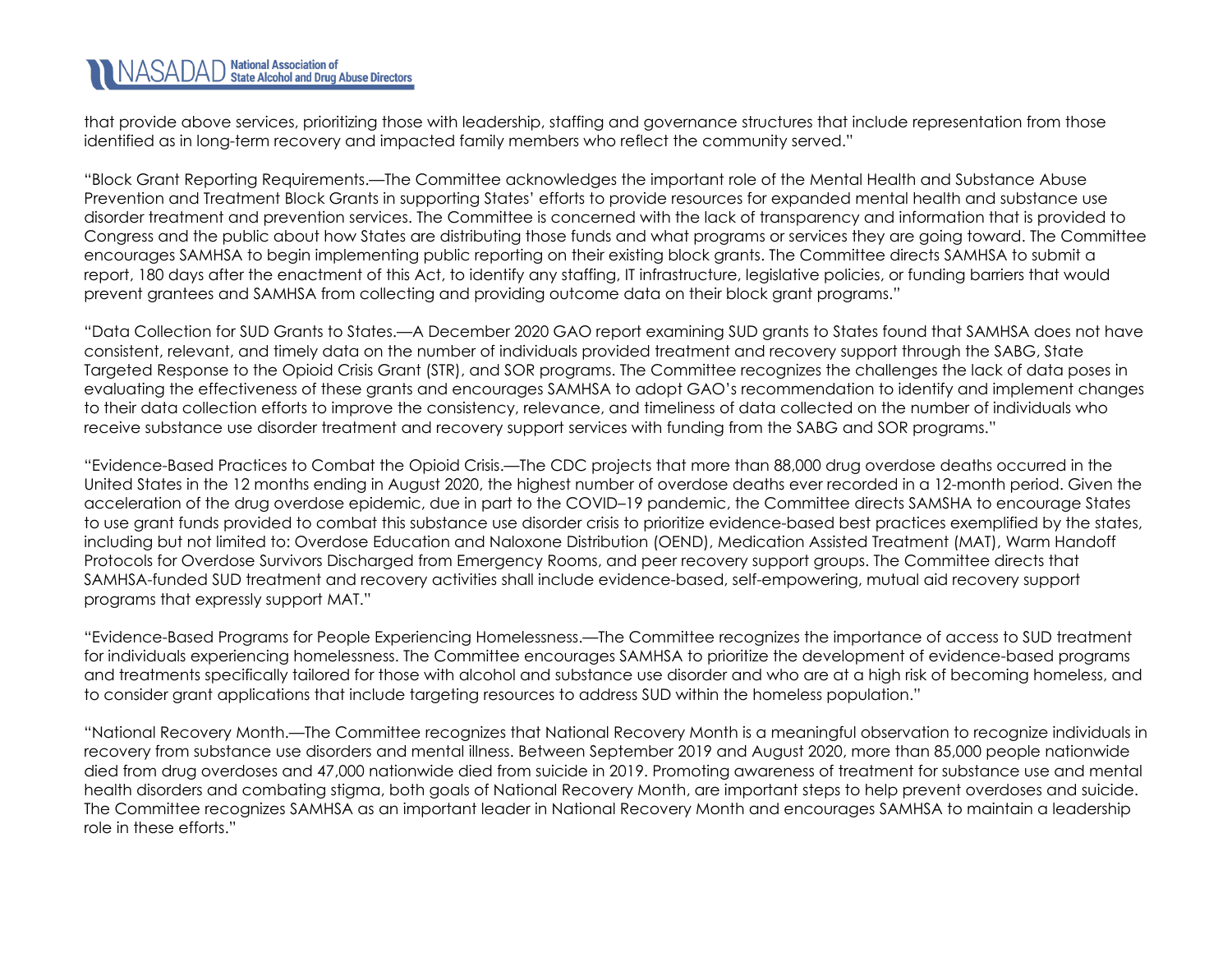# NASADAD State Alcohol and Drug Abuse Directors

"Opioid Use Disorder Relapse.—The Committee recognizes that relapse might occur after opioid use disorder treatment. The Committee appreciates SAMHSA's efforts to address this by emphasizing the importance of adherence to evidence-based practices that have been demonstrated to reduce the risk of relapse to opioid dependence, and encourages SAMHSA to disseminate and emphasize implementation of these practices in all settings where treatment is offered, including rehabilitation and criminal justice settings."

"Substance Use Disorder Response in Rural America.—The Committee is aware that response to the SUD crisis continues to pose unique challenges for rural America, which suffers from problems related to limited access to both appropriate care and health professionals critical to diagnosing and treating patients along with supporting recovery. Rural America's unique challenges require a comprehensive approach, including training to provide care in a culturally responsive manner with an understanding of diverse populations; the use of technologies to ensure improved access to medically underserved areas through the use of telehealth; and workforce and skills development to advance data capture and analytics. The Committee encourages SAMHSA to support initiatives to advance SUD objectives in rural areas, specifically focusing on addressing the needs of individuals with SUD in rural and medically-underserved areas, and programs that stress a comprehensive community-based approach involving academic institutions, health care providers, and local criminal justice systems."

"Recovery Housing.—The Committee recognizes the importance of recovery housing, in which individuals abstain from use of non-prescribed substances in a supportive environment. Research shows that individuals with SUD who live in recovery housing are more likely to maintain recovery, have higher rates of employment, and are less likely to become incarcerated. In order to increase the availability of high-quality recovery housing, the Committee encourages SAMHSA to collaborate with other Federal agencies, including HUD, the Department of Labor, the Department of Justice, and the Bureau of Indian Affairs, to coordinate activities across the Federal government and develop recommendations to improve policies on recovery housing."

### **SAMHSA Congressional Justification Language on the SAPT Block Grant:**

"The Substance Abuse Prevention and Treatment Block Grant (SABG) program distributes funds to 60 eligible states, territories and freely associated states, the District of Columbia, and the Red Lake Band of Chippewa Indians of Minnesota (referred to collectively as states) to plan, carry out, and evaluate substance use disorder prevention and treatment, and recovery support services for individuals, families, and communities impacted by substance misuse. The SABG's overall goal is to support and expand substance use disorder (SUD) prevention and treatment services while providing maximum flexibility to grantees."

"10 Percent Recovery Support Services Set-Aside**:** The 2022 budget includes a new 10 percent set-aside for non-clinical recovery support services. The 10 percent set-aside will require SABG grantees to spend at least 10 percent of their SABG expenditures for recovery community organizations or peer recovery support services. Recovery support systems partner people in recovery from mental and substance use disorders, as well as their family members, with recovery services. These services may include recovery community centers, recovery homes, recovery schools, recovery industries, recovery ministries. These programs utilize individual, community, and system-level approaches to increase the four dimensions of recovery as defined by SAMHSA: health (access to quality health and SUD treatment); home (housing with needed supports); purpose (education, employment, and other pursuits); and community (peer, family and other social supports)112 States will use these funds to develop local recovery community support institutions, provide system navigation resources and supports, and to collaborate and coordinate with local private, public, non-profit, and faith community response efforts. This new set-aside will build upon the more than two decades of practice-based research that began when SAMHSA awarded the first Recovery Community Services Program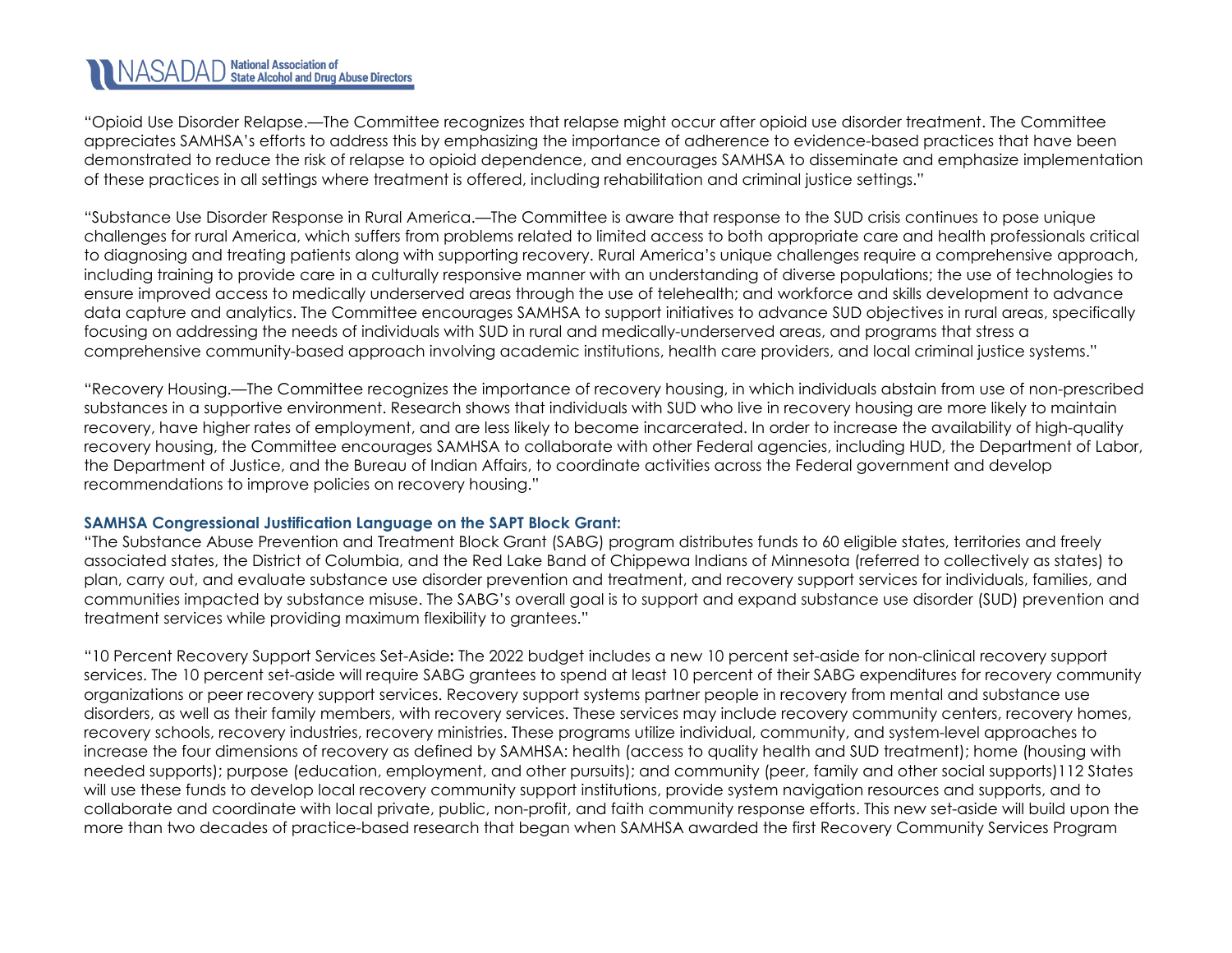(1998) discretionary grants and to expand access to long-term recovery services, a necessary component to extend the continuum of care. This set-aside will help increase access to recovery support services across the country and complement the existing efforts to respond to the ongoing opioid crisis that has accelerated during the COVID-19 pandemic."

"The FY 2022 Budget Request level is \$3.5 billion, an increase of \$1.7 billion from the FY 2021 Enacted level. SAMHSA plans to use the increase in funds to continue serving as a source of safety-net funding, including providing assistance to states in addressing and evaluating activities to prevent, treat, and provide recovery support services for individuals, families, and communities that are adversely impacted by substance use disorders (SUDs), and related conditions such as opioid use disorder. The need and demand for treatment and recovery support services for SUDs continues to grow, as exacerbated by the coronavirus pandemic. SAMHSA will continue to assist states and jurisdictions in planning for, expanding, enhancing, and building capacity in their service systems to address these burgeoning needs."

| Program                                                                | FY 2019         | FY 2020         | FY 2021         | <b>President's FY</b><br>2022 Request | <b>FY 2022 vs FY</b><br>2021 | House FY 22<br>Recommendation | House FY 22 vs. FY<br>2021 |  |  |  |  |  |
|------------------------------------------------------------------------|-----------------|-----------------|-----------------|---------------------------------------|------------------------------|-------------------------------|----------------------------|--|--|--|--|--|
| State Targeted<br>Response (STR) to the<br><b>Opioid Crisis Grants</b> | Not funded      | Not funded      | Not funded      | Not funded                            | N/A                          | Not funded                    | N/A                        |  |  |  |  |  |
| <b>State Opioid Response</b><br>(SOR) Grants                           | \$1,500,000,000 | \$1,500,000,000 | \$1,500,000,000 | \$2,250,000,000                       | $+ $750,000,000$             | \$2,000,000,000               | $+$ \$500,000,000          |  |  |  |  |  |

### **Additional Opioids Allocation**

### **House Appropriations Committee Report Language:**

"The Committee includes \$2,000,000,000 for SOR grants, an increase of \$500,000,000. The Committee directs SAMHSA to continue supplemental grants in fiscal year 2022 to States whose award from the SOR formula grant declines by more than 40 percent in fiscal year 2022 compared to fiscal year 2019. The Committee further directs SAMHSA to ensure that these resources continue to be managed by State alcohol and drug agencies defined as the agency that manages the Substance Abuse Prevention and Treatment Block Grant under part B of title X of the Public Health Service Act. This approach will ensure continuity of funding, effective coordination of efforts, and decrease fragmentation within each State system."

"SOR Funding Cliff.—The Committee continues to include a 15 percent set-aside for States with the highest age-adjusted mortality rate related to opioid use disorders. The Committee remains concerned longstanding guidance to the Department to avoid a significant cliff between States with similar mortality rates was overlooked in the award for fiscal year 2020 funds. When the determination of new award amounts is made in fiscal year 2022, the Committee directs the Assistant Secretary to award funds to avoid funding cliffs between States with similar mortality rates. The Committee notes that funding cliffs between grant cycles can pose a significant challenge for States seeking to maintain programs that were instrumental in reducing drug overdose fatalities. The Committee requests a report within 180 days of enactment of this Act on the extent to which such reductions to States in previous grant cycles affected outreach and provision of services, as well as treatment and recovery outcomes."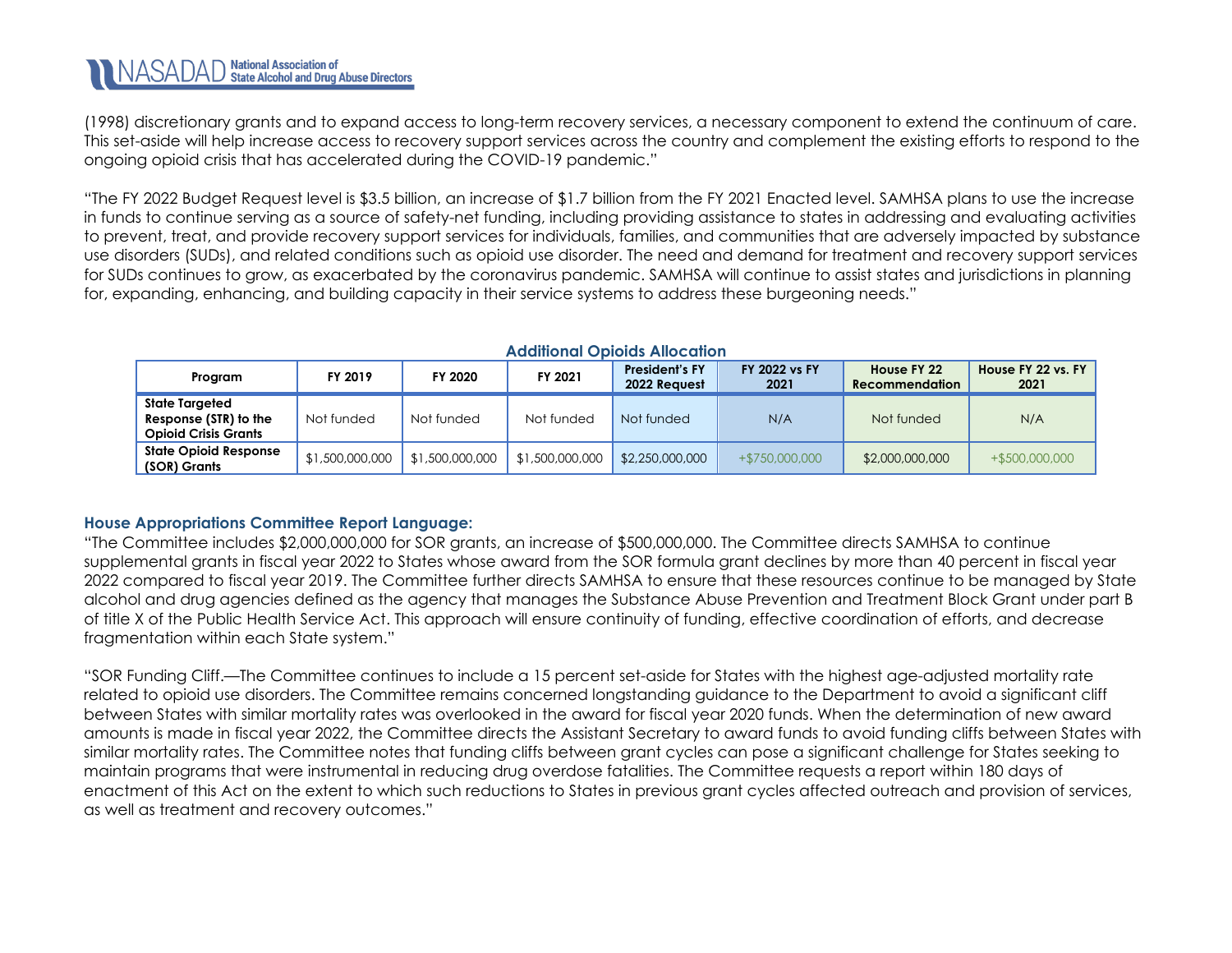### **SAMHSA Congressional Justification Language on the SOR Grant program:**

"This program aims to address the opioid crisis by increasing access to medication-assisted treatment using the three FDA-approved medications for the treatment of opioid use disorder, reducing unmet treatment need, and reducing opioid overdose related deaths through the provision of prevention, treatment and recovery activities for opioid use disorder (OUD) (including prescription opioids, heroin and illicit fentanyl and fentanyl analogs).

"In FY 2020, SAMHSA funded a new cohort of SOR grants. In addition to addressing the opioid crisis, the program was expanded to support evidence-based prevention, treatment and recovery support services to address stimulant misuse and use disorders, including cocaine and methamphetamine misuse. In FY 2020, SAMHSA also continued to support SOR technical assistance and training efforts.

"The FY 2022 budget includes \$75 million for TOR, a \$25.0 million increase for tribes. SAMHSA plans to fund new grants to continue to support states and territories, including a 15 percent set-aside for the 10 states with the highest mortality rates related to drug overdose deaths. The allowable uses of this program will continue to include state efforts to address stimulants, including methamphetamine, and cocaine. Stimulants are an increasing source of concern and are responsible for more deaths than opioids in a growing number of states, even as opioid overdose deaths are continuing to increase. The additional funding will enhance states' ability to address stimulants, as well as other issues related to the opioid epidemic that have been compounded due to COVID-19. In FY 2022, SAMHSA will continue to fund supplemental grants to states whose award from the State Opioid Response formula grant declined by more than 40 percent in fiscal year 2021 in comparison to fiscal year 2019."

<span id="page-5-0"></span>

|                                                                                  | <b>SAMINA'S CENTER TOP SUDSIGITED ADUSE TREGINIERS AT A</b> |               |               |                                       |                              |                                      |                            |  |  |  |
|----------------------------------------------------------------------------------|-------------------------------------------------------------|---------------|---------------|---------------------------------------|------------------------------|--------------------------------------|----------------------------|--|--|--|
| Program                                                                          | <b>FY 19</b>                                                | FY 2020       | FY 2021       | <b>President's FY</b><br>2022 Request | <b>FY 2022 vs FY</b><br>2021 | House FY 22<br><b>Recommendation</b> | House FY 22 vs. FY<br>2021 |  |  |  |
| <b>CSAT PRNS TOTAL</b>                                                           | \$458,677,000                                               | \$479,677,000 | \$496,677,000 | \$650,864,000                         | $+ $154,187,000$             | \$651,864,000                        | $+ $157,187,000$           |  |  |  |
| <b>Addiction Technology Transfer</b><br>Centers (ATTCs)                          | \$9,046,000                                                 | \$9,046,000   | \$9,046,000   | \$9,046,000                           | Level                        | \$9,046,000                          | Level                      |  |  |  |
| <b>Building Communities of</b><br>Recovery                                       | \$6,000,000                                                 | \$8,000,000   | \$10,000,000  | \$20,000,000                          | $+$10,000,000$               | \$20,000,000                         | $+$10,000,000$             |  |  |  |
| <b>Children and Families</b>                                                     | \$29,605,000                                                | \$29,605,000  | \$29,605,000  | \$30,197,000                          | $+$ \$592,000                | \$30,197,000                         | $+$ \$592,000              |  |  |  |
| <b>Comprehensive Opioid</b><br><b>Recovery Centers</b>                           | N/A                                                         | \$2,000,000   | \$4,000,000   | \$6,000,000                           | $+$ \$2,000,000              | \$6,000,000                          | $+$ \$2,000,000            |  |  |  |
| <b>Criminal Justice Activities</b>                                               | \$89,000,000                                                | \$89,000,000  | \$89,000,000  | \$124,380,000                         | $+$ \$35,380,000             | \$124,380,000                        | +\$35,380,000              |  |  |  |
| Drug Courts                                                                      | \$70,000,000                                                | \$70,000,000  | \$70,000,000  | \$105,000,000                         | +\$35,000,000                | \$105,000,000                        | +\$35,000,000              |  |  |  |
| <b>Emergency Dept. Alternatives</b><br>to Opioids                                | N/A                                                         | \$5,000,000   | \$6,000,000   | \$9,000,000                           | $+$ \$3,000,000              | \$9,000,000                          | $+$ \$3,000,000            |  |  |  |
| First Responder Training*                                                        | \$36,000,000                                                | \$41,000,000  | \$42,000,000  | \$63,000,000                          | $+ $21,000,000$              | \$63,000,000                         | $+ $21,000,000$            |  |  |  |
| <b>Rural Focus*</b>                                                              | \$18,000,000                                                | \$23,000,000  | \$24,000,000  | \$36,000,000                          | $+ $12,000,000$              | \$36,000,000                         | $+ $12,000,000$            |  |  |  |
| <b>Grants to Develop Curricula for</b><br><b>DATA Act Waivers</b>                | N/A                                                         | N/A           | Not funded    | Not funded                            | N/A                          | Not funded                           | N/A                        |  |  |  |
| <b>Grants to Prevent Prescription</b><br>Drug/Opioid Overdose Related<br>Deaths* | \$12,000,000                                                | \$12,000,000  | \$12,000,000  | \$18,000,000                          | $+$ \$6,000,000              | \$18,000,000                         | $+$ \$6,000,000            |  |  |  |

### **SAMHSA's Center for Substance Abuse Treatment (CSAT)**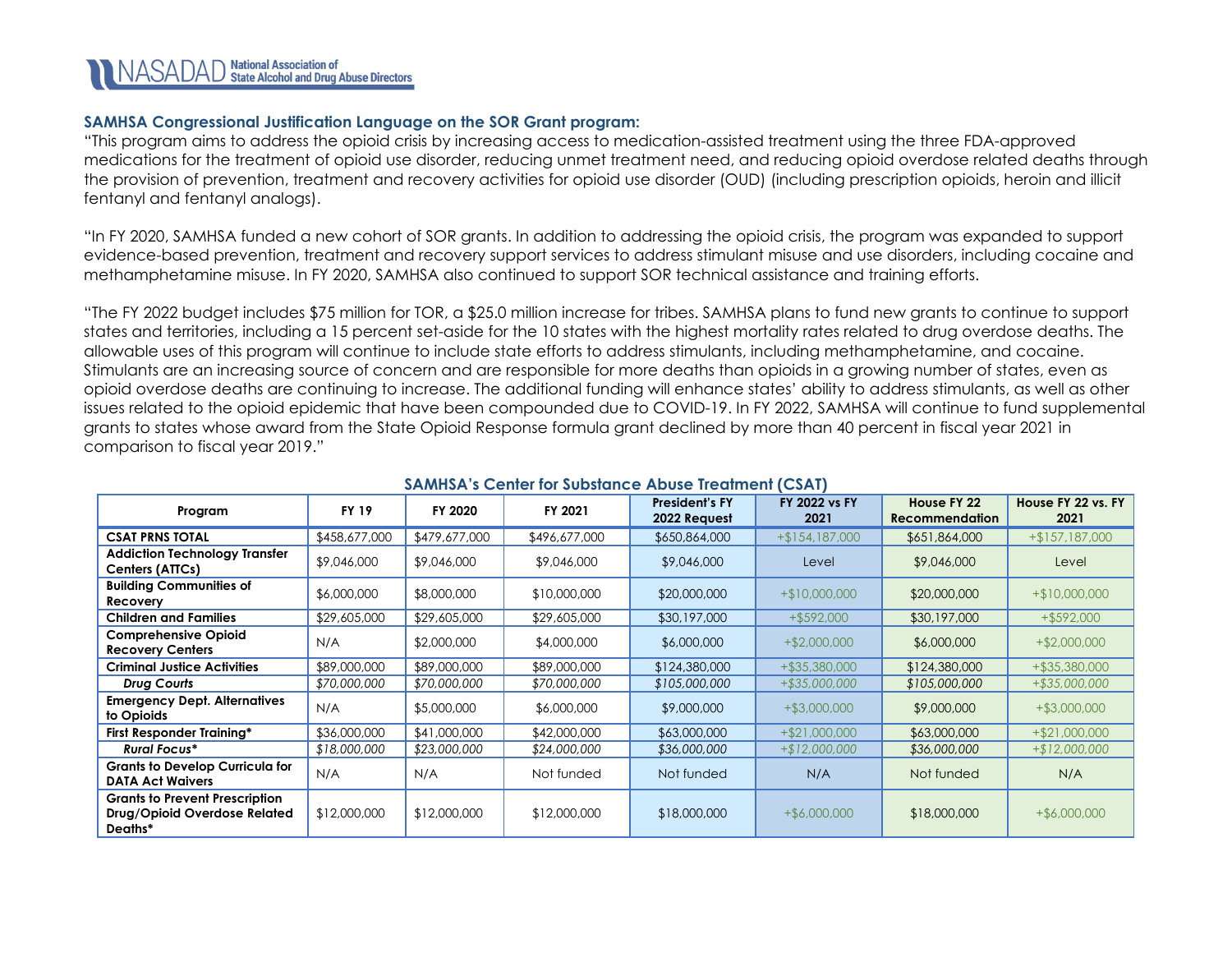| Program                                                                                                    | <b>FY 19</b>  | FY 2020       | FY 2021       | <b>President's FY</b><br>2022 Request | <b>FY 2022 vs FY</b><br>2021 | House FY 22<br><b>Recommendation</b> | House FY 22 vs. FY<br>2021 |
|------------------------------------------------------------------------------------------------------------|---------------|---------------|---------------|---------------------------------------|------------------------------|--------------------------------------|----------------------------|
| <b>Improving Access to Overdose</b><br><b>Treatment</b>                                                    | \$1,000,000   | \$1,000,000   | \$1,000,000   | \$1,500,000                           | $+$ \$500,000                | \$1,500,000                          | $+$ \$500,000              |
| <b>Minority AIDS</b>                                                                                       | \$65,570,000  | \$65,570,000  | \$65,570,000  | \$66,881,000                          | $+ $1,311,000$               | \$66,881,000                         | $+ $1,311,000$             |
| <b>Minority Fellowship</b>                                                                                 | \$4,789,000   | \$4,789,000   | \$5,789,000   | \$6,136,000                           | $+$ \$347,000                | \$7,186,000                          | $+ $1,397,000$             |
| <b>Opioid Response Grants</b>                                                                              | N/A           | N/A           | \$3,000,000   | \$3,000,000                           | Level                        |                                      |                            |
| <b>Opioid Treatment</b><br><b>Programs/Regulatory Activities</b>                                           | \$8,724,000   | \$8,724,000   | \$8,724,000   | \$13,086,000                          | $+$ \$4,362,000              | \$13,086,000                         | $+$ \$4,362,000            |
| <b>Peer Support Technical</b><br><b>Assistance Center</b>                                                  | N/A           | \$1,000,000   | \$1,000,000   | \$1,500,000                           | $+$ \$500,000                | \$1,500,000                          | $+$ \$500,000              |
| <b>Pregnant and Postpartum</b><br>Women (PPW)                                                              | \$29,931,000  | \$31,931,000  | \$32,931,000  | \$49,397,000                          | $+$16,466,000$               | \$49,397,000                         | $+$16,466,000$             |
| <b>Recovery Community Services</b><br>Program                                                              | \$2,434,000   | \$2,434,000   | \$2,434,000   | \$5,151,000                           | $+$ \$2,717,000              | \$5,151,000                          | $+ $2,717,000$             |
| Screening, Brief Intervention,<br>and Referral to Treatment<br>(SBIRT)                                     | \$30,000,000  | \$30,000,000  | \$30,000,000  | \$30,560,000                          | $+$ \$560,000                | \$30,510,000                         | $+$ \$510,000              |
| <b>Targeted Capacity Expansion</b><br>(TCE) General                                                        | \$100,192,000 | \$100,192,000 | \$102,192,000 | \$147,916,000                         | $+$ \$45,724,000             | \$147,916,000                        | $+$ \$45,724,000           |
| <b>Medication-Assisted</b><br><b>Treatment for Prescription</b><br>Drug and Opioid Addiction<br>(MAT-PDOA) | \$89,000,000  | \$89,000,000  | \$91,000,000  | \$136,500,000                         | $+$ \$45,500,000             | \$136,500,000                        | $+ $45,500,000$            |
| Treatment, Recovery, and<br><b>Workforce Support</b>                                                       | N/A           | \$4,000,000   | \$6,000,000   | \$9,000,000                           | $+$ \$3,000,000              | \$9,000,000                          | $+$ \$3,000,000            |
| <b>Treatment Systems for Homeless</b>                                                                      | \$36,386,000  | \$36,386,000  | \$36,386,000  | \$37,114,000                          | $+ $728,000$                 | \$40,114,000                         | $+ $3,728,000$             |

\*First Responder Training program, Rural Focus, and Grants to Prevent Prescription Drug/Opioid Overdose Related Deaths were previously funded within CSAP (FY 2016-FY 2018)

### **House Appropriations Committee Report Language:**

**Building Communities of Recovery**: "The Committee includes an increase of \$10,000,000 to support the development, enhancement, expansion and delivery of recovery support services."

**Children and Families**: "The Committee includes an increase of \$592,000 for the Children and Families program, which makes appropriate treatment available to youth and their families or caregivers to reduce the impact of SUD and/or co-occurring mental and substance use disorders on communities in the U.S."

**Comprehensive Opioid Recovery Centers**: "The Committee includes an increase of \$2,000,000 for Comprehensive Opioid Recovery Centers, as authorized by section 7121 of the SUPPORT Act (P.L. 115–271), to help ensure that people with SUD can access proper treatment."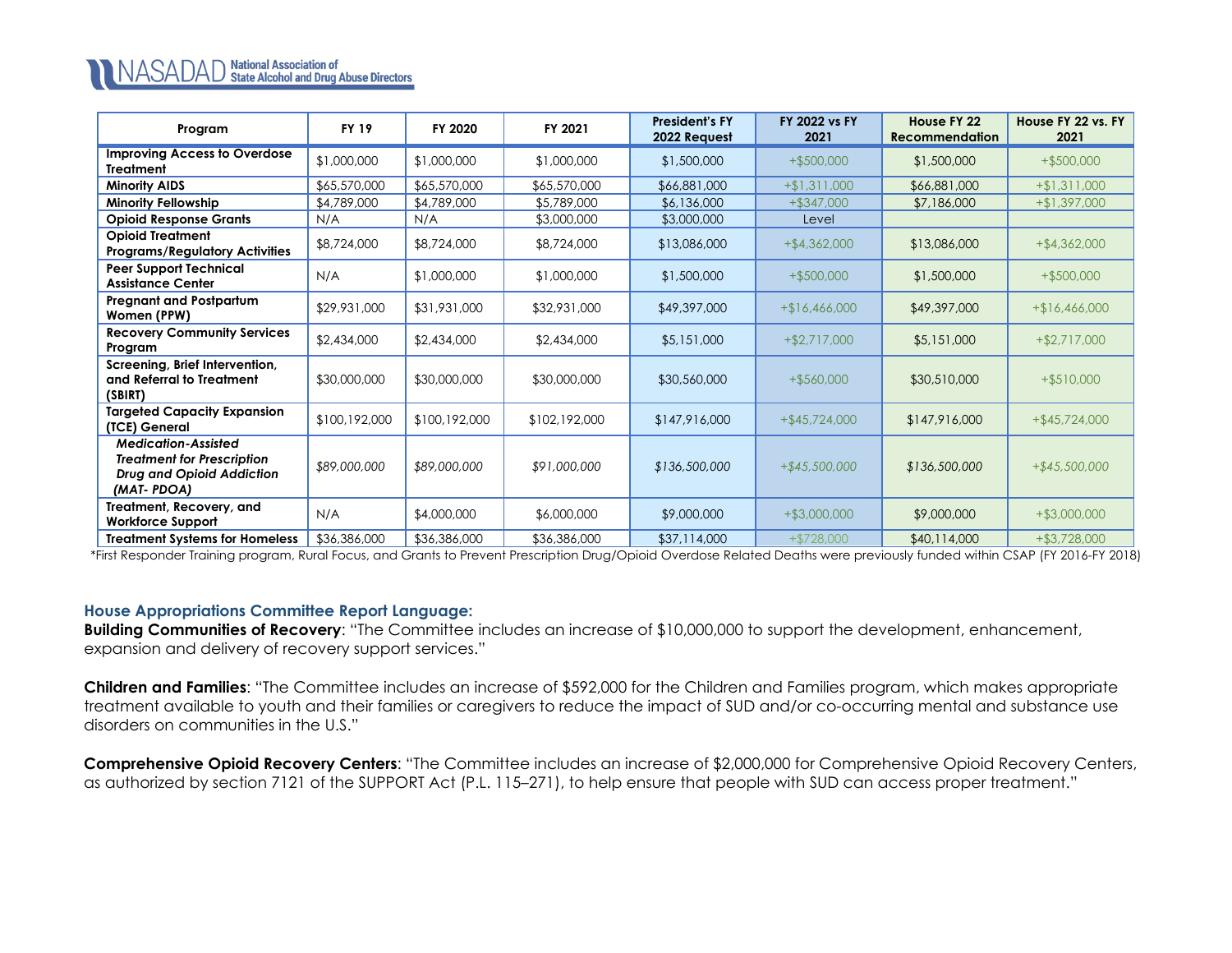**Criminal Justice Activities and Drug Courts**: "The Committee includes an increase of \$35,380,000 for Criminal Justice activities. Of this amount, \$35,000,000 is directed to Drug Court activities. The Committee continues to direct SAMHSA to ensure that all funding appropriated for drug treatment courts is allocated to serve people diagnosed with a substance use disorder as their primary condition. The Committee directs SAMHSA to ensure that all drug treatment court grant recipients work directly with the corresponding State substance abuse agency in the planning, implementation, and evaluation of the grant. The Committee further directs SAMHSA to expand training and technical assistance to drug treatment court grant recipients to ensure evidence-based practices are fully implemented."

**Grants to Prevent Prescription Drug/Opioid Overdose and First Responder Training**: "The Committee includes an increase of \$6,000,000 for Grants to Prevent Prescription Drug/Opioid Overdose Deaths, and an increase of \$21,000,000, for First Responder Training for Opioid Overdose Reversal Drugs, which includes an increase of \$12,000,000 for a rural set-aside. The Committee directs that \$6,500,000 of funds for First Responder Training be made available to SIREN grants. The Committee notes strong concerns about the increasing number of unintentional overdose deaths attributable to prescription and nonprescription opioids. The Committee urges SAMHSA to take steps to encourage and support the use of funds for opioid safety education and training, including initiatives that improve access for licensed health care professionals, including paramedics, to emergency devices used to rapidly reverse the effects of opioid overdoses. Such initiatives should incorporate robust evidence-based intervention training and facilitate linkage to treatment and recovery services."

**Improving Access to Overdose Treatment**: "The Committee includes an increase of \$500,000 to train and support health care providers and pharmacists on the prescribing of FDA approved drugs or devices for the emergency treatment of opioid overdose."

**Minority AIDS Initiative**: "The Committee includes a total of \$119,275,000, an increase of \$3,276,000, to expand access to effective, culturally competent, HIV/AIDS-related mental health services in racial and ethnic minority communities, for people living with an SMI and who are living with or are at high risk for HIV/ AIDS."

**Peer Support Technical Assistance Center**: "The Committee includes an increase of \$500,000 to provide technical assistance to recovery community organizations and peer support networks."

**Pregnant and Postpartum Women SUD Treatment**: "The Committee includes an increase of \$16,466,000 for the Pregnant and Postpartum Women program and recognizes SAMSHA for its work managing this program, which utilizes a family-centered approach to provide comprehensive residential SUD treatment services for pregnant and postpartum women, their minor children and other family members. A provision in the Comprehensive Addiction and Recovery Act (CARA) authorizes SAMSHA to allocate a portion of these resources for a pilot program to State alcohol and drug agencies to support outpatient, intensive outpatient and related services in a family centered approach. The Committee again encourages SAMHSA to fund an additional cohort of States above and beyond those pilots already funded."

**Recovery Community Services**: "The Committee includes an increase of \$2,717,000 to help recovery communities strengthen their infrastructure and provide peer recovery support services to those in or seeking recovery from SUD. The intent of the Recovery Community Services Program Statewide Network (RSCP–SN) program is to strengthen the relationships between RCOs and their statewide networks of recovery stakeholders as key partners in the delivery of state and local treatment and recovery support services (RSS), as well as allied health systems through collaboration, systems improvement, public health messaging, and training conducted for (or with) key recovery stakeholder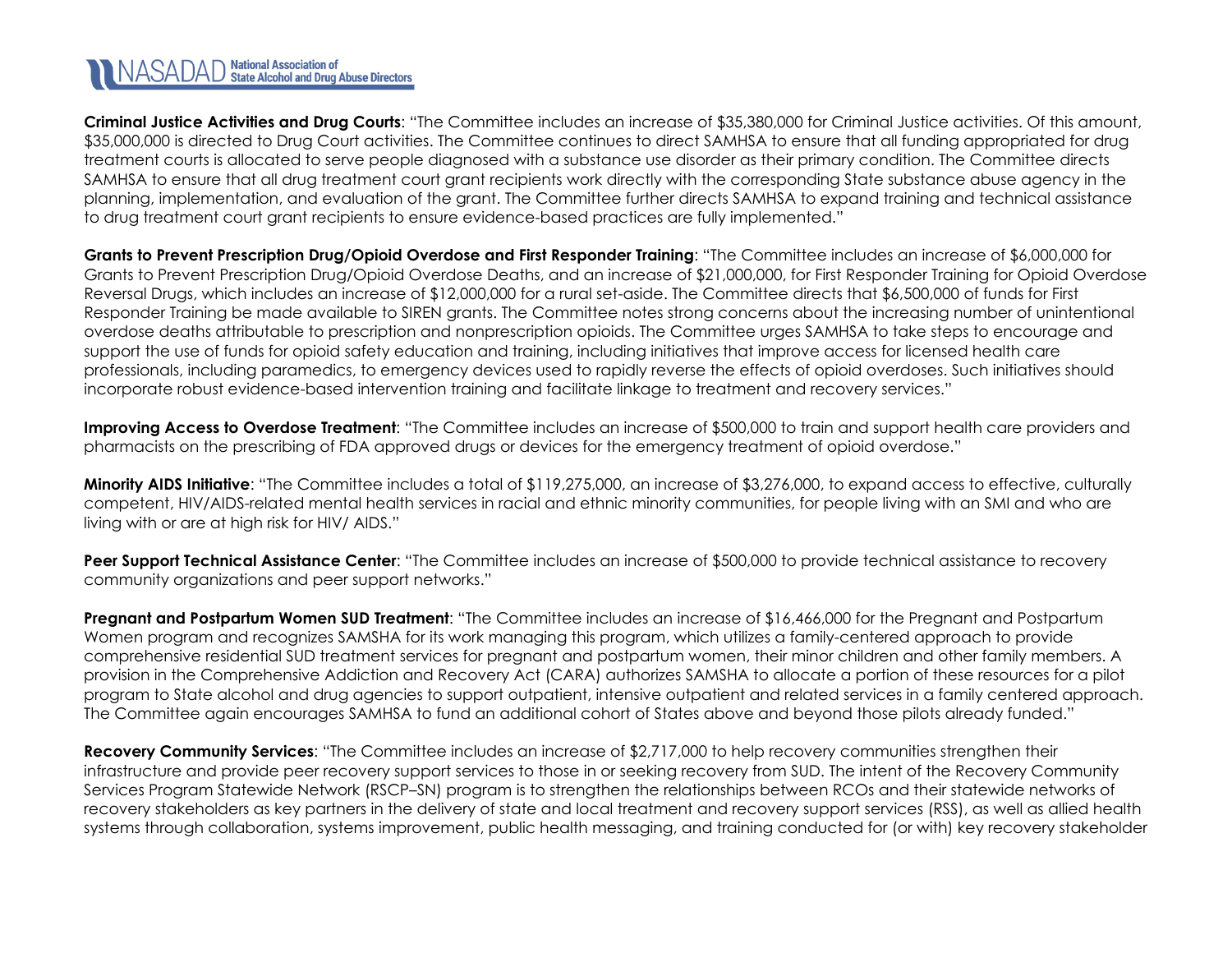organizations. RCSP– SN grantees collaborate with traditional SUD treatment providers and other purchasers of PRSS to strengthen and embed these critical service elements as fixtures on the Recovery Oriented Systems of Care (ROSC) landscape."

**Screening, Brief Intervention, and Referral to Treatment (SBIRT):** "The Committee includes an increase of \$2,510,000, for SBIRT. The Committee recognizes that SBIRT is still not widely adopted by broader health care or social service networks, particularly in underserved communities. Failure to routinely screen youth and adults for early misuse of opioids and other substances is a missed opportunity to stem the substance misuse crisis. The Committee urges SAMHSA to continue working to ensure SBIRT screening is more widely adopted by health providers, and directs this increase be used for implementing grants to pediatric health care providers in accordance with the specifications outlined in Section 9016 of P.L. 114–255, Sober Truth in Preventing Underage Drinking Reauthorization. Training grants should focus on screening for underage drinking, opioid use, and other drug use, and be managed by CSAT within the existing SBIRT program."

**Targeted Capacity Expansion-Medication Assisted Treatment**: "The Committee includes an increase of \$56,500,000 for Medication Assisted Treatment (MAT) for Prescription Drug and Opioid Addiction; an increase of \$5,500,000, for grants to Indian tribes, tribal organizations, or consortia; and an increase of \$224,000 for general Targeted Capacity Expansion activities."

**Treatment Systems for Homeless**: "The Committee includes an increase of \$3,728,000 to support services for people with alcohol or another SUD and who are experiencing homelessness, including youth, veterans, and families."

**Treatment, Recovery, and Workforce Support**: "The Committee includes an increase of \$3,000,000 for Treatment, Recovery, and Workforce Support, as authorized by section 7183 of the SUPPORT Act (P.L. 115–271). This program will help implement evidence-based programs to support individuals in substance use disorder treatment and recovery to live independently and participate in the workforce."

### **SAMHSA Congressional Justification Language:**

**Opioid Treatment Programs/Regulatory Activities:** "The FY 2022 Budget Reguest is \$13.1 million, an increase of \$4.4 million from the FY 2021 Enacted level. In FY 2022, SAMHSA will award approximately 36 continuation grants, 29 new grants and two contracts. SAMHSA will use the increase in funding to hold at least 300 additional events and provide training for an additional 8,000 participants."

**Screening, Brief Intervention, and Referral to Treatment:** "The SBIRT program seeks to increase the use of SBIRT in medical settings by promoting wide dissemination and adoption of the practice across the spectrum of primary care services. To achieve this, SAMHSA awards state implementation grants to encourage adoption of SBIRT by healthcare providers in each state. SAMHSA also supports the SBIRT Student Training grant programs.

"The FY 2022 Budget Request is \$30.6 million, an increase of \$560,000 from the FY 2021 Enacted level. SAMHSA plans to use the increase in funds to award 37 continuation grants and one new grant."

<span id="page-8-0"></span>**Medication-Assisted Treatment for Prescription Drug and Opioid Addiction (MAT -PDOA): "**The MAT-PDOA program addresses treatment needs of individuals who have an opioid use disorder (OUD) by expanding/enhancing treatment system capacity to provide accessible, effective, comprehensive, coordinated/integrated, and evidence-based MAT and recovery support services.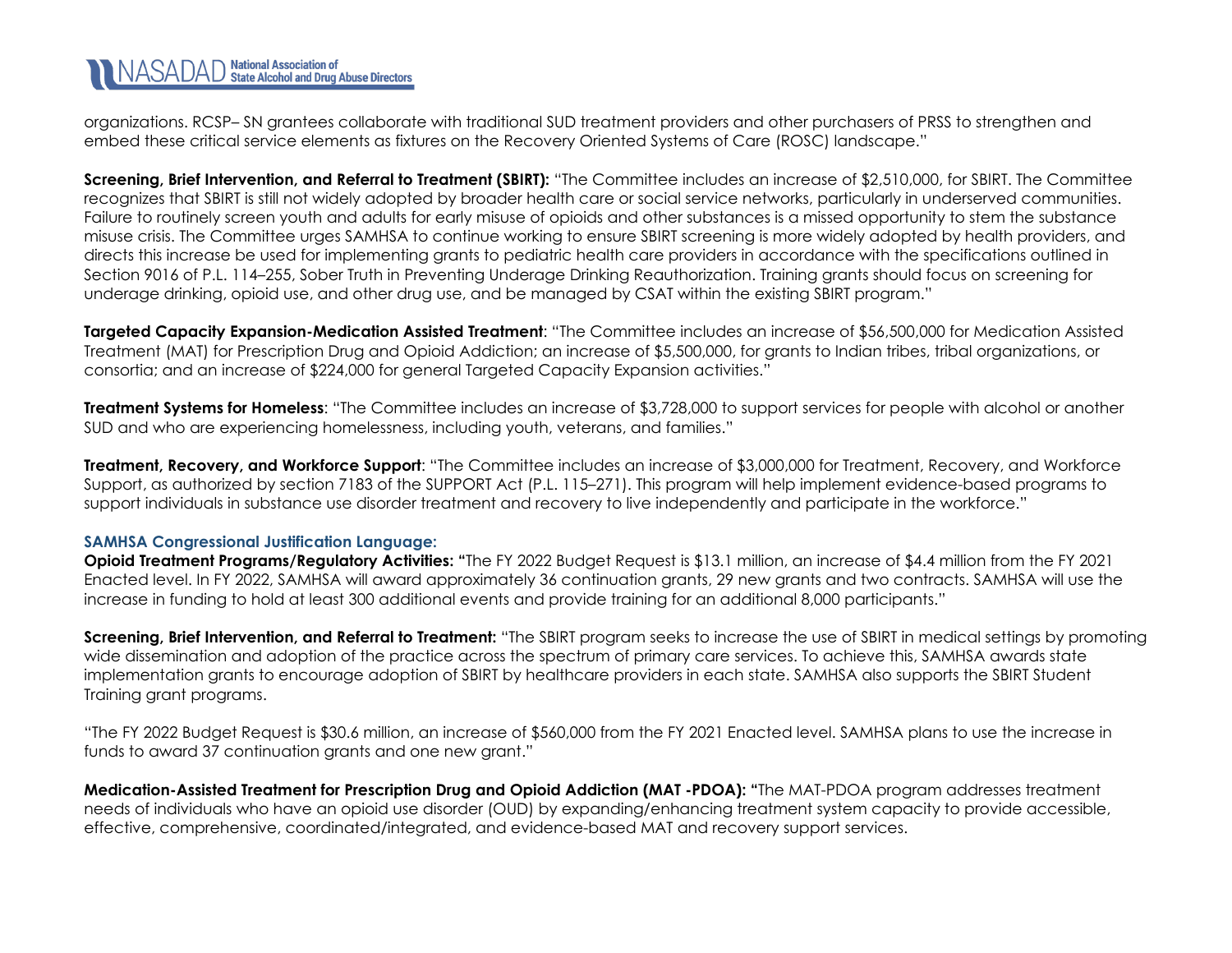"The aim of the state MAT-PDOA continuation grants is to increase the number of individuals receiving services with pharmacotherapies approved by the Food and Drug Administration for the treatment of opioid use disorder (OUD); increase the number of individuals receiving integrated care; decrease the illicit opioid drug use at 6-month follow-up; and decrease prescription opioid use in a non-prescribed manner at 6-month follow-up.

"SAMHSA plans to use the increase in funds to support the TCE-Special Projects and MAT PDOA grants. Specifically, SAMHSA will fund 23 new and three continuation TCE-Special Projects grants. Also, SAMHSA plans to fund 107 new MAT-PDOA grants and 140 continuation grants, making MAT services accessible to 40 percent more individuals suffering from OUD."

**Pregnant and Postpartum Women Pilot:** "Section 501 of the Comprehensive Addiction and Recovery Act (CARA) increased accessibility and availability of services for pregnant women by expanding the authorized purposes of the PPW program to include the provision of outpatient and intensive outpatient services for pregnant women. Historically, the PPW program has only supported the provision of residential treatment services. The PPW pilot provides grants to states to: 1) support family-based services for pregnant and postpartum women with a primary diagnosis of a substance use disorder, including opioid disorders; 2) help state substance abuse agencies address the continuum of care, including services provided to women in nonresidential-based settings; and 3) promote a coordinated, effective and efficient state system managed by state substance abuse agencies by encouraging new approaches and models of service delivery. An evaluation of this program is underway to determine the effectiveness of the pilot.

"SAMHSA plans to use the increased funding to award nine pilot continuation grants, 3 new pilot grants, 24 PPW residential treatment continuation grants, and 45 new residential treatment grants to provide an array of services and supports to pregnant women and their families."

**Recovery Community Services Program:** "The FY 2022 Budget Request is \$5.2 million, an increase of \$2.7 million from the FY 2021 Enacted level. SAMHSA plans to use the increase in funds to award eight continuations and nine new RCSP grants. This will allow SAMHSA to continue the efforts of building addiction recovery networks throughout the nation and the collaboration among peer-run organizations."

**Children and Families**: "SAMHSA's Children and Families program makes appropriate treatment available to youth and their families/caregivers to reduce the impact of substance use disorders and/or co-occurring mental and substance use disorders on communities in the U.S.

"SAMHSA plans to use the increase in funds to award two new and 52 continuation Youth and Family Tree grants. These grants will continue to support states and tribes who have not previously received funds under this initiative, and to address the gaps in substance use disorder treatment by providing services for youth, their families, and caregivers."

**Treatment Systems for Homeless:** "SAMHSA's Treatment Systems for Homeless portfolio supports services for those with alcohol/other drug addiction and who are experiencing homelessness, including youth, veterans, and families. SAMHSA plans to use the increase in funds to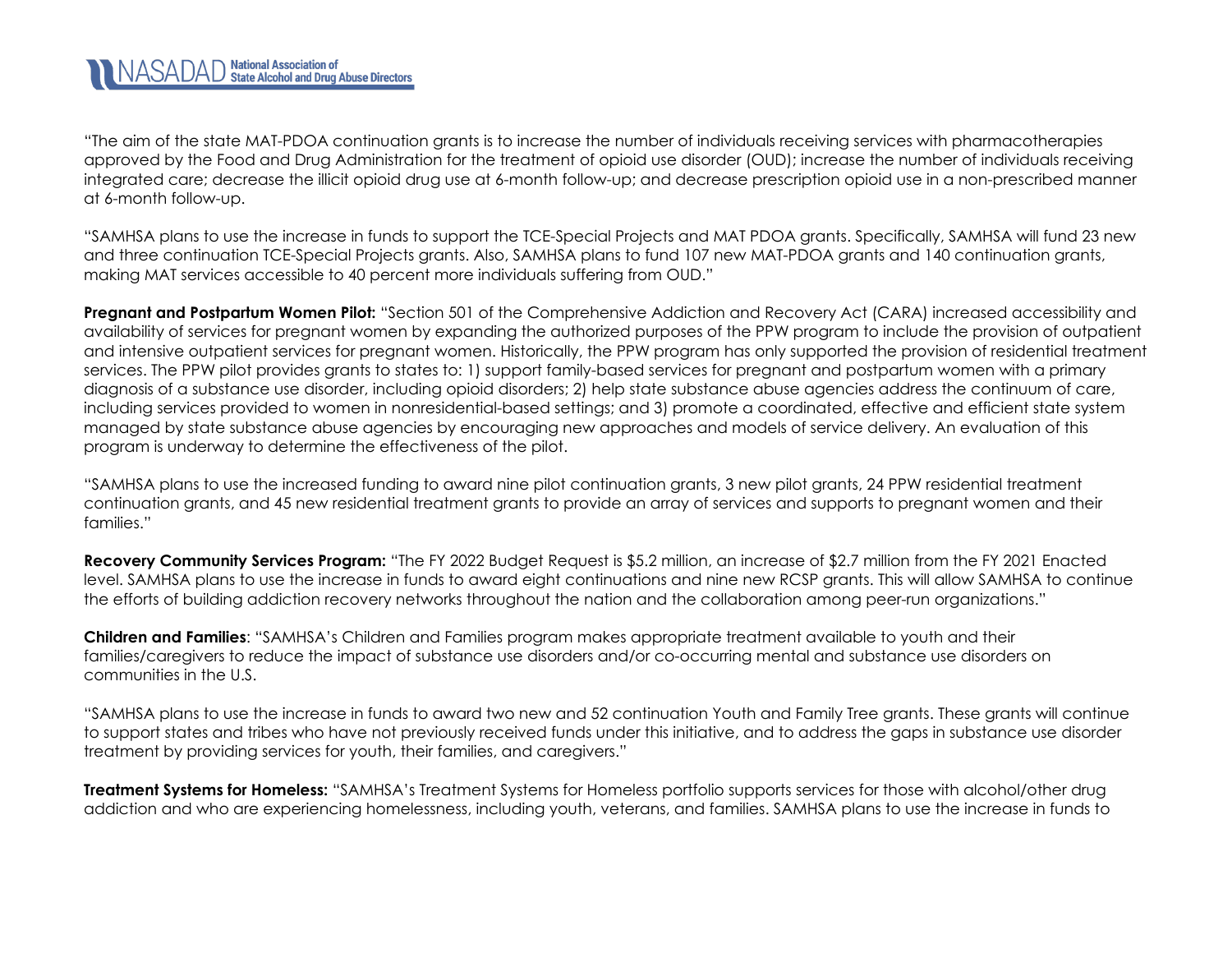support grants to reduce homelessness for nearly 5,000 people. SAMHSA intends to fund 20 new and 68 GBHI continuation grants with grant supplements for direct technical assistance."

**Minority AIDS:** "The purpose of the Targeted Capacity Expansion-HIV program is to increase engagement in care for racial and ethnic minority individuals with substance use disorders (SUD) and/or co-occurring substance use and mental disorders (COD) who are at risk for HIV or HIV positive that receive HIV services/treatment. SAMHSA plans to use the increase in funds to award 64 new grants and 62 continuation grants."

**Drug Court Services:** "SAMHSA's ATDC programs support a variety of services including direct treatment services for diverse populations, wraparound and recovery support services such as recovery housing and peer recovery support services designed to improve access and retention, drug testing for illicit substances, educational support, relapse prevention and long-term management, and HIV and viral hepatitis B and C testing conducted in accordance with state and local requirements.

"SAMHSA plans to use the increase in funds to support 94 new and 166 drug court continuation grants, and 33 continuation ORP grants, and one contract. SAMHSA estimates that an additional 3,287 clients will be served per year with the additional funding."

**Building Communities of Recovery:** "The programs support the development, enhancement, expansion, and delivery of recovery support services (RSS) as well as the promotion of, and education about, recovery. They are managed and implemented primarily by individuals with lived experience and who are in recovery from substance use disorders and addiction and who reflect the community being served. Grantees are using funds to 1) build connections and linkages between recovery networks, between RCOs, and other Recovery Support Services (RSS); 2) reduce the stigma associated with addiction and recovery; and 3) conduct public education and outreach on issues relating to addiction and recovery.

"SAMHSA plans to use the increase in funds to support 31 new grants and 19 continuation grants for the Building Communities of Recovery program to develop, expand, and enhance recovery support services. Building Communities of Recovery supports linkages between recovery networks and a variety of organizations, including primary care, other recovery networks, the child welfare system, the criminal justice system, housing services, and education/employment systems. This increase in funding will support further mobilization of resources within and outside the recovery community to increase the prevalence and quality of long-term recovery support from drug and alcohol addiction."

**Minority Fellowship Program:** "SAMHSA's Minority Fellowship Program (MFP) increases behavioral health practitioners' knowledge of issues related to prevention, treatment, and recovery support for mental illness and drug/alcohol addiction among racial and ethnic minority populations.

"SAMHSA plans to use the increase in funds to support nine continuation grants, eight new grants and one technical assistance contract."

**Addiction Technology Transfer Centers:** "The purpose of the Technology Transfer Centers is to develop and strengthen the specialized behavioral healthcare and primary healthcare workforce that provides prevention, treatment, and recovery support services for substance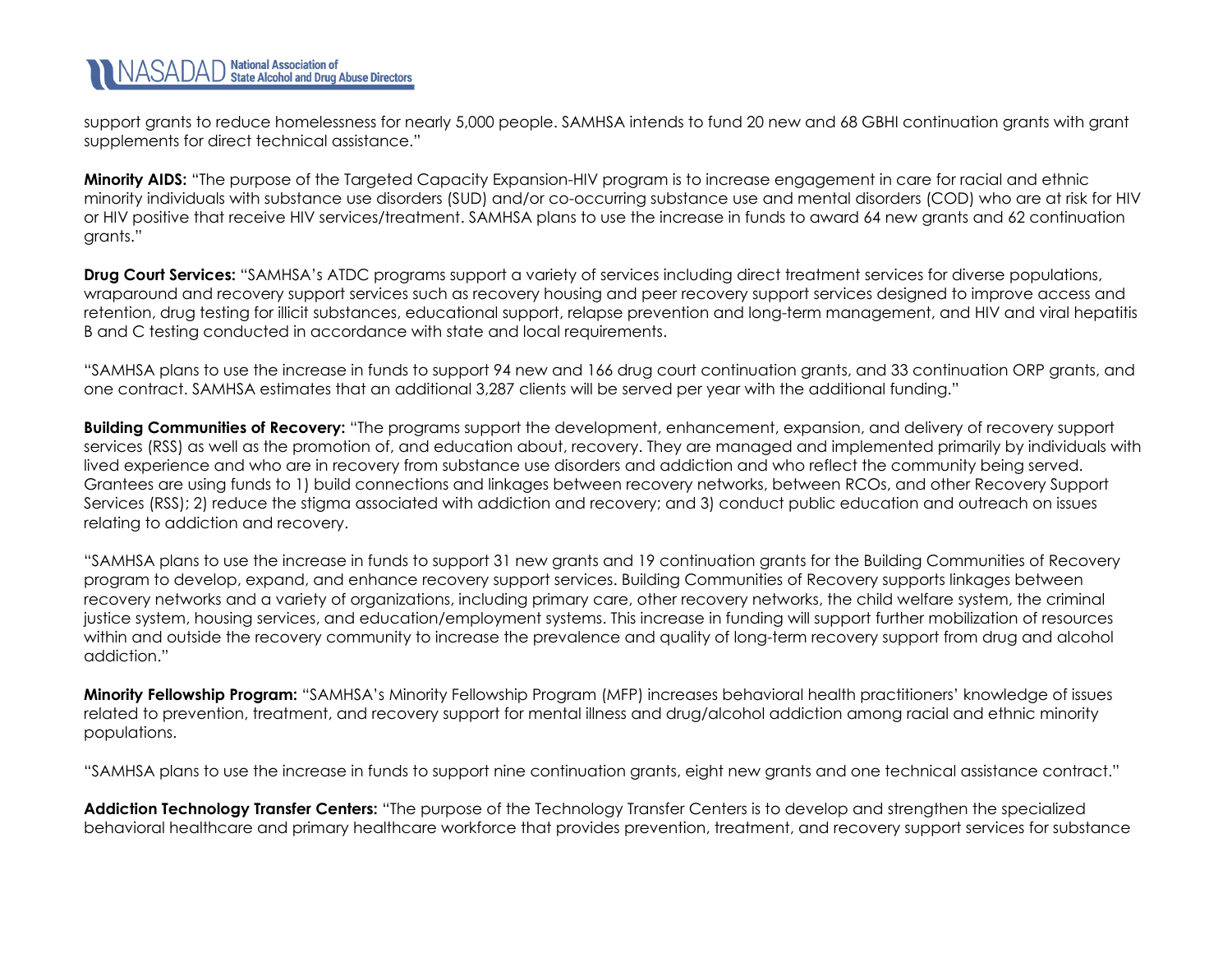use disorder (SUD) and mental illness. The program's mission is to help people and organizations to incorporate effective evidence-based practices into substance use disorder and mental health prevention, treatment and recovery services.

"SAMHSA plans to fund 11 new grants and one continuation grant. Funding will allow the ATTC grantees to disseminate evidence-based, promising practices to addiction treatment and recovery professionals, public health and mental health personnel, institutional and community corrections professionals, and other related disciplines."

**Improving Access to Overdose Treatment:** "The ODTx program addresses the opioid crisis by increasing access to treatment, reducing unmet treatment need, and reducing opioid overdose related deaths through the provision of prevention, treatment, and recovery activities for opioid use disorder (including prescription opioids as well as illicit drugs such as heroin).

"SAMHSA plans to use the increase in funds to support five continuation grants and two new grants to continue increasing access to treatment, reducing unmet treatment need, and reducing opioid overdose related deaths through the provision of prevention, treatment, and recovery activities for opioid use disorder. With this additional funding, we anticipate an increase of 1,270 individuals trained."

**First Responder Training for Opioid Overdose Reversal Drugs**: "The FR-CARA program trains and equips firefighters, law enforcement officers, paramedics, emergency medical technicians, and other legally organized and recognized volunteer organizations in a position to respond to adverse opioid-related incidents. This program also establishes processes, protocols, and mechanisms for referral to appropriate treatment and recovery communities. FR-CARA's broader eligibility and rural-set asides ensure that much needed services reach rural and tribal areas. Training, technical assistance, and evaluation activities are also being supported to assist grantees, determine best practices, and assess program outcomes. SAMHSA has awarded 69 state, rural and tribal organizations over the past 3 years. Approximately 52 percent of the funds went to rural entities hit particularly hard by the opioid crisis.

"SAMHSA plans to use the increase in funds to award 46 continuation grants and 60 new grants. In addition, SAMHSA plans to fund 27 new Rural Emergency Medical Services Training Grants."

**Grants to Prevent Prescription Drug/Opioid Overdose Related Deaths:** "SAMHSA supports 12 grants to 12 states for the Grants to Prevent Prescription Drug and Opioid Overdose-related Deaths program, which helps states identify communities of high need and provide education, training, and resources necessary to meet their specific needs. The grant funds can be used for purchasing overdose reversing drugs, equipping first responders with them, providing training on their use, developing other overdose-related death prevention strategies, and providing materials to assemble and disseminate overdose kits. These grantees are also required to develop a dissemination plan and a training course tailored to meet the needs of first responders in their communities.

"SAMHSA plans to use the increase in funds to support seven new and 13 continuation grants across seven states to reduce the number of opioid overdose-related deaths. This will also help states purchase overdose reversing drugs, equip first responders in high-risk communities, support education on the use of naloxone and other overdose-related death prevention strategies, provide the necessary materials to assemble overdose kits, and cover expenses incurred from dissemination efforts. SAMHSA estimates the increase in funding will result in an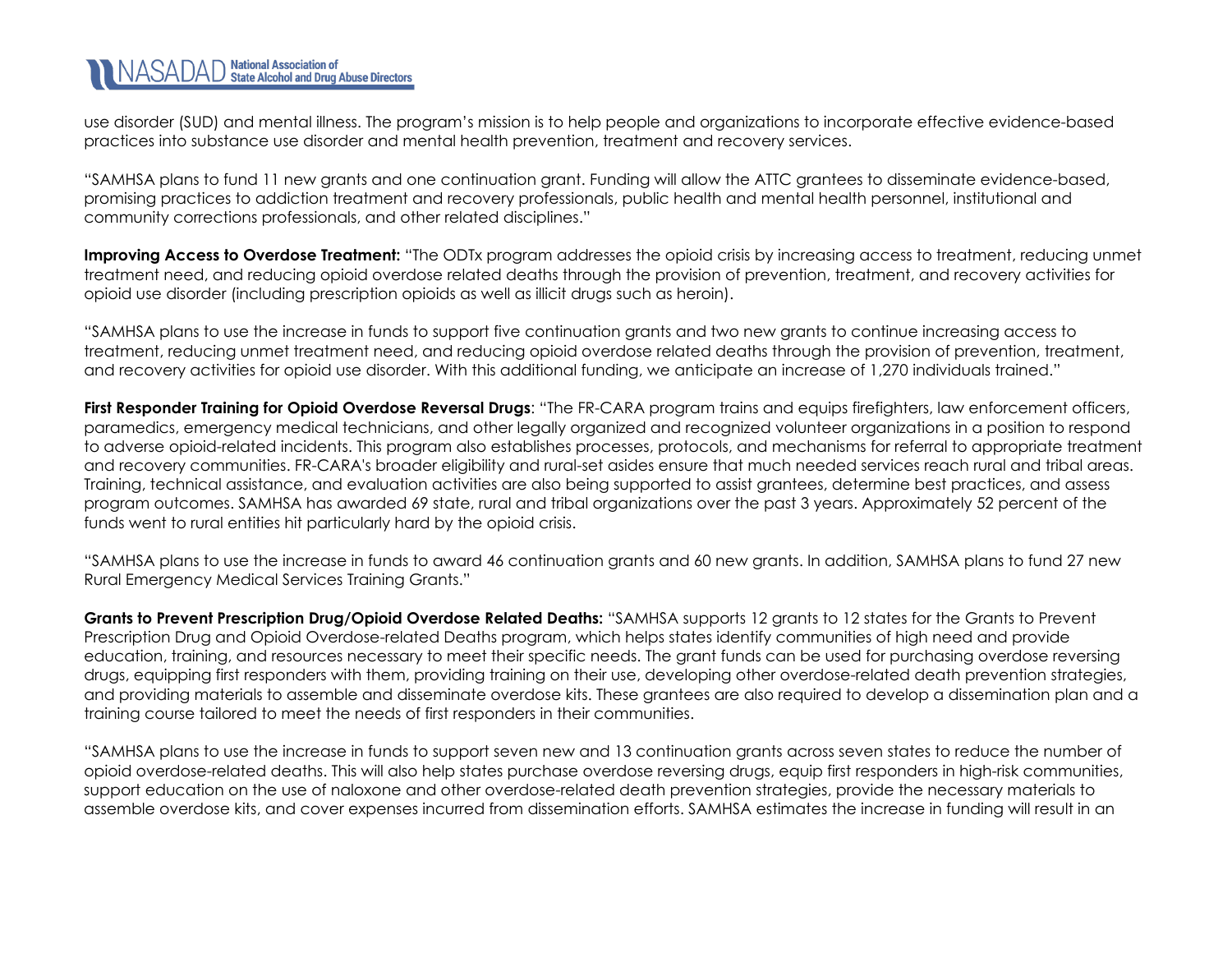estimated increase of 2,695 overdose reversals, 7,662 more Naloxone kits distributed, and 4,166 more persons trained to administer Naloxone or other FDA approved drug or device."

**Peer Support Technical Assistance Center:** "The purpose of this new program, which is authorized by section 7152 of the SUPPORT for Patients and Communities Act (P.L. 115-271), is to provide funding for the creation of a National Peer-Run Training and Technical Assistance Center for Addiction Recovery Support, or the Center. The Center provides technical assistance and support to recovery community organizations and peer support networks. The technical assistance is related to training, translation and interpretation services, data collection, capacity building, and evaluation and improvement of the effectiveness of such services provided by recovery community organizations.

"The FY 2022 Budget Request is \$1.5 million, an increase of \$500,000 from the FY 2021 Enacted level. SAMHSA continues to support the existing grantee in this program and increase the funding available for the grantee."

**Emergency Department Alternatives to Opioids**: "The purpose of this new program, which is authorized by section 7091 of the SUPPORT for Patients and Communities Act (P.L. 115-271) is to provide funding to hospitals and emergency departments, including freestanding emergency departments, to develop, implement, enhance, or study alternative pain management protocols and treatments that limit the use and prescribing of opioids in emergency departments. In addition, these funds will be used to target common painful conditions, train providers and other hospital personnel, and provide alternatives to opioids for patients with painful conditions. SAMHSA plans to use the increase in funds to award six new and 12 continuation grants."

**Treatment, Recovery, and Workforce Support:** "The purpose of this new program, which is authorized by section 7183 of the SUPPORT for Patients and Communities Act, is to implement evidence-based programs to support individuals in substance use disorder treatment and recovery to live independently and participate in the workforce. To achieve this objective, recipients must coordinate, as applicable, with Indian tribes or tribal organizations, state and local workforce development boards, lead state agencies responsible for a workforce investment activity, and state agencies responsible for carrying out substance use disorder prevention and treatment programs. The program launched in September 2020 with eight grant recipients, three grants in February 2021 and one additional grant will be awarded in 2021 for a total of twelve grants awarded."

"SAMHSA plans to use the increase in funds to award six new and 12 continuation grants."

**Comprehensive Opioid Recovery Centers:** "This program provides grants to nonprofit substance use disorder treatment organizations to operate of comprehensive centers which provide a full spectrum of treatment and recovery support services for opioid use disorders. The funding represents the first year of a four-year project period. Grantees are required to provide outreach and the full continuum of treatment services including MAT; counseling; treatment for mental disorders; testing for infectious diseases, residential rehabilitation, and intensive outpatient programs; recovery housing; peer recovery support services; job training, job placement assistance, and continuing education; and family support services such as childcare, family counseling, and parenting interventions. Grantees must utilize third party and other revenue to the extent possible. Grantees are required to report client-level data, including demographic characteristics, substance use, diagnosis, services received, types of MAT received, length of stay in treatment, employment status, criminal justice involvement, and housing."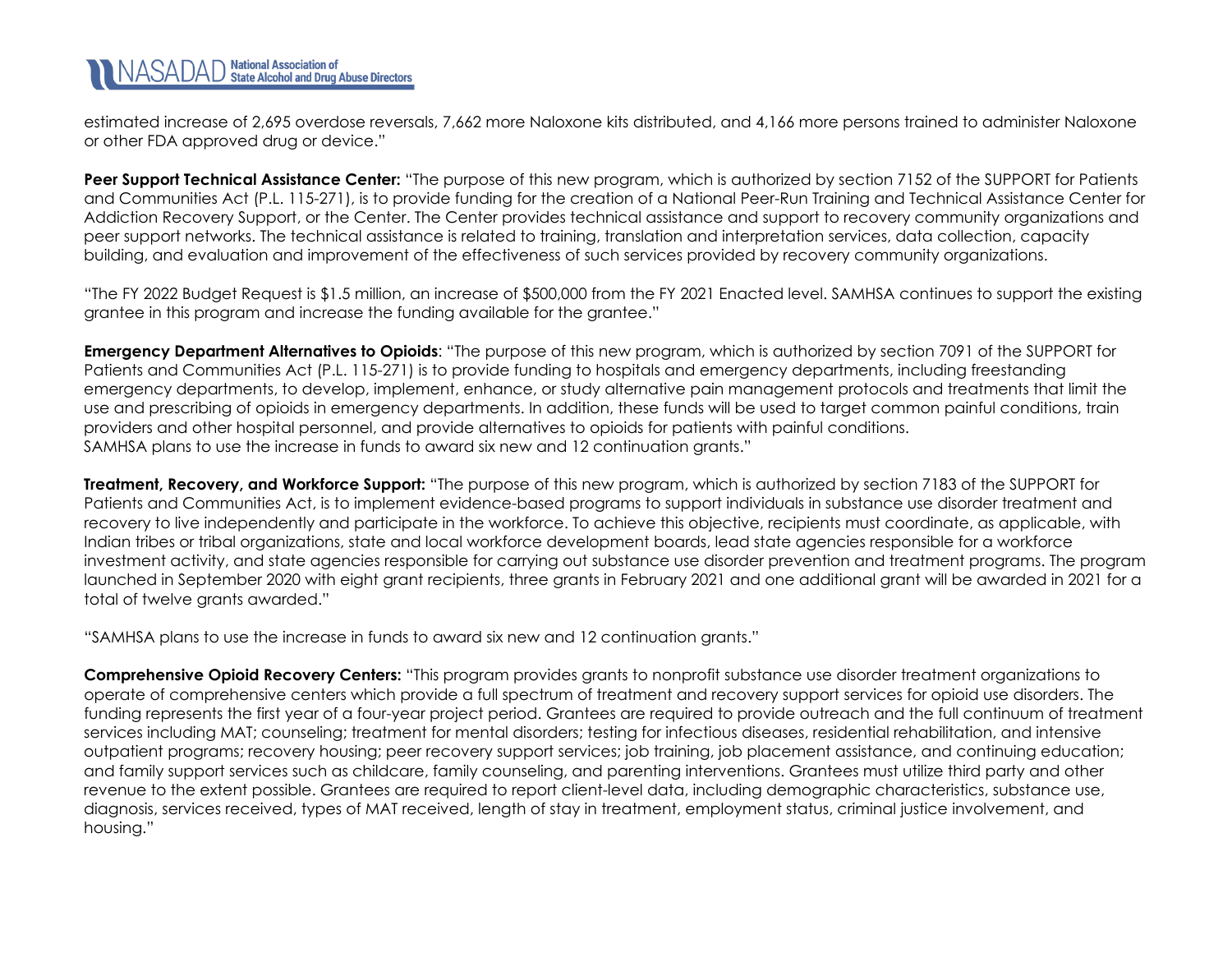"SAMHSA plans to use the increase in funds to support four continuations and two new grants. These funds will also provide critical comprehensive care services, including long term care and support services utilizing the full range of FDA-approved medications and evidence-based treatments and will cover the costs of critical linkage and system development not currently covered by other sources of funding. These funds will extend the reach of MAT treatment and recovery support services to address the opioid epidemic across systems and regional locations, reducing scattered, uncoordinated treatment efforts, and expanding access to care for people with special needs and/or in rural areas."

| Program                                                                   | FY 2019       | FY 2020       | FY 2021       | <b>President's FY</b><br>2022 Request | <b>FY 2022 vs FY</b><br>2021 | House FY 22<br><b>Recommendation</b> | House FY 22 vs.<br>FY 2021 |
|---------------------------------------------------------------------------|---------------|---------------|---------------|---------------------------------------|------------------------------|--------------------------------------|----------------------------|
| <b>CSAP PRNS TOTAL</b>                                                    | \$205,469,000 | \$206,469,000 | \$208,219,000 | \$216,667,000                         | $+$ \$8,448,000              | \$243,503,000                        | $+$ \$35,284,000           |
| Center for the Application of<br><b>Prevention Technologies (CAPT)</b>    | \$7,493,000   | \$7,493,000   | \$7,493,000   | \$7,493,000                           | Level                        | \$7,493,000                          | Level                      |
| <b>Federal Drug-Free</b><br><b>Workplace/Mandatory Drug Testing</b>       | \$4,894,000   | \$4,894,000   | \$4,894,000   | \$4,894,000                           | Level                        | \$4,894,000                          | Level                      |
| <b>Minority AIDS</b>                                                      | \$41,205,000  | \$41,205,000  | \$41,205,000  | \$42,029,000                          | $+$ \$824,000                | \$43,170,000                         | $+ $1,965,000$             |
| <b>Minority Fellowship</b>                                                | \$321,000     | \$321,000     | \$321,000     | \$340,000                             | $+ $19,000$                  | \$1,390,000                          | $+ $1,069,000$             |
| <b>Science and Service Program</b><br>Coordination                        | \$4,072,000   | \$4,072,000   | \$4,072,000   | \$4,072,000                           | Level                        | \$4,072,000                          | Level                      |
| Sober Truth on Preventing Underage<br>Drinking (STOP Act)                 | \$8,000,000   | \$9,000,000   | \$10,000,000  | \$10,000,000                          | Level                        | \$15,000,000                         | $+$ \$5,000,000            |
| <b>Strategic Prevention Framework-</b><br><b>Partnerships for Success</b> | \$119,484,000 | \$119,484,000 | \$119,484,000 | \$126,674,000                         | $+ $7,190,000$               | \$139,484,000                        | $+$ \$20,000,000           |
| <b>Strategic Prevention Framework Rx</b>                                  | \$10,000,000  | \$10,000,000  | \$10,000,000  | \$15,000,000                          | $+ $5,000,000$               | \$15,000,000                         | $+5,000,000$               |
| <b>Tribal Behavioral Health Grants</b>                                    | \$20,000,000  | \$20,000,000  | \$20,750,000  | \$21,165,000                          | $+$ \$415,000                | \$25,000,000                         | $+$ \$4,250,000            |

### **SAMHSA's Center for Substance Abuse Prevention (CSAP)**

### **House Appropriations Committee Report Language:**

**Center for the Application of Prevention Technologies**: "The Committee encourages SAMHSA to ensure eligibility for private, nonprofit, and regional organizations, including faith-based organizations, for the Center for the Application of Prevention Technologies. The broad coalitions orchestrated by these regional organizations are uniquely positioned to supplement the work already being done by the state, tribal, and community organizations currently authorized for such grants."

**Sober Truth on Preventing Underage Drinking (STOP) Act**: "The Committee includes \$15,000,000, an increase of \$5,000,000, for the STOP Act. Of this amount, \$11,500,000 is for the Community Based Enhancement Grant Program to help community coalitions address underage drinking; \$2,500,000 is for an annual public service campaign on underage drinking; and \$1,000,000 is for the ICCPUD to carry out its reporting and coordination responsibilities. The Committee is disappointed that SAMHSA has not released a new Funding Opportunity Announcement (FOA) for the STOP Act Community Based Enhancement Grant program since 2019 and directs SAMHSA to ensure a new FOA for this program is released in fiscal year 2022."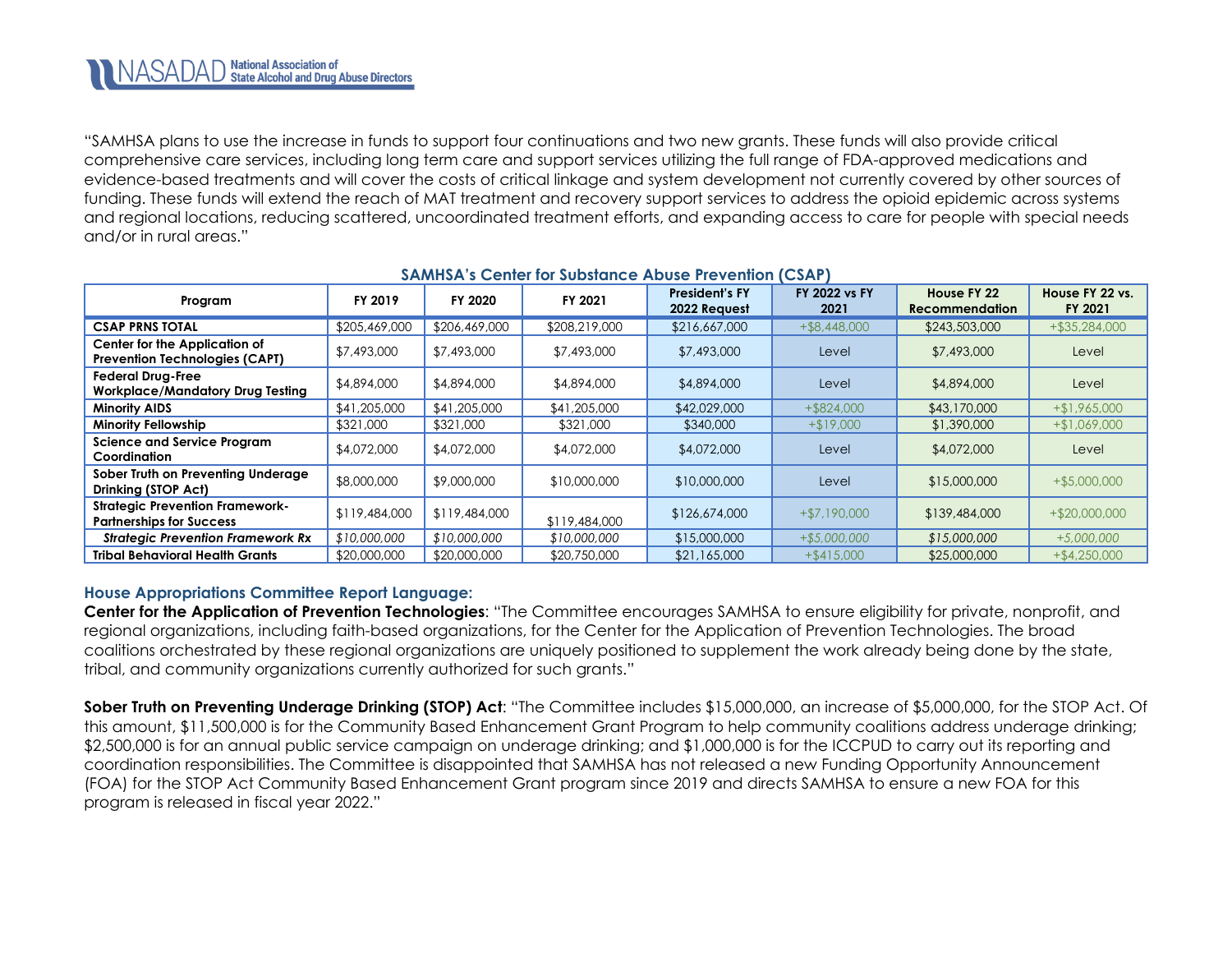**Strategic Prevention Framework**: "The Committee provides \$139,484,000, an increase of \$20,000,000, for the Strategic Prevention Framework (SPF). Of the total provided, \$124,484,000 is for SPF–Partnerships for Success (SPF–PFS) and \$15,000,000 is for SPF–Rx. The Committee strongly believes that investing in prevention is essential to ending the substance misuse crisis, and supports the SPF–PFS program, which is designed to prevent the onset of substance misuse, while strengthening prevention capacity and infrastructure. The Committee intends that this program support comprehensive, multi-sector substance use prevention strategies to stop or delay the age of initiation of each State or local applicant's most pressing substance use issues, as determined by the State and/or local epidemiological data. The Committee directs SAMHSA to issue a report, within 120 days of enactment of this Act, assessing the extent to which the work of local grantees complements and align with the primary prevention efforts led by the corresponding State alcohol and drug agency."

**SUD Prevention Workforce**: "The Committee recognizes that the nation's work on SUD prevention relies on an adequate supply of educated prevention professionals. The Committee is aware that more data and information is needed about the SUD prevention workforce. Therefore, the Committee directs SAMHSA to conduct a comprehensive national study regarding the substance use prevention workforce. The study should include an environmental scan of the existing workforce, salaries, current challenges in maintaining support for an adequate workforce, a plan to address these challenges and potential federal programming to help implement the plan. The Committee directs SAMHSA to develop the study in consultation with relevant stakeholders, including the association representing State alcohol and drug agencies, researchers, and others."

**Tribal Behavioral Grants**: "The Committee includes an increase of \$4,250,000 to expand efforts to address the high incidence of substance misuse and suicide among American Indian/Alaska Native populations."

### **SAMHSA Congressional Justification Language:**

**Strategic Prevention Framework – Partnerships for Success (SPF-PFS): "**The Strategic Prevention Framework – Partnerships for Success (SPF-PFS) program helps states, tribes, and communities address locally identified prevention priorities through a data-driven process. Common priorities include underage drinking among youth and young adults age 12 to 20, marijuana, or prescription drug misuse. In 2020 the SPF-PFS program supported a total of 250 new and continuing grants to state, community and tribal organizations to address underage drinking among youth and young adults ages 9 to 20 and allow communities, at their discretion, to use funds to target up to two additional data driven substance misuse prevention priorities addressing ages 9 and above. SPF-PFS is designed to ensure that prevention strategies and messages reach the populations most impacted by substance misuse. The program extends current established cross-agency and community-level partnerships by connecting substance misuse prevention programming to departments of social services and their community service providers. This includes working with populations disproportionately impacted by the consequences of substance use; i.e., children entering the foster care system, transition age youth, and individuals who support persons with substance use issues (e.g., women, families, parents, caregivers, and young adults).

"Funding for the SPF Rx program is increased by \$5 million for a total of \$15 million to support a new cohort of up to 26 grantees to be awarded in FY 2021, and 26 continuation and 12 new grants in FY 2022."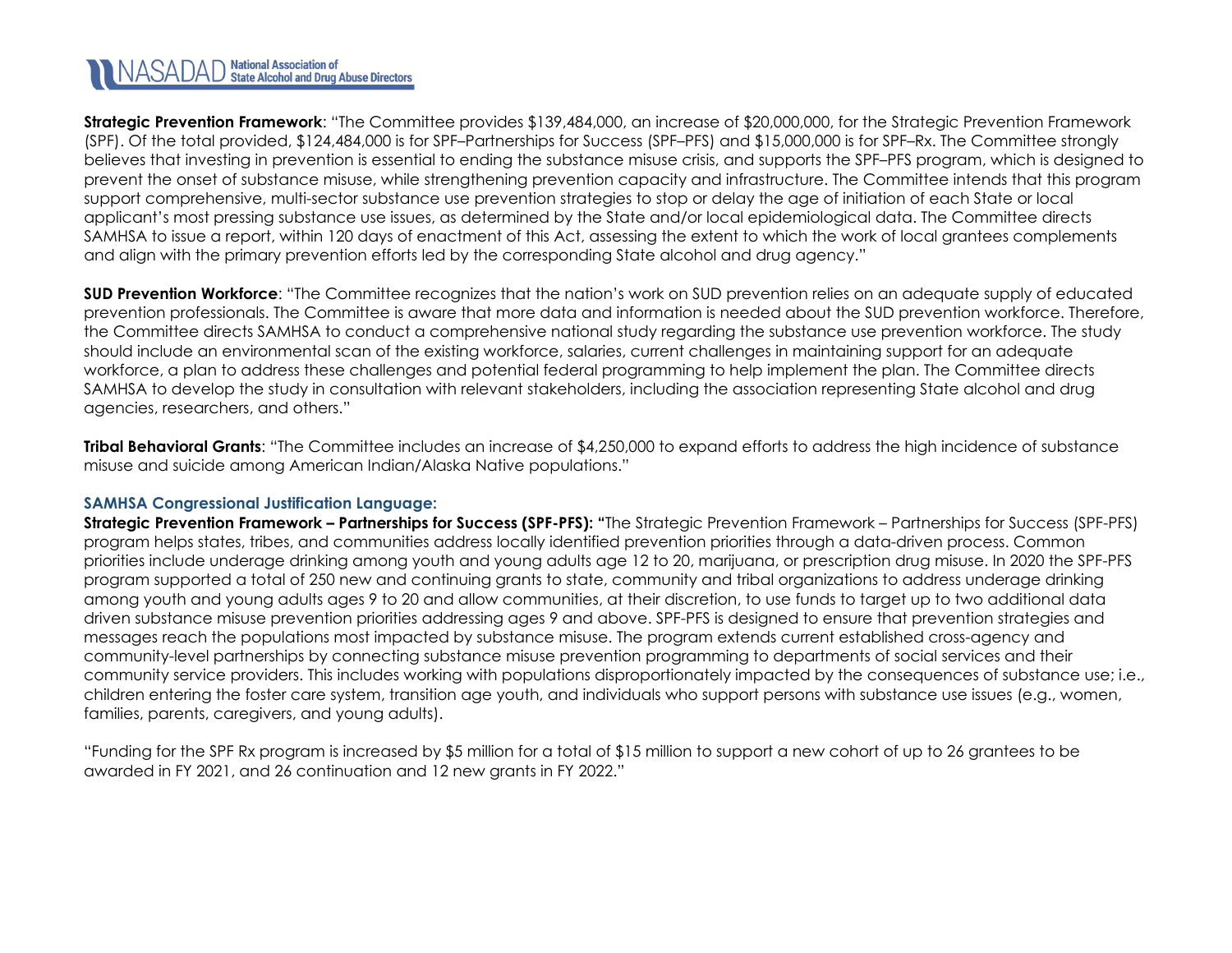# NASADAD State Alcohol and Drug Abuse Directors

**Strategic Prevention Framework for Prescription Drugs (SPF Rx): "**The Strategic Prevention Framework for Prescription Drugs (SPF-Rx) assists grantees in developing capacity and expertise in the use of data from state run prescription drug monitoring programs (PDMP). Grantees have also raised awareness about the dangers of sharing medications and work with pharmaceutical and medical communities on the risks of overprescribing to young adults. SAMHSA's program focuses on raising community awareness and bringing prescription drug use prevention activities and education to schools, communities, parents, prescribers, and their patients. SAMHSA tracks reductions in opioid overdoses and the incorporation of prescription drug monitoring data into needs assessments and strategic plans as indicators of program success. SAMHSA plans to maintain this level of support for SPF Rx through FY 2022."

**Federal Drug-Free Workplace:** "The Drug Free Workplace Program (DFWP) helps individuals refrain from using illegal drugs and demonstrates that illegal drug use will not be tolerated in the federal workplace. The DFWP achieves this through policies and procedures including drug testing which allows for the drug testing of all executive branch agency employees. A key program aim is to eliminate illicit drug use in federal workplaces and oversee the NLCP, which certifies laboratories to conduct forensic drug testing for federal agencies and federally regulated industries.

"Along with the implementation of the new oral fluid and hair drug testing programs, SAMHSA will continue oversight of the Executive Branch Agencies' Federal Drug-Free Workplace Programs. This includes review of Federal Drug-Free Workplace plans from those federal agencies that perform federal employee testing, random testing of those designated testing positions of national security, public health, and public safety, and testing for illegal drug use and the misuse of prescription drugs. SAMHSA will continue its oversight role for the inspection and certification of the HHS certified laboratories."

**Minority AIDS:** "The Minority AIDS program supports activities that build a strong foundation for delivering and sustaining high- quality and accessible substance misuse and HIV prevention services. The program aims to engage community-level domestic public and private nonprofit entities, tribes, and tribal organizations in order to prevent and reduce the onset of substance misuse and transmission of HIV/AIDS among at-risk populations, including racial/ethnic minority youth and young adults, ages 13 to 24. SAMHSA works with college and university clinics/wellness centers and community-based providers that can provide comprehensive substance misuse and HIV prevention strategies.

"SAMHSA plans to support 163 continuations and 27 new grant awards."

**Sober Truth on Preventing Underage Drinking Act (STOP Act):** "In keeping with the STOP Act's language calling for a multi-faceted, coordinated approach, the Interagency Coordinating Committee for the Prevention of Underage Drinking (ICCPUD) developed a Comprehensive Plan in 2006, with updates in 2018, and a pending update for 2021. The plan includes consensus recommendations from the federal agency members as well as for all interested parties identified in the STOP Act, and established the following overarching goals and objectives: 1. Strengthen a national commitment to address the problem of underage drinking; 2. Reduce demand for, the availability of, and access to alcohol by persons under the age of 21; 3. Use research, evaluation, and scientific surveillance to improve the effectiveness of policies, programs, and practices designed to prevent and reduce underage drinking. The STOP Act requires the HHS Secretary, in collaboration with other federal officials enumerated in the Act, to "formally establish and enhance the efforts of the ICCPUD that began operating in 2004." In 2006, SAMHSA assumed leadership as the HHS Secretary's designee.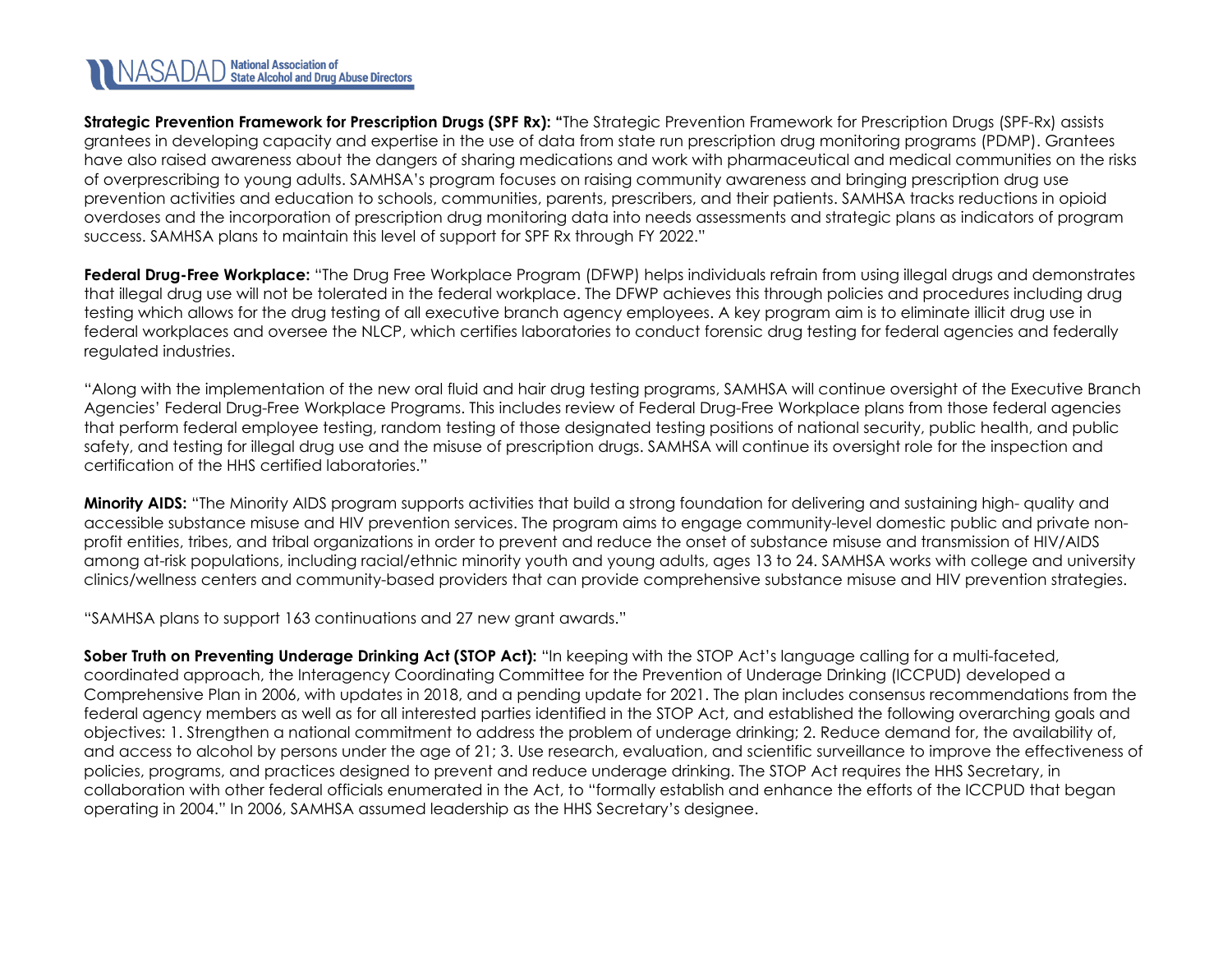

"The FY 2022 budget request is \$10.0 million, level with the FY 2021 Enacted budget. SAMHSA will support 133 STOP Act grant continuations."

**Center for the Application of Prevention Technologies:** "The purpose of the PTTC Network is to improve implementation and delivery of effective substance misuse prevention interventions and provide training and technical assistance services to the substance misuse prevention field. This is accomplished by developing and disseminating tools and strategies needed to improve the quality of substance misuse prevention efforts; providing intensive technical assistance and learning resources to prevention professionals in order to improve their understanding of prevention science, epidemiological data, and implementation of evidence-based and promising practices; and, developing tools and resources to engage the next generation of prevention professionals."

**Science and Service Program Coordination:** "The Science and Service Program Coordination program funds the provision of technical assistance and training to states, tribes, communities, and grantees around substance misuse prevention. Specifically, the program supports the Tribal Training and Technical Assistance Center (TTTAC) and the Underage Drinking Prevention Education Initiatives (UADPEI).

"In FY 2020, SAMHSA modified the initiative to account for impacts on communities created by the COVID-19 pandemic. As a result, the 2021 cycle of Communities Talk places a higher emphasis on prevention activities that share important messages about underage drinking while accounting for social distancing guidelines, the limited capacity of prevention professionals and the new realities associated with underage and problem drinking.

"The FY 2022 budget request is \$4.1 million, level with the FY 2021 Enacted budget. This funding will support SAMHSA's substance misuse prevention efforts and include a focus on preventing underage drinking and providing technical assistance and training to AI/AN communities."

**Tribal Behavioral Health Grants:** "Consistent with the goals of the Tribal Behavioral Health Agenda, the Tribal Behavioral Health Grant (TBHG) program addresses the high incidence of substance use and suicide among AI/AN populations. Starting in FY 2014, this program supports tribal entities with the highest rates of suicide by providing effective and promising strategies that address substance misuse, trauma, and suicide and by promoting the mental health of AI/AN young people. This request, along with \$20.0 million in the Center of Mental Health Services will continue to support approximately 157 grants that promote mental health and prevent substance use activities for high-risk AI/AN youth and their families."

<span id="page-16-0"></span>**Minority Fellowship Program:** SAMHSA's Minority Fellowship Program (MFP) increases behavioral health practitioners' knowledge of issues related to prevention, treatment, and recovery support for mental illness and drug/alcohol addiction among racial and ethnic minority populations. The program provides stipends to increase the number of culturally competent behavioral health professionals who teach, administer, conduct services research, and provide direct mental illness or substance use disorder treatment services for minority populations that are underserved. Funding for this program will continue to support prevention related grants and support the provision of enhanced behavioral health services for racial and ethnic minority communities."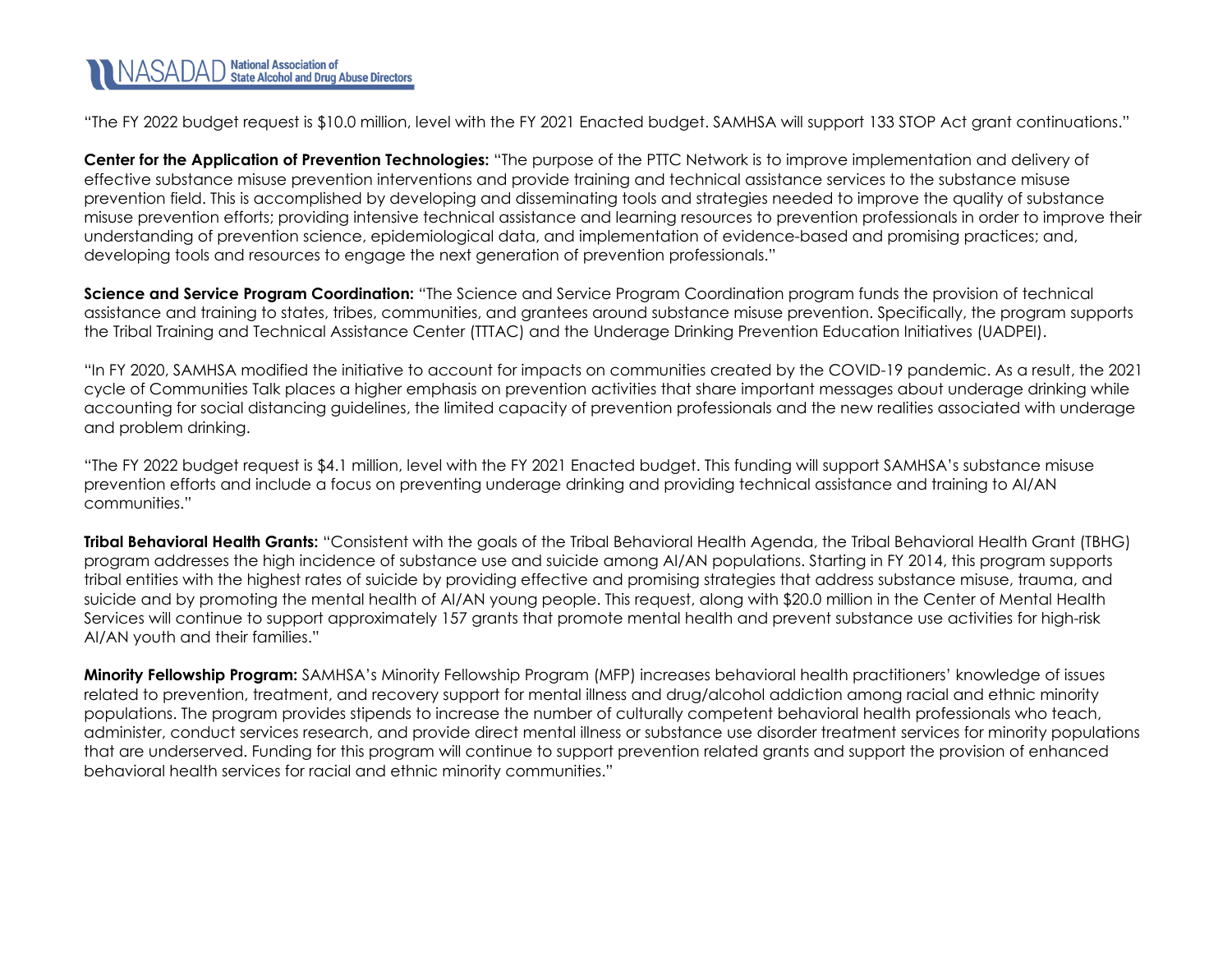### **SAMHSA's Center for Mental Health Services (CMHS)**

| <b>CMHS Program</b>                                                     | FY 2019       | FY 2020                 | FY 2021                      | <b>President's FY</b><br>2022 Request | FY 2022 vs FY<br>2021 | House FY 22<br><b>Recommendation</b> | House FY 22<br>vs. FY 2021 |
|-------------------------------------------------------------------------|---------------|-------------------------|------------------------------|---------------------------------------|-----------------------|--------------------------------------|----------------------------|
| <b>CMHS PRNS TOTAL</b>                                                  | \$435,616,000 | \$529,661,000           | \$558,923,000                | \$753,176,000                         | +\$194,253,000        | \$727,089,000                        | $+ $168,166,000$           |
| <b>Assisted Outpatient for Individuals</b><br>with SMI                  | \$15,000,000  | \$19,000,000            | \$21,000,000                 | \$21,420,000                          | $+$ \$420,000         | \$21,420,000                         | $+$ \$420,000              |
| <b>Assertive Community Treatment</b>                                    | \$5,000,000   | \$7,000,000             | \$9,000,000                  | \$9,000,000                           | Level                 | \$9,000,000                          | Level                      |
| <b>Certified Community Behavioral</b><br><b>Health Clinics (CCBHCs)</b> | \$150,000,000 | \$200,000,000           | \$250,000,000                | \$375,000,000                         | $+ $125.000.000$      | \$375,000,000                        | $+$ \$125,000,000          |
| <b>Comprehensive Opioid Recovery</b><br>Center (CORCs)                  | N/A           | \$2,000,000             | Funded within<br><b>CSAT</b> | Funded within<br><b>CSAT</b>          | N/A                   | Funded within<br><b>CSAT</b>         | N/A                        |
| <b>Children and Family Programs</b>                                     | \$7,229,000   | \$7,229,000             | \$7,229,000                  | \$7,229,000                           | Level                 | \$7,229,000                          | Level                      |
| <b>Consumer/ Consumer Support TA</b><br><b>Centers</b>                  | \$1,918,000   | \$1,918,000             | \$1,918,000                  | \$1,918,000                           | Level                 | \$1,918,000                          | Level                      |
| <b>Consumer and Family Network</b><br><b>Grants</b>                     | \$4,954,000   | \$4,954,000             | \$4,954,000                  | \$4,954,000                           | Level                 | \$4,954,000                          | Level                      |
| <b>Criminal and Juvenile Justice</b><br>Programs                        | \$4,269,000   | \$6,269,000             | \$6,269,000                  | \$51,394,000                          | $+$ \$45,125,000      | \$51,394,000                         | $+$ \$45,125,000           |
| <b>Disaster Response</b>                                                | \$1,953,000   | \$1,953,000             | \$1,953,000                  | \$1,953,000                           | Level                 | \$1,953,000                          | Level                      |
| <b>Healthy Transitions</b>                                              | \$25,951,000  | \$28,951,000            | \$29,451,000                 | \$29,451,000                          | Level                 | \$31,451,000                         | $+$ \$2,000,000            |
| Homelessness                                                            | \$2,296,000   | $\sqrt{$2,296,000}$     | \$2,296,000                  | \$2,296,000                           | Level                 | \$2,296,000                          | Level                      |
| <b>Homelessness Prevention Programs</b>                                 | \$30,696,000  | \$30,696,000            | \$30,696,000                 | \$30,696,000                          | Level                 | \$30,696,000                         | Level                      |
| Infant and Early Childhood MH                                           | \$5,000,000   | \$7,000,000             | \$8,000,000                  | \$8,000,000                           | Level                 | \$25,000,000                         | $+ $17,000,000$            |
| MH System Transformation and<br><b>Health Reform</b>                    | \$3,779,000   | \$3,779,000             | \$3,779,000                  | \$3,779,000                           | Level                 | \$3,779,000                          | Level                      |
| <b>Mental Health Awareness Training</b><br>(formerly MH First Aid)      | \$20,963,000  | \$22,963,000            | \$23,963,000                 | \$35,945,000                          | +\$11,982,000         | \$35,945,000                         | +\$11,982,000              |
| Minority Fellowship Program                                             | \$8,059,000   | \$9,059,000             | \$10,059,000                 | \$10,663,000                          | $+$ \$604,000         | \$11,713,000                         | $+ $1,654,000$             |
| <b>Minority AIDS</b>                                                    | \$9,224,000   | $\overline{19,224,000}$ | \$9,224,000                  | \$9,224,000                           | Level                 | \$9,224,000                          | Level                      |
| <b>National Child Traumatic Stress</b><br><b>Network</b>                | \$63,887,000  | \$68,887,000            | \$71,887,000                 | \$81,887,000                          | $+$10,000,000$        | \$100,000,000                        | $+$ \$28,113,000           |
| <b>Practice Improvement and Training</b>                                | \$7,828,000   | \$7,828,000             | \$7,828,000                  | \$7,828,000                           | Level                 | \$7,828,000                          | Level                      |
| <b>Primary and Behavioral Health</b><br><b>Care Integration</b>         | \$49,877,000  | \$49,877,000            | \$52,877,000                 | \$52,877,000                          | Level                 | \$57,877,000                         | $+$ \$5,000,000            |
| Primary/Behavioral Health<br><b>Integration TA</b>                      | \$1,991,000   | \$1,991,000             | \$1,991,000                  | \$1,991,000                           | Level                 | \$1,991,000                          | Level                      |
| <b>Project AWARE State Grants</b>                                       | \$71,001,000  | \$102,001,000           | \$107,001,000                | \$155,502,000                         | +\$48,501,000         | \$155,502,000                        | +\$48,501,000              |
| <b>Project LAUNCH</b>                                                   | \$23,605,000  | \$23,605,000            | \$23,605,000                 | \$23,605,000                          | Level                 | \$23,605,000                         | Level                      |
| <b>Seclusion &amp; Restraint</b>                                        | \$1,147,000   | \$1,147,000             | \$1,147,000                  | \$1,147,000                           | Level                 | \$1,147,000                          | Level                      |
| <b>Suicide Prevention</b>                                               | \$74,034,000  | \$90,034,000            | \$102,046,900                | \$179,667,000                         | $+ $77,621,000$       | Not yet available                    | N/A                        |
| <b>Tribal Behavioral Health Grants</b>                                  | \$20,000,000  | \$20,000,000            | \$20,750,000                 | \$20,750,000                          | Level                 | \$25,000,000                         | $+$ \$4,250,000            |
| <b>Children's Mental Health</b>                                         | \$125,000,000 | \$125,000,000           | \$125,000,000                | \$125,000,000                         | Level                 | \$150,000,000                        | $+$ \$25,000,000           |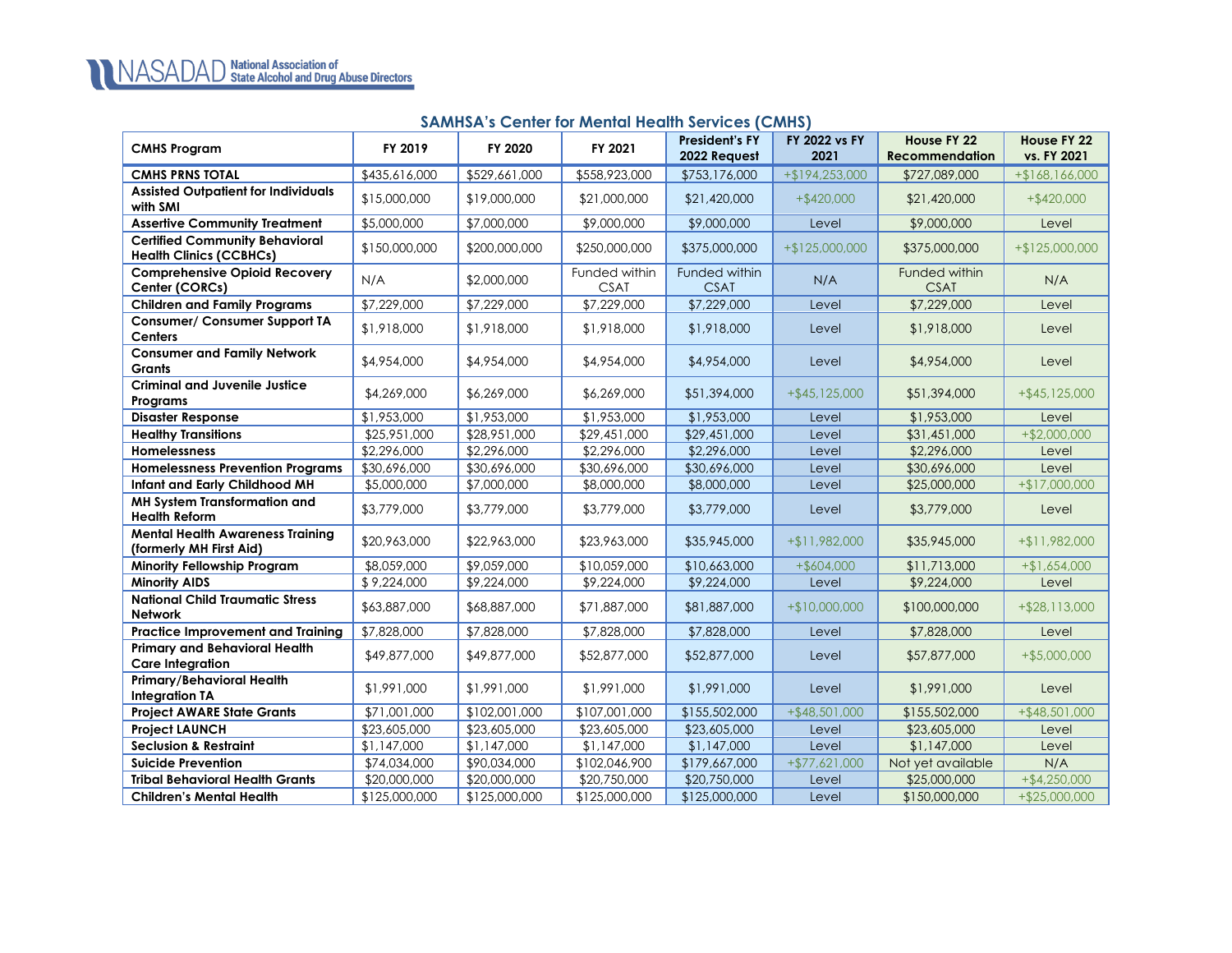| <b>CMHS Program</b>                                                                                            | FY 2019       | FY 2020       | FY 2021       | <b>President's FY</b><br>2022 Reauest | <b>FY 2022 vs FY</b><br>2021 | House FY 22<br><b>Recommendation</b> | House FY 22<br>vs. FY 2021 |
|----------------------------------------------------------------------------------------------------------------|---------------|---------------|---------------|---------------------------------------|------------------------------|--------------------------------------|----------------------------|
| Grants to States for the Homeless/<br><b>Projects for Assistance in Transition</b><br>from Homelessness (PATH) | \$64,635,000  | \$64,635,000  | \$64,635,000  | \$64,635,000                          | Level                        | \$74,635,000                         | $+$10,000,000$             |
| <b>Protection and Advocacy</b>                                                                                 | \$36,146,000  | \$36,146,000  | \$36,146,000  | \$36,146,000                          | Level                        | \$40,000,000                         | $+$ \$3,854,000            |
| <b>Community Mental Health Services</b><br>(CMHS) Block Grant                                                  | \$701,532,000 | \$701,532,000 | \$736,532,000 | \$1,582,571,000                       | +\$825,000,000               | \$1,582,571,000                      | +\$825,000,000             |

### **House Appropriations Committee Report Language:**

**Criminal Justice Activities**: "The Committee includes an increase of \$45,125,000 for Criminal and Juvenile Justice Programs, to address some of the unmet need for effective behavioral health services and supports that are accessible before, during, and after incarceration and continue in the community for those with a mental disorder. The Committee recognizes the importance of providing comprehensive services to those who suffer from severe mental health issues. The Committee is aware that lack of coordinated and accessible treatment for individuals with mental health and co-occurring disorders often results in avoidable arrest and incarceration, and that these individuals often recidivate in part due to gaps in addressing their needs. Communities of color are often disproportionately impacted by these service gaps. The Committee encourages SAMHSA to prioritize funding for centers that provide assistance to those with severe mental health needs who are at risk of recidivism. These mental health centers can provide, but are not limited to, the following services: crisis care, residential treatment, outpatient mental health and primary care services, and community re-entry supports. The Committee also encourages SAMHSA to prioritize applications from areas with high rates of uninsured individuals, poverty, and substance use disorders."

**Healthy Transitions**: "The Committee includes an increase of \$2,000,000 for the Healthy Transitions program, which provides grants to States and tribes to improve access to mental disorder treatment and related support services for young people aged 16 to 25 who either have or at risk of developing a serious mental health condition.

**Infant and Early Childhood Mental Health**: The Committee recognizes the importance of building mental health services for children under the age of six and includes an increase of \$17,000,000 for Infant and Early Childhood Mental Health. This will support increased access to a range of evidence-based and culturally appropriate infant and early childhood mental health services, and aid in addressing the national shortage of mental health professionals with infant and early childhood expertise. The Committee urges SAMHSA to expand grants to entities such as State agencies, tribal communities, and university or medical centers that are in different stages of developing infant and early childhood mental health services. These entities should have the capacity to lead partners in systems-level change as well as building or enhancing the basic components of such early childhood services, including an appropriately trained workforce. The Committee is pleased with SAMHSA's use of a portion of funding to provide technical assistance to existing grantees to better integrate infant and early childhood mental health into state systems and encourages that work to continue."

**Minority Fellowship**: "The Committee provides \$20,289,000, an increase of \$4,120,000, for the Minority Fellowship program in order to improve prevention, wellness, and treatment across the lifespan. As Congress seeks to better address substance misuse and mental health disorders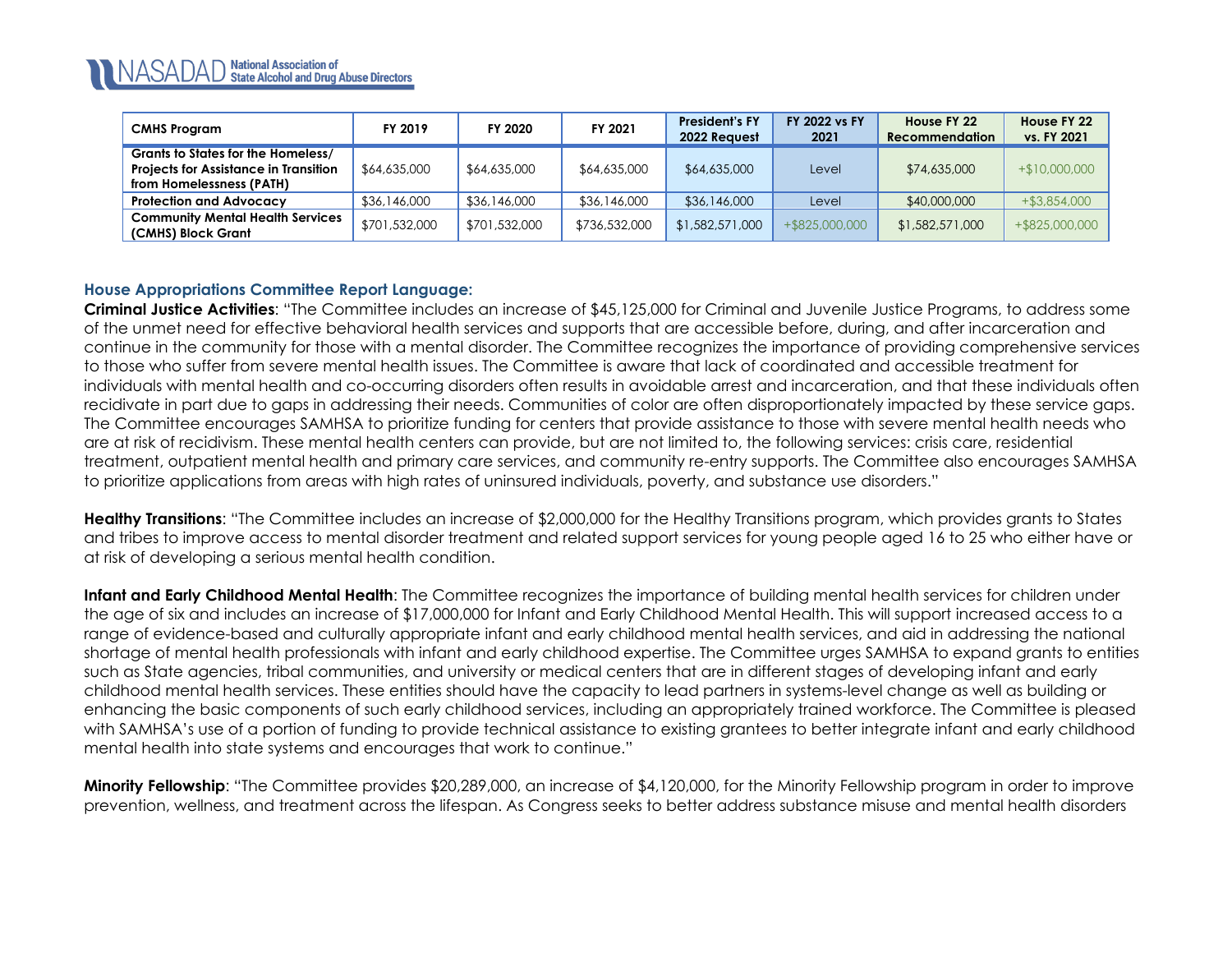across all populations, the Committee recognizes the critical importance of supporting a diverse behavioral health workforce and its effectiveness in addressing substance use disorders and mental health issues impacting minority and underserved populations."

**Project AWARE:** "To increase access to mental health services, as set out by the 2013 "Now is the Time" plan, the Committee includes a total increase of \$48,501,000 for Project AWARE, which is designed to identify children and youth in need of mental health services, to increase access to mental health treatment, and to promote mental health literacy among teachers and school personnel. This includes an increase of \$42,251,000 for Project AWARE state grants, an increase of \$6,250,000 for Resilience in Communities after Stress and Trauma (ReCAST) grants. In addition, the Committee includes an increase of \$11,982,000 for Mental Health Awareness Training. The Committee encourages SAMHSA to sustain and strengthen its grant and other programs that support school-based and campus-based services aimed at preventing and treating mental health challenges experienced by younger Americans."

**Certified Community Behavioral Health Clinics (CCBHC):** "The Committee includes an increase of \$125,000,000 for the CCHBC program. In addition, the American Rescue Plan (P.L. 117–2) included \$420,000,000 to support CCBHCs. The Committee is pleased that the CCBHC program is expanding access to mental health and SUD treatment services and significantly reducing hospital emergency room utilization. CCBHCs are required to partner with local agencies and this often includes partnering with law enforcement to develop safe and effective crisis response. The Committee directs SAMHSA to continue to make funds available nationwide and to prioritize resources to entities within States that are part of section 223(a) of the Protecting Access to Medicare Act of 2014 (P.L. 113–93) demonstration and to entities within States that were awarded planning grants."

**Children's Mental Health**: "The Committee includes an increase of \$25,000,000 for the Children's Mental Health program, which supports grants and technical assistance for community-based services for children and adolescents with serious emotional, behavioral, or mental disorders, and assists States and local jurisdictions in developing integrated systems of community care."

**Mental Health Block Grant:** "The Committee includes \$1,582,571,000, an increase of \$825,000,000, for the Mental Health Block Grant (MHBG). In addition, the American Rescue Plan (P.L. 117–2) included \$1,500,000,000 for the MHBG. The MHBG provides funds to States to support mental illness prevention, treatment, and rehabilitation services. Funds are allocated according to a statutory formula among the States that have submitted approved annual plans. The Committee continues the 10 percent set-aside within the MHBG for evidence-based programs that address the needs of individuals with early serious mental illness, including psychotic disorders. The Committee expects SAMHSA to continue its collaboration with the National Institute of Mental Health (NIMH) and to encourage States to use this funding to support programs that demonstrate strong evidence of effectiveness. In addition, the Committee urges States to use a portion of their MHBG formula funding to provide mental health services to the survivors of mass shootings as well as their families.

MHBG Crisis Care Set-Aside.—The Committee includes a 10 percent set-aside in the MHBG for evidence-based crisis care programs addressing the needs of individuals with serious mental illnesses and children with serious mental and emotional disturbances. The Committee directs SAMHSA to use the set-aside to fund, at the discretion of eligible States and territories, some or all of a set of core crisis care elements including: local, regional or statewide call centers that have capacity to address distressed and suicidal callers and deploy mobile teams or direct persons to accessible crisis receiving centers or clinics with same day appointments, mobile crisis response teams and crisis receiving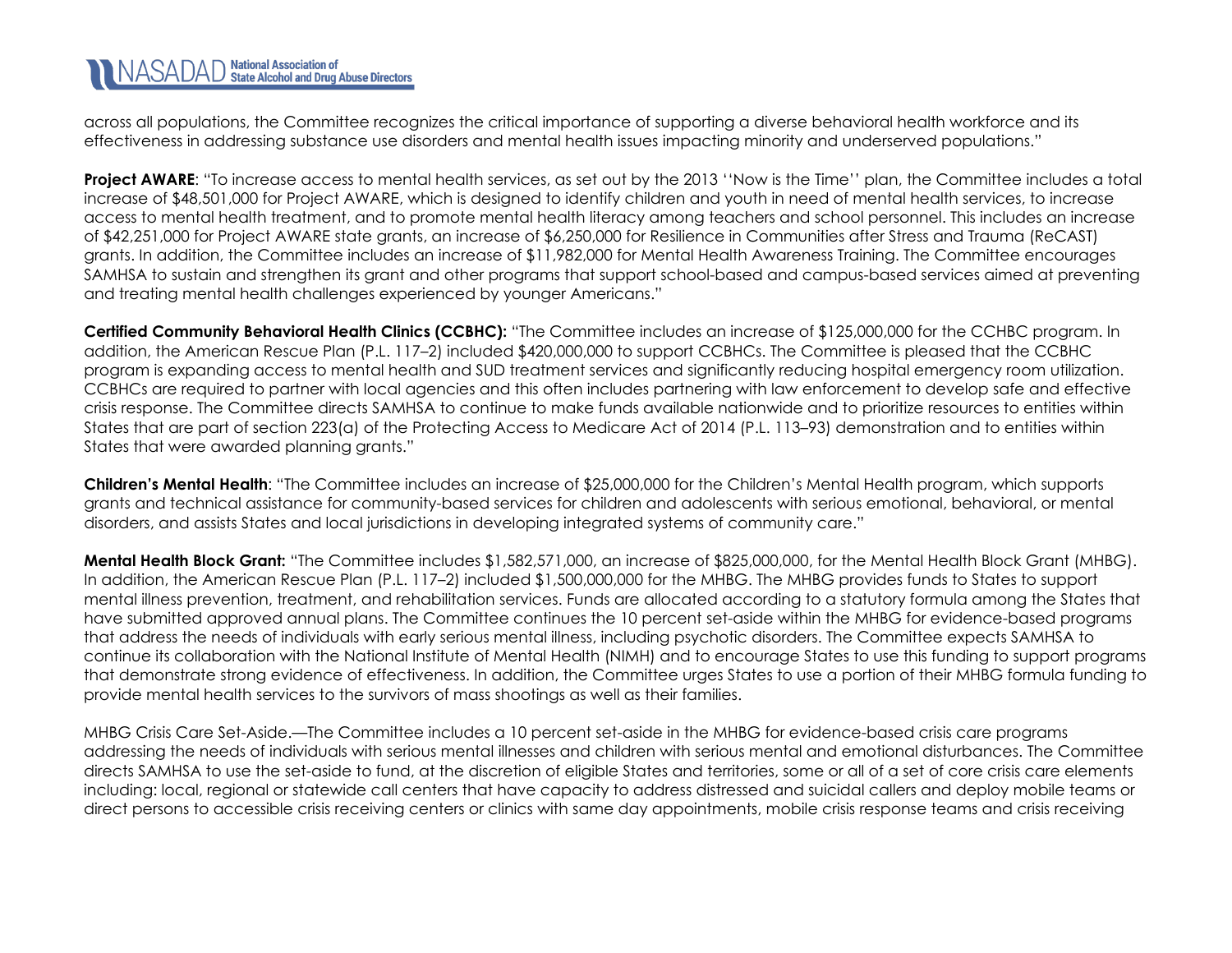units. The goal is a crisis care system where a person in crisis will have someone to talk to, someone to respond, and/or somewhere to go for crisis intervention at any time.

MHBG Prevention and Early Intervention Set-Aside.—The Committee understands that early intervention is critical if we are to prevent or mitigate the effects of mental illness and enable individuals to live fulfilling, productive lives. The Committee notes emerging science developed by the NIMH on early intervention and prevention of mental disorders. Many neuropsychiatric illnesses have a typical age of onset in late adolescence, and studies demonstrate that half of those who will develop mental health disorders show symptoms by age 14. To increase access to early intervention and prevention services, the Committee includes a new 10 percent set aside within the MHBG total to support evidence-based programs that address early intervention and prevention of mental disorders among at-risk children, including young children and toddlers, and adolescents. The Committee directs SAMHSA to use the set-aside to fund, at the discretion of eligible States and territories, activities targeted to children and youth such as, but not limited to, training school-based personnel to identify children and youth at risk of mental disorders; programs to promote positive social-emotional development in children from birth to age five; mental health consultation for child care programs; collaborating with primary care associations to field depression and anxiety screening tools in front line primary care practices; or partnering with local non-profit entities in low-income and minority communities to implement trauma informed early intervention and prevention initiatives. Statutory state plan and reporting requirements will apply to early intervention and prevention set-aside programming.

**National Child Traumatic Stress Initiative**: "The Committee includes an increase of \$28,113,000 for the National Child Traumatic Stress Initiative. The Committee strongly supports the National Child Traumatic Stress Network (NCTSN), which carries out essential work in building, evaluating, disseminating, and delivering evidence-based services and best practices, including through universities, hospitals, and front-line providers, to prevent and mitigate the impact of exposure to trauma among children and families. The Committee directs SAMHSA to ensure that the NCTSN maintains its focus on collaboration, data collection, and the provision of direct services and that new grants should not be awarded as training only."

**Projects for Assistance in Transition from Homelessness (PATH): "**The Committee includes an increase of \$10,000,000 for the PATH program, which supports grants to States and territories for assistance to individuals suffering from severe mental illness and/or substance use disorders and who are experiencing homelessness or at imminent risk of becoming homeless. Grants may be used for outreach, screening and diagnostic treatment services, rehabilitation services, community mental health services, alcohol or drug treatment services, training, case management services, supportive and supervisory services in residential settings, and a limited set of housing services."

**Protection and Advocacy for Individuals with Mental Illness**: "The Committee includes an increase of \$3,854,000, for the Protection and Advocacy for Individuals with Mental Illness program, which ensures that the rights of mentally ill individuals are protected while they are patients in all public and private facilities or while they are living in the community. Funds are allocated to States according to a formula based on population and relative per capita incomes."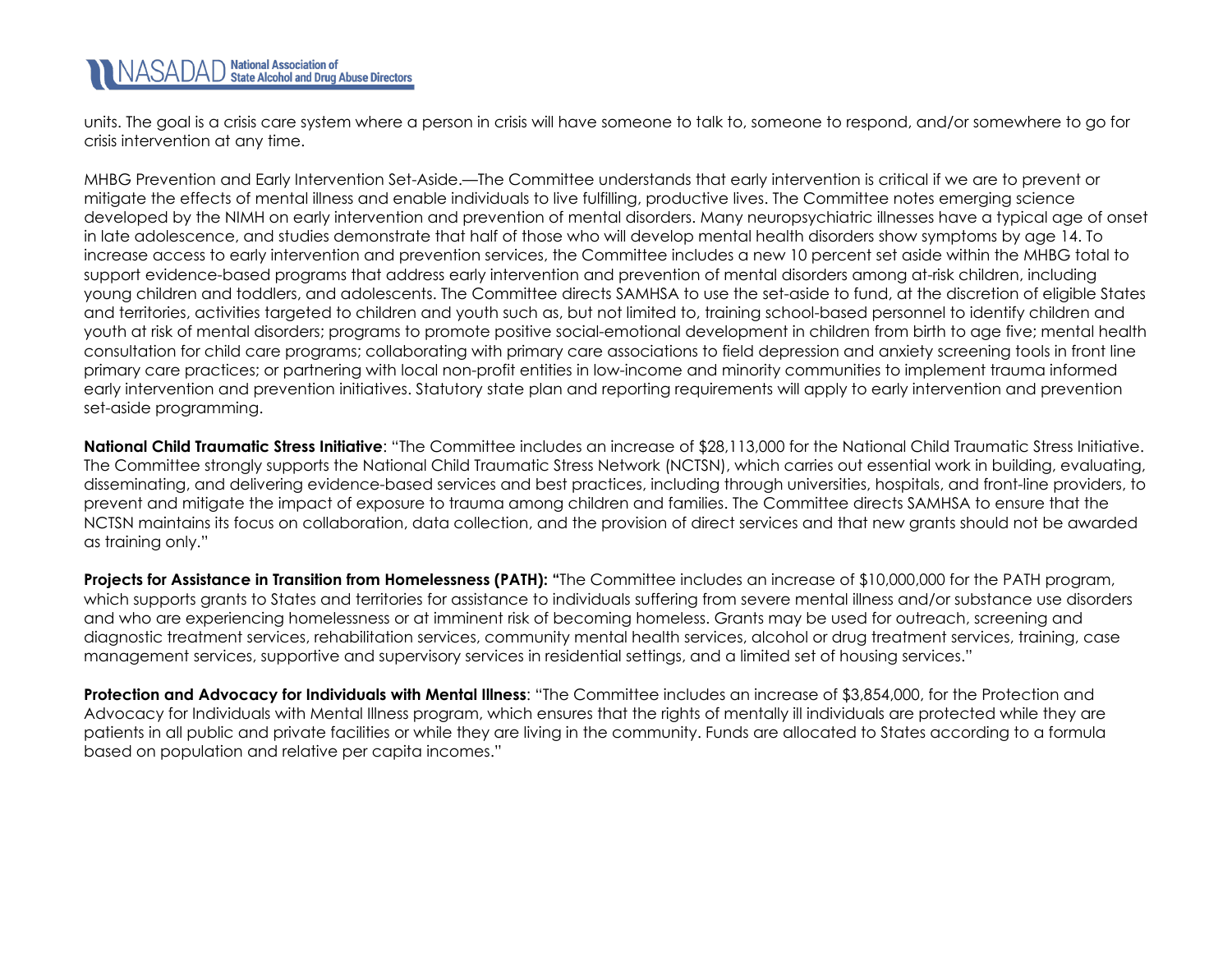

#### **SAMHSA Congressional Justification Language for CMHS Programs:**

**National Child Traumatic Stress Network:** "SAMHSA has provided funding for a national network of grantees known as the National Child Traumatic Stress Network (NCTSN) to develop and promote effective community practices for children and adolescents exposed to a wide array of traumatic events."

"SAMHSA requests funding to support 127 grant continuations and 24 new grants for the improvement of mental disorder treatment, services, and interventions for children and adolescents exposed to traumatic events and to provide trauma-informed services for children and adolescents as well as training for the child-serving workforce."

**Project AWARE:** "Project AWARE is made up of three components: Project AWARE State Education Agency (SEA) grants, Mental Health Awareness Training (MHAT) Grants, and Resilience in Communities after Stress and Trauma (ReCAST) grants."

"Funding for this program will support Project AWARE State Grants, ReCAST, MHAT grants, and technical assistance on the provision of schoolbased mental health services."

**Healthy Transitions:** "The Healthy Transitions program provides grants to states and tribes to improve access to mental disorder treatment and related support services for young people aged 16 to 25 who either have, or are at risk of developing, a serious mental health condition. Grantees use these funds to provide services and supports to address serious mental health conditions, co-occurring disorders, and risks for developing serious mental health conditions among youth 16 – 25 years old."

"SAMHSA requests funding to improve access to mental disorder treatment and related support services for young people, aged 16 to 25, who either have, or are at risk of developing a serious mental health condition. SAMHSA's budget request will support 27 continuation grants and fund a new cohort of grants."

**Children and Family Programs:** "SAMHSA requests funding to enhance and improve the quality of existing services and promote the use of culturally competent services and support for children and youth with, or at risk for, serious mental health conditions, and their families. This funding will support 21 Circles of Care continuation grants."

**Consumer and Family Network Grants:** "SAMHSA requests funding for 19 new SFN, nine new SCN, and 22 continuation grants that promote consumer, family, and youth participation in the development of policies, programs, and quality assurance activities related to mental health systems reform across the United States.

**Project LAUNCH:** "The purpose of the Project LAUNCH initiative is to promote the wellness of young children, from birth to eight years of age, by addressing the physical, social, emotional, cognitive, and behavioral aspects of their development."

The FY 2022 budget request is \$23.6 million, level with the FY 2021 Enacted level. This funding will support 30 continuation grants and the CoE-IECMHC to improve health outcomes for young children and support children at high risk for mental illness and their families in order to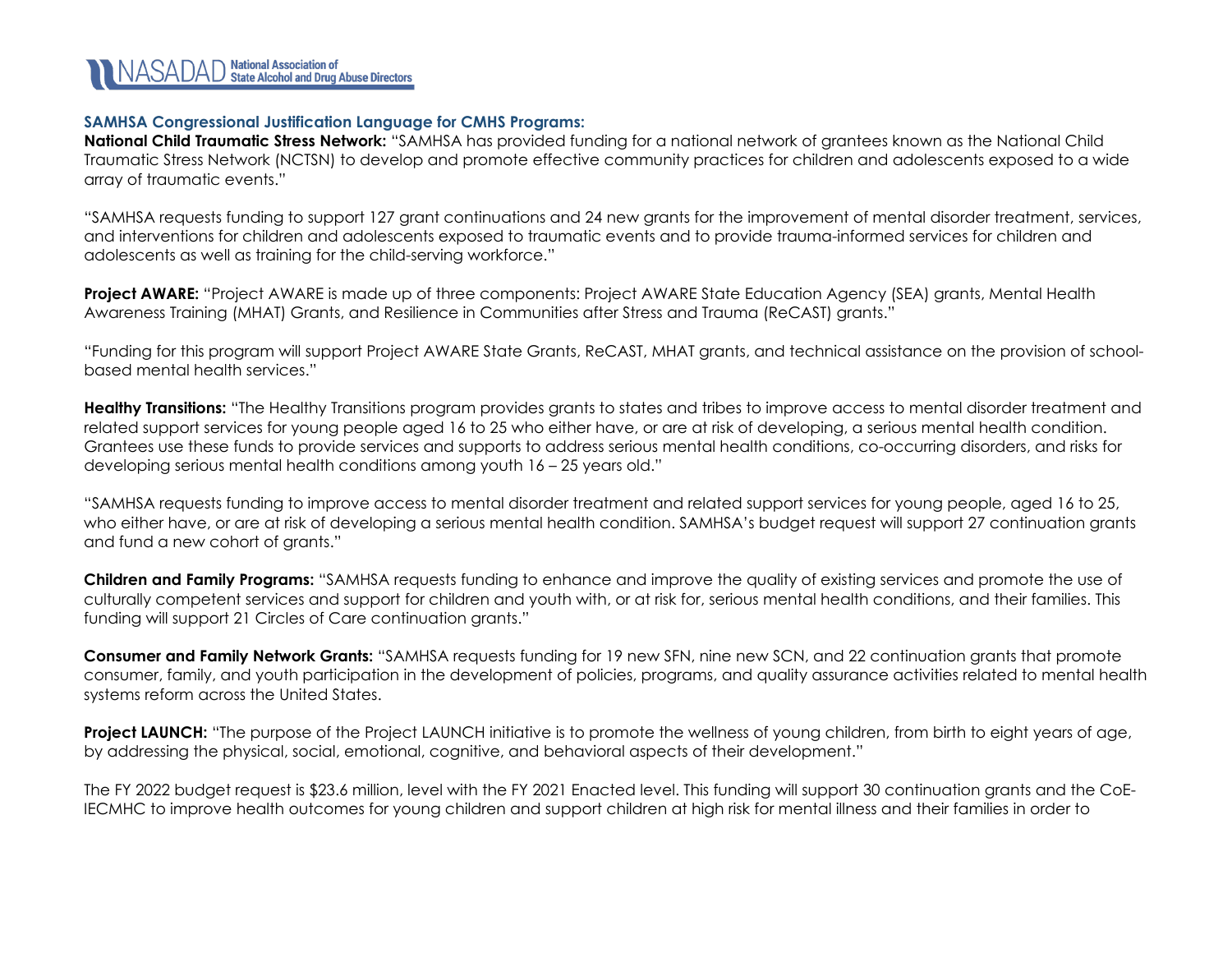prevent future disability. This funding request will provide continued screening, prevention, early intervention for behavioral health issues and referrals to high quality treatment for children and families in 30 communities across the U.S. through the CoE-IECMJH."

**Mental Health System Transformation and Health Reform:** "SAMHSA requests funding to support the continuation of seven Transforming Lives through Supported Employment grants that will enhance state and community capacity to provide evidence-based supported employment programs and mutually compatible and supportive evidence-based practices for adults and youth with SMI/SED and co-occurring mental and substance use disorders."

**Primary and Behavioral Health Care Integration:** "The FY 2022 budget request is \$54.9 million, level with the FY 2021 Enacted level. SAMHSA requests funding to support the continuation of 24 PIPBHC grants and one CIHS grant. The funding will also fund a new cohort of two PIPBHC grants."

**Suicide Prevention Programs:** "The FY 2022 budget request is \$23.2 million, level with the FY 2021 Enacted level. This funding will support 40 Zero Suicide continuation grants and five NSSP continuation grants. The grants support states in implementing the NSSP goal to prevent suicide. States use NSSP funding to support efforts such as raising suicide awareness, establishing emergency room referral processes, and improving clinical care practice standards."

**National Suicide Prevention – Lifeline:** "The FY 2022 budget request is \$101.6 million, an increase of \$77.6 million from the FY 2021 Enacted level. SAMHSA is requesting funding to strengthen the National Suicide Prevention Lifeline (NSPL), which is a critical public health intervention to address suicide risk. As the backbone of 9-8-8, the NSPL serves as a critical safety net. When local crisis centers are unable to answer incoming contacts from individuals in distress, the NSPL utilizes a subnetwork of national backup centers to ensure capacity can meet demand. As preparation for 9-8-8's launch intensifies, the \$102 million requested will enhance the Suicide Lifeline's infrastructure. These investments will help address challenges in meeting current 62 call/chat/text demand and expand capacity to manage the expected volume influx beginning in July 2022, as required by the National Suicide Hotline Designation Act of 2020. This funding will be used to strengthen the infrastructure of the existing Lifeline to increase the capacity of Lifeline centers to answer calls, chats, and texts, and provide specialized services. In addition, SAMHSA is requesting funding to fund two new Lifeline Crisis Center Follow-up grants that will focus on providing follow-up to suicidal people discharged from emergency rooms and inpatient units. In addition to NSPL's infrastructure enhancements, SAMHSA recognizes that local crisis centers – which face funding challenges and are often staffed by unpaid volunteers – also need support to ensure a successful 9-8-8 launch next July. The National Suicide Hotline Designation Act provides states with the authority to collect fees from voice providers to support 9-8-8, similar to the method used in many regions to finance 911. In the short time since the National Suicide Hotline Designation Act was signed into law in October 2020, several states are already deliberating the new authority to levy fees on cell phone bills to support the answering of 9-8-8 calls and related mental health crisis services. The FY 2021 Appropriations Act also instituted for the first time a five percent set-aside to the SAMHSA Mental Health Block grant. This crisis set-aside is used to support crisis services planning and development in every state and MHBG grant recipient. SAMHSA will continue to assess the needs of local crisis centers as the 9-8-8 launch continues and as state planning efforts advance. While 988 affords an opportunity to significantly strengthen mental health crisis care, its success hinges on our nation's crisis infrastructure.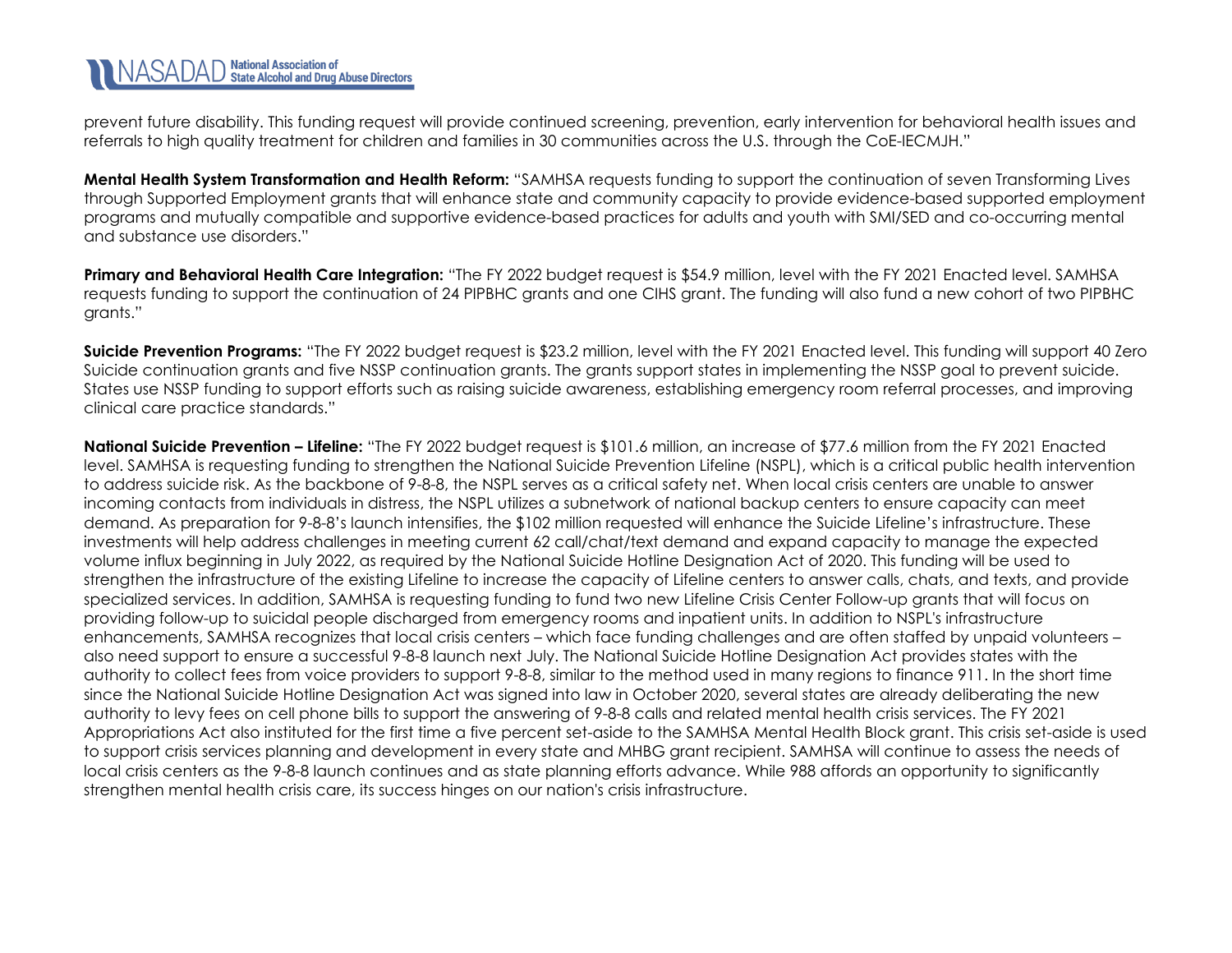# NASADAD State Alcohol and Drug Abuse Directors

**Homelessness Prevention Programs:** "With this funding, SAMHSA will support 48 continuation grants and technical assistance activities to increase capacity and provide accessible, effective, comprehensive, coordinated, integrated, and evidence-based treatment services, peer support and other recovery support services, and linkages to sustainable and permanent housing. Grantees will expand access to treatment and connect homeless individuals experiencing Serious Mental Illness with safe, secure housing."

**Minority AIDS:** "SAMHSA will fund a new cohort of 18 grants focused on individuals with mental disorders and/or co-occurring disorders living with or at risk for HIV/AIDS."

**Criminal and Juvenile Justice Programs:** "The FY 2022 budget request is \$51.4 million, an increase of \$45.1 million from the FY 2021 Enacted level. This proposed increase aligns with the Administration's goal to address mental health needs among incarcerated youth and adults by providing services to ensure their successful transition into community post-incarceration. This funding will establish pre-release relationships with community mental health providers and key stakeholders. With a commitment to health equity, SAMHSA will award a new cohort of grants to support provision of services by community-based behavioral health providers both within jails/prisons and post-incarceration. This activity will address the unmet treatment needs of incarcerated individuals and allow these individuals to continue to access services from the same community-based providers post-incarceration. The needs of individuals returning to society include the social determinants of recovery (i.e. housing, employment, access to health care) and other supportive resources for successful transition from incarceration. This funding will support up to 100 grantees to provide screening, assessment, treatment, and linkage to services for those with mental disorders in jails/prisons. Special importance will be paid towards ensuring a commitment to racial and economic justice, trauma-informed approaches, as well as cultural humility. SAMHSA will also support the continuation of 18 Early Diversion grants and the continuation of the technical assistance center."

**Practice Improvement and Training:** "The FY 2022 budget request is \$7.8 million, level with the FY 2021 Enacted level. Funding will support the continuation of the HBCU program, the continuation of the Clinical Support Services TA Center for SMI and provide supplemental funding for the school safety program."

**Consumer and Consumer-Supporter TA Centers:** "The FY 2022 budget request is \$1.9 million, level with the FY 2021 Enacted. SAMHSA's funding request will support five continuation grants to provide technical assistance to facilitate the quality improvement of the mental health system by promoting consumer-directed approaches for adults with SMI."

**Disaster Response:** "SAMHSA helps ensure that the nation is prepared to address, as well as respond to the behavioral health needs that follow these disasters or events. SAMHSA focuses on three major programs; the Crisis Counseling Assistance and Training Program (CCP), the Disaster Distress Helpline (DDH) and the Disaster Technical Assistance Center (DTAC). These programs use appropriated funds to support survivors of natural and man-made disasters."

"SAMHSA requests funding to continue the support of a nationally available disaster distress crisis counseling telephone line and the Disaster Technical Assistance Center."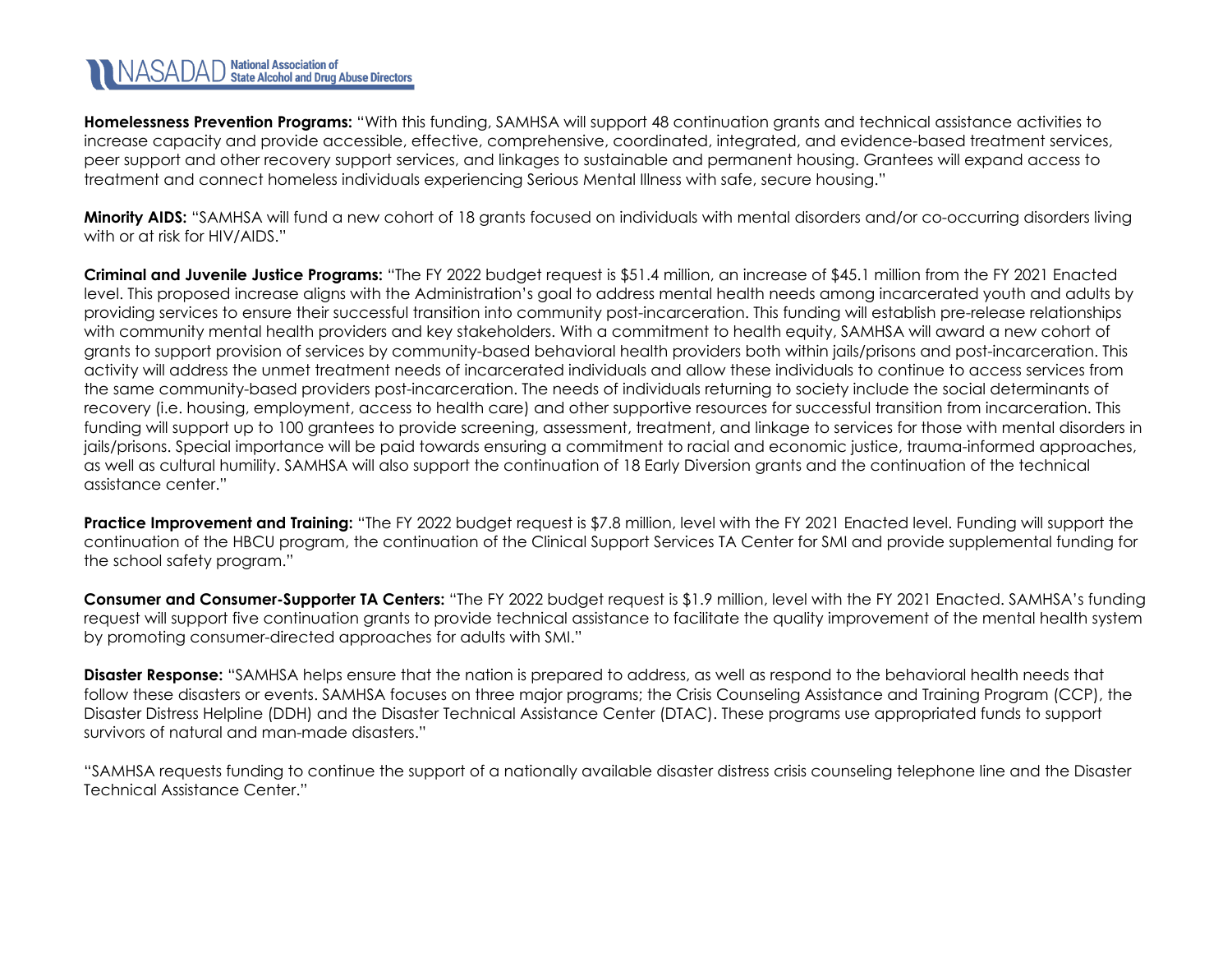**Assisted Outpatient Treatment for Individuals with Serious Mental Illness:** "The FY 2022 budget request is \$21.4 million, an increase of \$420,000 from the FY 2021 Enacted level. This funding will support a new cohort of three grants and 20 grant continuations to improve the health and social outcomes for individuals with SMI and continuation of the technical assistance center."

**Tribal Behavioral Health Grants:** "The FY 2022 budget request is \$20.8 million, level with the FY 2021 Enacted. This request, combined with \$21.1 million in the Substance Abuse Prevention will support technical assistance activities, 117 continuation grants and award a new cohort of six grants that promote mental health and prevent substance use activities for high-risk AI/AN youth and their families."

**Minority Fellowship Program:** "The FY 2022 budget request is \$10.7 million, an increase of \$604,000 from the FY 2021 Enacted level. SAMHSA requests funding to support eight continuation grants, a new cohort of one grant and the technical assistance contract."

Infant and Early Childhood Mental Health: "The FY 2022 budget request is \$8.0 million, level with the FY 2021 Enacted. Funding will support the continuation of 13 grants and award a new cohort of two grants to increase access to a range of evidence-based and culturally appropriate infant and early childhood mental health services."

**Children's Mental Health Program:** "The FY 2022 budget request is \$125.0 million, level with the FY 2021 Enacted. The budget requests will support the continuations of 10 Clinical High Risk for psychosis (CHR-P) grants and fund a new cohort of 20 grants under the 10 percent setaside. In addition, funding will support 67 CMHI continuation grants, a new cohort of eight CMHI grants, and a technical assistance center."

**Projects for Assistance in Transition from Homelessness:** "This formula-based funding to all fifty states, the District of Columbia, the Commonwealth of Puerto Rico, the U.S. Virgin Islands, Guam, American Samoa, and the Commonwealth of the Northern Mariana Islands will continue to provide PATH services in over 500 communities to support outreach workers and mental health specialists who engage with individuals living with SMI or those living with both SMI and drug/alcohol addiction and are homeless or at imminent risk of becoming homeless. The services provided by the program help ensure that these individuals have an opportunity to access stable housing, improve their health and wellness, lead self-directed lives, and achieve their full potential."

**Certified Community Behavioral Health Clinic (CCBHC):** "The FY 2022 budget request is \$375.0 million, an increase of \$125.0 million from the FY 2021 Enacted level to fund a new cohort of 158 grants and 22 continuation grants to continue the improvement of mental disorder treatment, services, and interventions for children and adults."

**Community Mental Health Services Block Grant:** "The MHBG continues to represent a significant "safety net" source of funding for mental health services for some of the most at-risk populations across the country. Together, SAMHSA's block grants support the provision of services and related support activities to more than eight million individuals with mental and substance use conditions in any given year. The MHBG's flexibility and stability have made it a vital support for public mental health systems. States rely on the MHBG for delivery of services and for an array of non-clinical coordination and support services that are not supported by Medicaid or other third-party insurance to strengthen their service.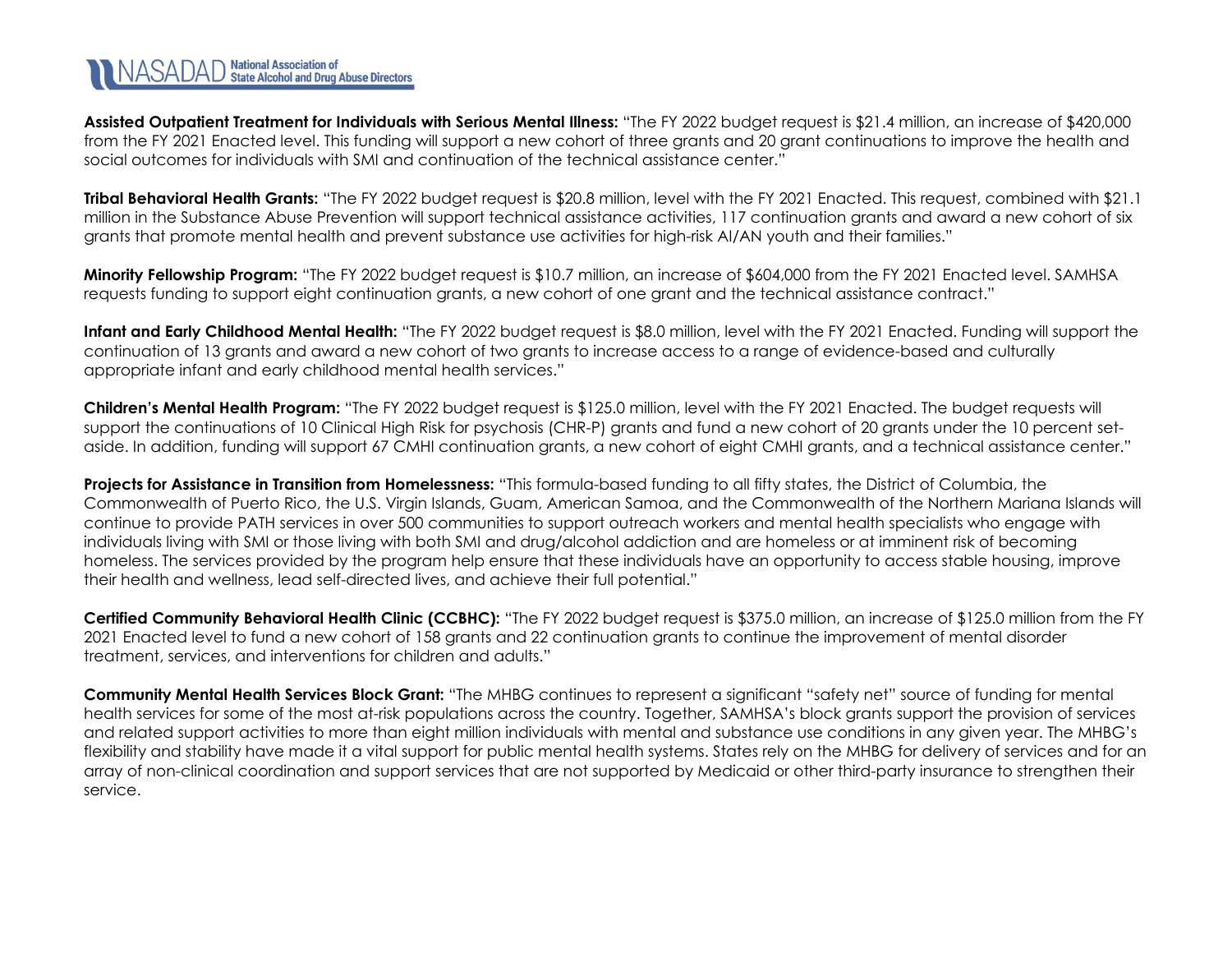"The FY 2022 budget request is \$1.6 billion, an increase of \$825.0 million from the FY 2021 Enacted level. With this funding, SAMHSA will continue to address the needs of individuals with SMI and SED and will continue to maintain the 10 percent set-aside for evidence-based programs that address the needs of individuals with early serious mental illness, including psychotic disorders. The set-aside funds help reduce costs to society, as intervening early helps prevent deterioration of functioning in individuals experiencing a first episode of serious mental illness. The Budget also set-asides \$75 million, an increase of \$40 million over FY 2021, of MHBG funds to support state efforts to build much needed crisis systems to address the needs of individuals in mental health crisis in a high quality, expeditious manner. In addition, this funding will support an ongoing partnership between mental health and law enforcement. The development of these services will promote 24/7 access to well-trained mental health professionals in the time of acute mental health crisis."

#### **National Institute on Alcohol Abuse and Alcoholism (NIAAA)**

<span id="page-25-0"></span>

| Program      | FY 2019       | <b>FY 2020</b> | FY 2021       | President's FY 2022<br><b>Reauest</b> | FY 2022 vs FY 2021 | House FY 22<br><b>Recommendation</b> | House FY 22 vs. FY<br>2021 |
|--------------|---------------|----------------|---------------|---------------------------------------|--------------------|--------------------------------------|----------------------------|
| <b>NIAAA</b> | \$525,591,000 | \$545,373,000  | \$554,882,000 | \$570,165,000                         |                    | \$582,422,000                        | $+ $27.499.000$            |

### **National Institute on Drug Abuse (NIDA)**

<span id="page-25-1"></span>

| Program     | FY 2019         | FY 2020             | FY 2021      | <b>President's FY</b><br><b>2022 Request</b> | <b>FY 2022 vs FY</b><br>2021 | House FY 22<br>Recommendation | House FY 22 vs. FY<br>2021 |
|-------------|-----------------|---------------------|--------------|----------------------------------------------|------------------------------|-------------------------------|----------------------------|
| <b>NIDA</b> | \$1,419,844,000 | .457.724.000<br>\$1 | ,480,309,000 | +\$1,852,503,000                             |                              | \$1,860,329,000               |                            |

#### **Centers for Disease Control and Prevention (CDC) – Select Programs**

<span id="page-25-2"></span>

| FY 2019<br>Program                                         |                 | FY 2020         | FY 2021         | <b>President's FY</b><br>2022 Request |                  | House FY 22<br><b>Recommendation</b> | House FY 22 vs. FY<br>2021 |
|------------------------------------------------------------|-----------------|-----------------|-----------------|---------------------------------------|------------------|--------------------------------------|----------------------------|
| HIV/AIDS, Viral Hepatitis, STD,<br>and TB Prevention       | \$1,132,278,000 | \$1,273,556,000 | \$1,314,056,000 | \$1,420,556,000                       | $+$106,500,000$  | \$1,501,556,000                      | $+$187,500,000$            |
| <b>HIV Prevention by</b><br><b>Health Depts.</b>           | \$397,161,000   | Not listed      | Not listed      | Not listed                            | N/A              | Not listed                           | N/A                        |
| <b>School Health</b>                                       | \$33,081,000    | \$33,081,000    | \$34,081,000    | \$34,081,000                          | Level            | \$50,081,000                         | $+ $16,000,000$            |
| <b>Viral Hepatitis</b>                                     | \$39,000,000    | \$39,000,000    | \$39,500,000    | \$39,500,000                          | Level            | \$44,500,000                         | $+$ \$5,000,000            |
| Infectious Diseases and the<br><b>Opioid Epidemic</b>      | \$5,000,000     | \$10,000,000    | \$13,000,000    | \$19,500,000                          | $+$ \$6,500,000  | \$69,500,000                         | $+$ \$56,500,000           |
| <b>Sexually Transmitted Infections</b>                     | \$157,310,000   | \$160,810,000   | \$161,810,000   | \$161,810,000                         | Level            | \$166,810,000                        | $+$ \$5,000,000            |
| <b>Chronic Disease Prevention</b><br>and Health Promotion* | \$1,187,771,000 | \$1,239,914,000 | \$1,276,664,000 | \$1,452,664,000                       | $+ $176,000,000$ | $+$ \$1,557,064,000                  | +\$280,400,000             |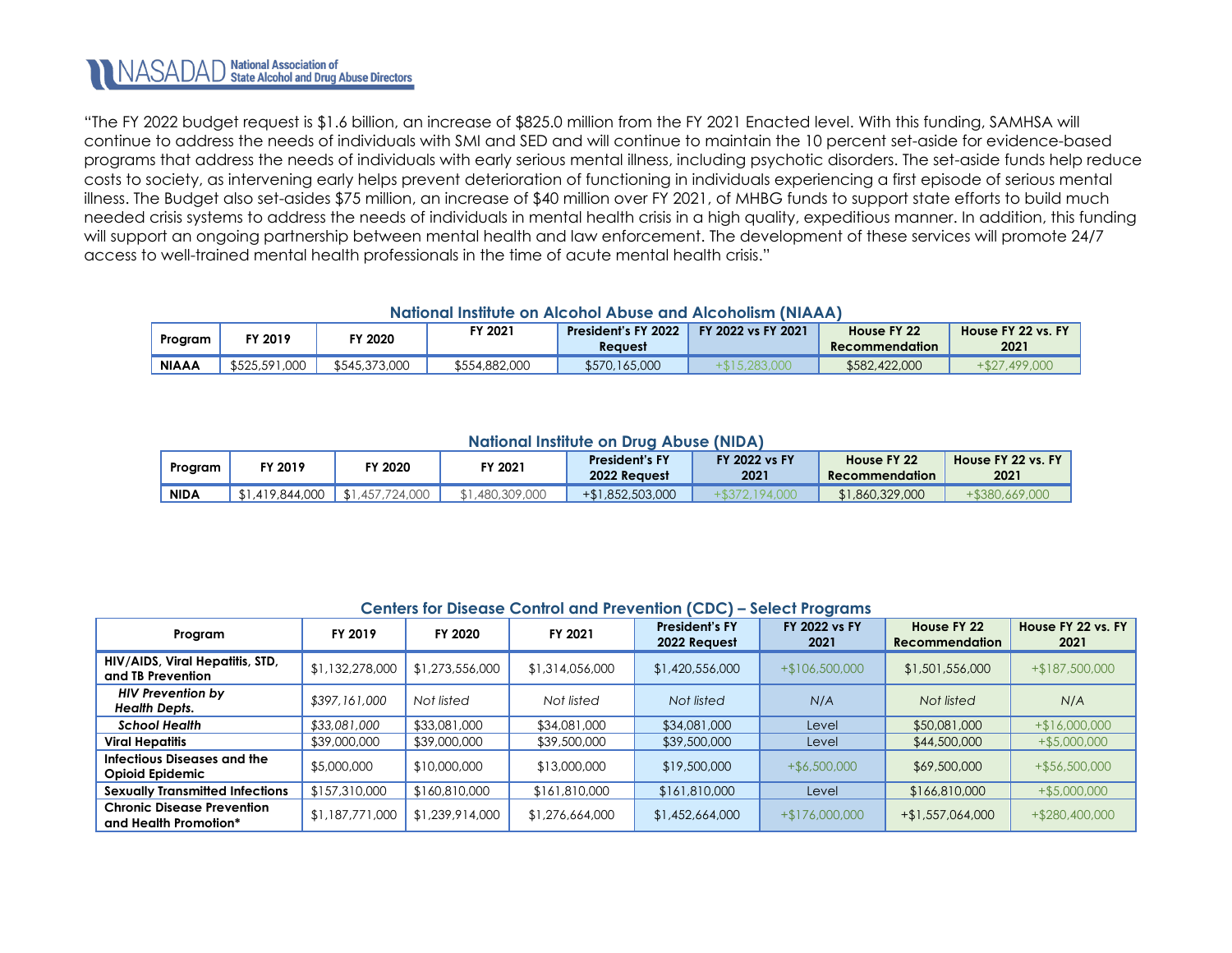| Program                                                                                                      | FY 2019       | FY 2020       | FY 2021       | <b>President's FY</b><br>2022 Request | <b>FY 2022 vs FY</b><br>2021 | House FY 22<br><b>Recommendation</b> | House FY 22 vs. FY<br>2021 |
|--------------------------------------------------------------------------------------------------------------|---------------|---------------|---------------|---------------------------------------|------------------------------|--------------------------------------|----------------------------|
| <b>Tobacco</b>                                                                                               | \$210,000,000 | \$230,000,000 | \$237,500,000 | \$237,500,000                         | Level                        | \$250,000,000                        | $+ $12,500,000$            |
| <b>Excessive Alcohol Use</b>                                                                                 | \$4,000,000   | \$4,000,000   | \$4,000,000   | \$4,000,000                           | Level                        | \$5,000,000                          | $+ $1,000,000$             |
| <b>Prevention Research Centers</b>                                                                           | \$25,461,000  | \$26,461,000  | \$26,961,000  | \$26,961,000                          | Level                        | \$31,961,000                         | $+$ \$5,000,000            |
| <b>Birth Defects and</b><br><b>Developmental Disabilities</b>                                                | \$155,560,000 | \$160,810,000 | \$167,810,000 | \$172,810,000                         | $+$ \$5,000,000              | \$186,810,000                        | $+ $19,000,000$            |
| <b>Fetal Alcohol Syndrome</b>                                                                                | \$11,000,000  | \$11,000,000  | \$11,000,000  | \$11,000,000                          | Level                        | \$12,000,000                         | $+ $1,000,000$             |
| <b>Neonatal Abstinence</b><br>Syndrome                                                                       | \$2,000,000   | \$2,250,000   | \$2,250,000   | \$2,250,000                           | Level                        | \$2,250,000                          | Level                      |
| <b>Injury Prevention and Control</b>                                                                         | \$648,559,000 | \$677,379,000 | \$682,879,000 | \$1,103,169,000                       | $+$ \$420,290,000            | \$1,064,169,000                      | +\$381,290,000             |
| <b>Unintentional Injury</b>                                                                                  | \$8,800,000   | \$8,800,000   | \$8,800,000   | \$8,800,000                           | Level                        | \$12,800,000                         | $+$ \$4,000,000            |
| <b>Injury Prevention Activities</b>                                                                          | \$28,950,000  | \$28,950,000  | \$28,950,000  | \$28,950,000                          | Level                        | \$28,950,000                         | Level                      |
| <b>Opioid Prescription Drug</b><br>Overdose (PDO) / Opioid<br><b>Overdose Prevention</b><br>and Surveillance | \$475,579,000 | \$475,579,000 | \$475,579,000 | \$713,369,000                         | $+ $237,790,000$             | \$663,369,000                        | +\$187,790,000             |
| <b>Drug-Free Communities</b><br>$(DFC)$ **                                                                   | N/A           | N/A           | N/A           | N/A                                   | N/A                          | N/A                                  | N/A                        |
| <b>Preventive Health and Health</b><br><b>Services Block Grant</b>                                           | \$160,000,000 | \$160,000,000 | \$160,000,000 | \$160,000,000                         | Level                        | \$160,000,000                        | Level                      |
| America's Health Block Grant                                                                                 | N/A           | Not funded    | Not funded    | Not funded                            | Not funded                   | Not funded                           | N/A                        |

### **House Appropriations Committee Report Language:**

**Infectious Diseases and the Opioid Epidemic**: "The Committee includes an increase of \$56,500,000 to expand activities to target the infectious disease consequences of the public health crisis involving injection drug use, including expanding the implementation of and access to high quality syringe services programs nationwide."

**School Health**: "The Committee includes an increase of \$16,000,000 to bolster school capacity for evidence-based sexual health education, and access to sexual health services and safe and supportive environments."

**Sexually Transmitted Infections**: "The Committee includes an increase of \$5,000,000 to address the high rates of sexually transmitted infections (STIs). The Committee recognizes that direct funding to State and local health departments is critical to address STIs and other infectious diseases. In addition, the Committee notes the investment of more than \$1,000,000,000 from the American Rescue Plan (P.L. 117–2) to bolster support and enhance the disease intervention specialist workforce nationwide to respond to COVID–19 and other infectious diseases."

**Prevention Research Centers:** "The Committee includes an increase of \$5,000,000 to expand the national network conducting prevention research and translating research results into policy and public health practice that address local health needs."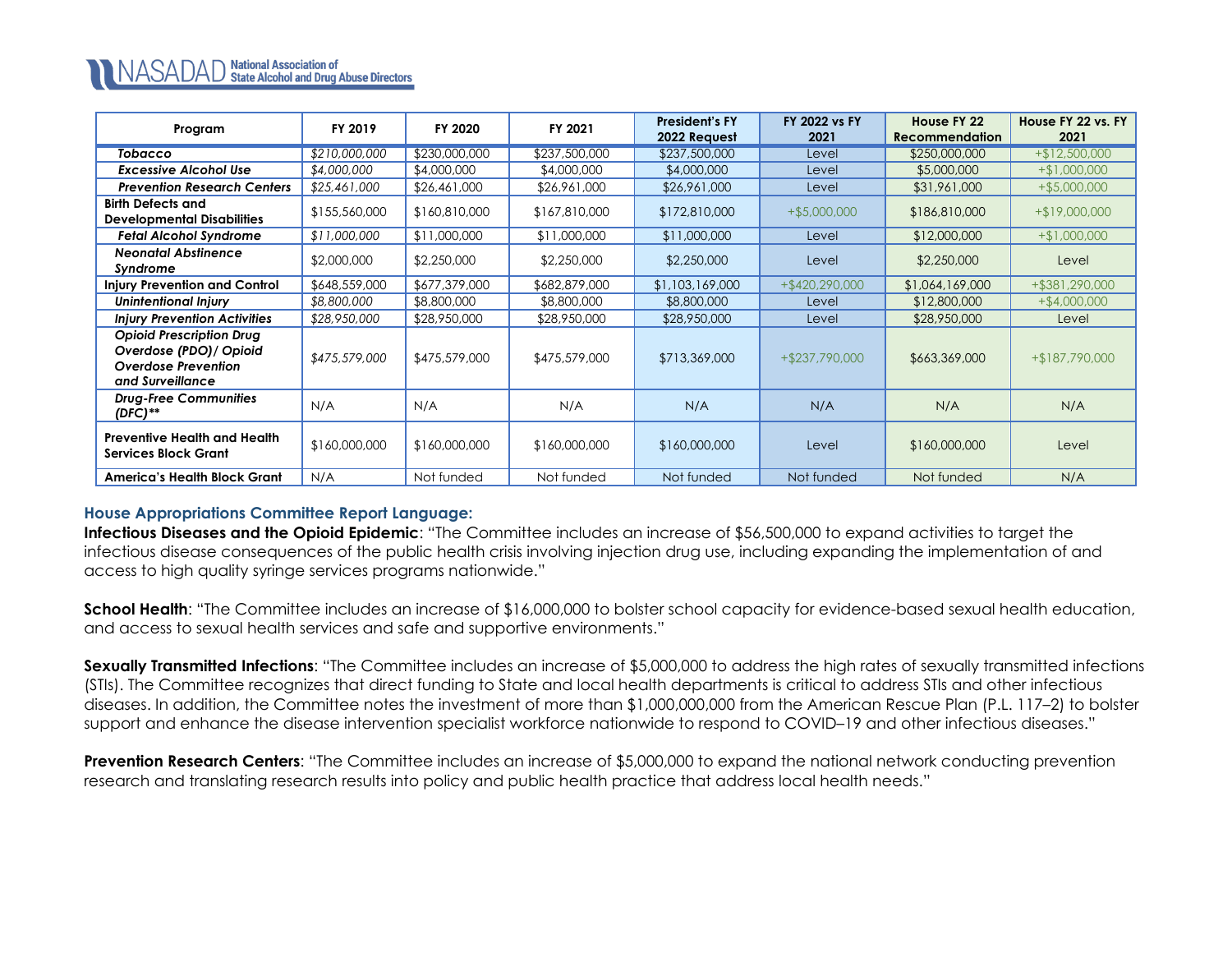**Tobacco**: "The Committee includes an increase of \$12,500,000 so that CDC and States can more robustly respond to the public health threat caused by youth use of e-cigarettes, enhance efforts to reduce tobacco use among disparate populations and in areas with high tobacco use rates and tobacco-related mortality, and expand education efforts to reach youth influencers."

**Fetal Alcohol Spectrum Disorders**: "The Committee includes an increase of \$1,000,000. The Committee is concerned about the rising trend of prenatal alcohol consumption and increased rates of fetal alcohol spectrum disorders (FASD). The Committee urges CDC to increase support to: expand prevention efforts to heighten awareness of FASD and the risks associated with prenatal alcohol exposure; and strengthen existing national community-based and professional FASD networks to expand access to diagnostic, treatment, intervention, and other essential services."

**Opioid Abuse and Overdose Prevention**: "The Committee includes an increase of \$187,790,000 and appreciates efforts by CDC to ensure that funding for opioid and stimulant abuse and overdose prevention reaches local communities to advance local understanding of the opioid overdose epidemic and to scale-up prevention and response activities, as intended by Congress. The Committee encourages CDC to consider community member naloxone education as a criterion when distributing overdose prevention funds. In addition, the Committee directs that CDC report on the results of the investments in local cities, counties, and communities and ensure that traditionally underrepresented communities, including rural and tribal communities, receive equitable access to funds in the fiscal year 2023 Congressional Budget Justification. In addition, the Committee notes that chronic pain is a disabling and costly health condition; who is affected, the extent of resulting disability, the nature and accessibility of effective pain management, and related costs all remain largely unknown. The Committee directs CDC to conduct the collection, analysis, and publication of population research data using questions from the National Health Interview Survey and other nationally representative population-based samples to describe those with chronic pain by patient age, comorbidities, part of body affected, socio-economic status, geographic location by State, county and city, payor source, race, and gender. The Committee further directs CDC to analyze and report data from the Medical Expenditure Panel Survey regarding the use of and associated direct healthcare costs related to pain management treatments and services as well as indirect costs related to pain. Finally, the Committee directs CDC to report on the status of these activities in the fiscal year 2023 Congressional Budget Justification."

### **Congressional Justification Language for CDC Programs:**

**HIV/AIDS, Viral Hepatitis, Sexually Transmitted Infections and Tuberculosis:** "CDC's FY 2022 request of \$1,420,556,000 for HIV, Viral Hepatitis, Sexually Transmitted Infections and Tuberculosis is \$106,5000,000 above the FY 2021 Enacted level. CDC will employ an intensive, strategic approach to diagnose, refer for treatment, prevent, and respond to new HIV transmissions—creating a pathway to end the HIV/AIDS epidemic in America."

**Infectious Diseases and the Opioid Epidemic:** "The United States is experiencing a public health crisis involving injection drug use (IDU). As the crisis continues to impact communities throughout the United States, CDC is increasing support for testing, diagnosis, linkage to care, and treatment for infectious diseases related to injection drug use. CDC is also improving implementation of and access to high-quality syringe services programs nationwide through dissemination of best practices and providing technical assistance. CDC works to ensure linkage to substance use disorder treatment at healthcare encounters for infections associated with IDU. CDC will continue to strengthen state and local capacity to detect, respond, and prevent further transmission of infectious diseases."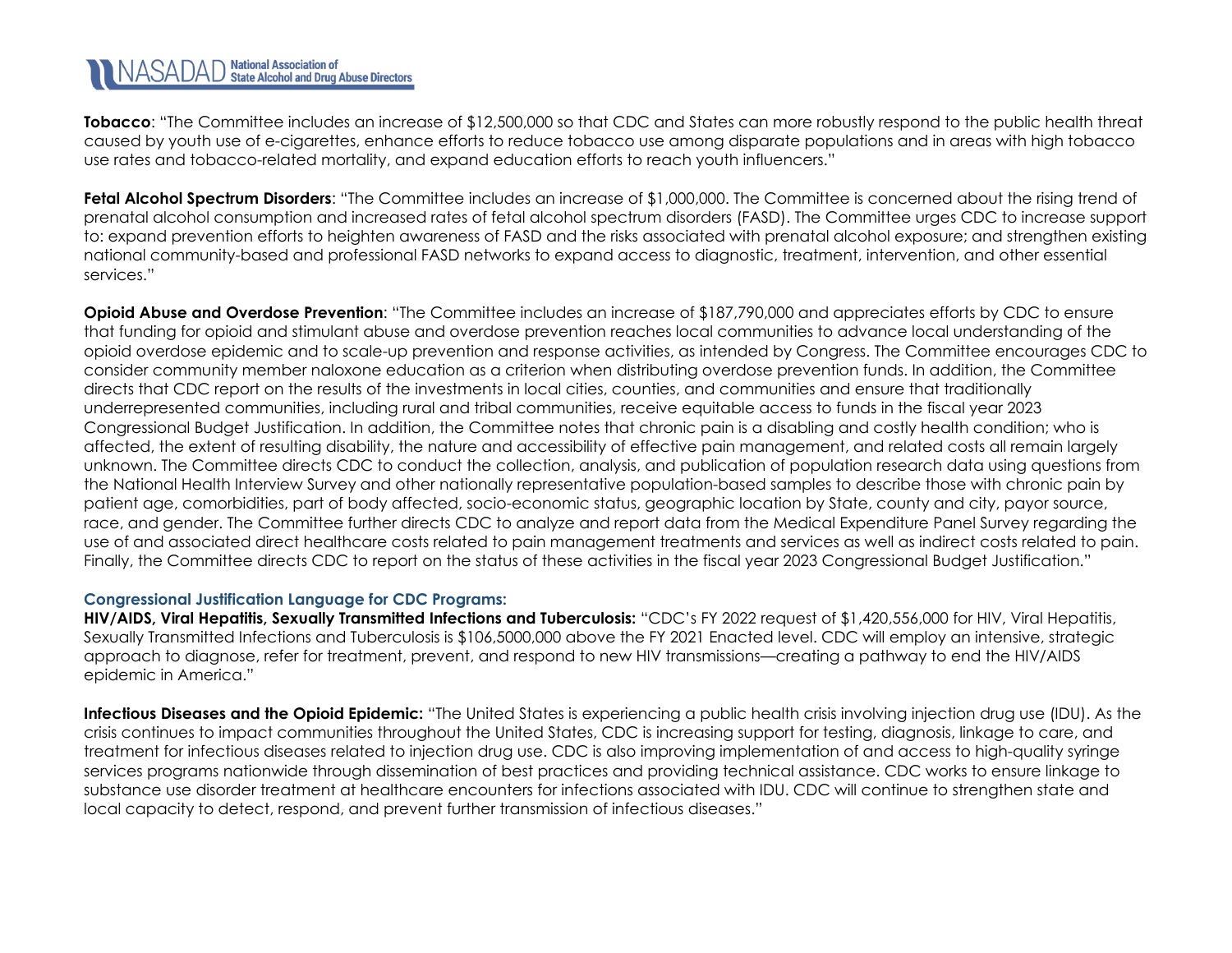**Viral Hepatitis:** "CDC will build upon best practices that enable health departments, health clinics, and community organizations to implement viral hepatitis testing and care services through three broad strategies. CDC will continue improving and expanding outbreak response and surveillance, supporting approximately 58 jurisdictions to provide enhanced viral hepatitis surveillance. CDC will increase the number of health systems and providers who test, manage, and treat hepatitis A, hepatitis B and hepatitis C. CDC will continue to mitigate the infectious disease impacts involving injection drug use and increase testing and linkage to care for persons who inject drugs, by implementing in approximately 10 sites expanded testing and prevention services in high-impact settings, including settings that serve people who inject drugs. To complement these efforts, CDC will focus on several new efforts in support of jurisdictional implementation. The national testing campaign will continue to implement targeted messages to people who inject drugs and healthcare providers that serve people with risk factors for hepatitis C and pregnant people. CDC is working to develop new guidance for viral hepatitis surveillance and reporting based on input from jurisdictions. CDC will require funded jurisdictions to provide CDC with plans for coordinating and collaborating with immunization programs to meet jurisdictional hepatitis A and hepatitis B adult vaccination goals. To expand state elimination and integrated viral hepatitis prevention and surveillance, CDC is identifying best practices and developing toolkits and other to expand CDC's technical assistance to all jurisdictions."

**Sexually Transmitted Infections:** "At the FY 2022 requested level, public health programs will continue to support disease intervention specialists as they follow-up and respond to outbreaks. This funding level will also support training and educational materials for healthcare professionals, and studies to translate STI research to practice and to improve program delivery. CDC will also continue to work with state and local grantees to address rising numbers of congenital syphilis cases. CDC continues to support efforts in alignment with the Sexually Transmitted Infection Federal Action Plan. The Plan outlines actionable strategies across multiple agencies to address STIs. CDC will continue to bridge implementation science, public health program management, and STI prevention services that are high impact, scalable, costeffective, and sustainable."

**Excessive Alcohol Use:** "CDC will expand these activities in FY 2022 by supporting alcohol epidemiology capacity in more states and one organization to deliver national technical assistance and training on the prevention of excessive alcohol use."

**Prevention Research Centers:** "In FY 2022, CDC will continue to support 26 PRCs with awards of roughly \$750,000 to quickly leverage research findings to build a collection of proven health interventions addressing a diverse range of public health issues, including chronic diseases. PCR awardees will conduct core research projects in intervention research, to strengthen the evidence base for public health interventions; implementation research, to test the process for translation of proven interventions into public health practice; and public health practicebased evidence research, to examine the effectiveness of strategies and interventions. CDC will also support PRCs in disseminating research findings and expanding translation activities."

**Tobacco:** "In FY 2022, CDC will sustain tobacco prevention, control, and surveillance efforts, including addressing increases in tobacco use among youth and young adults. CDC will support tobacco cessation and quitline services, including support for the national network of tobacco cessation quitlines, a national media campaign to inform the public about smoking risks and encourage smokers to quit smoking, and support for national networks focused on disproportionately impacted populations experiencing tobacco- and cancer-related health disparities. CDC will also maintain tobacco use and related behavior surveillance, including through the National Youth Tobacco Survey."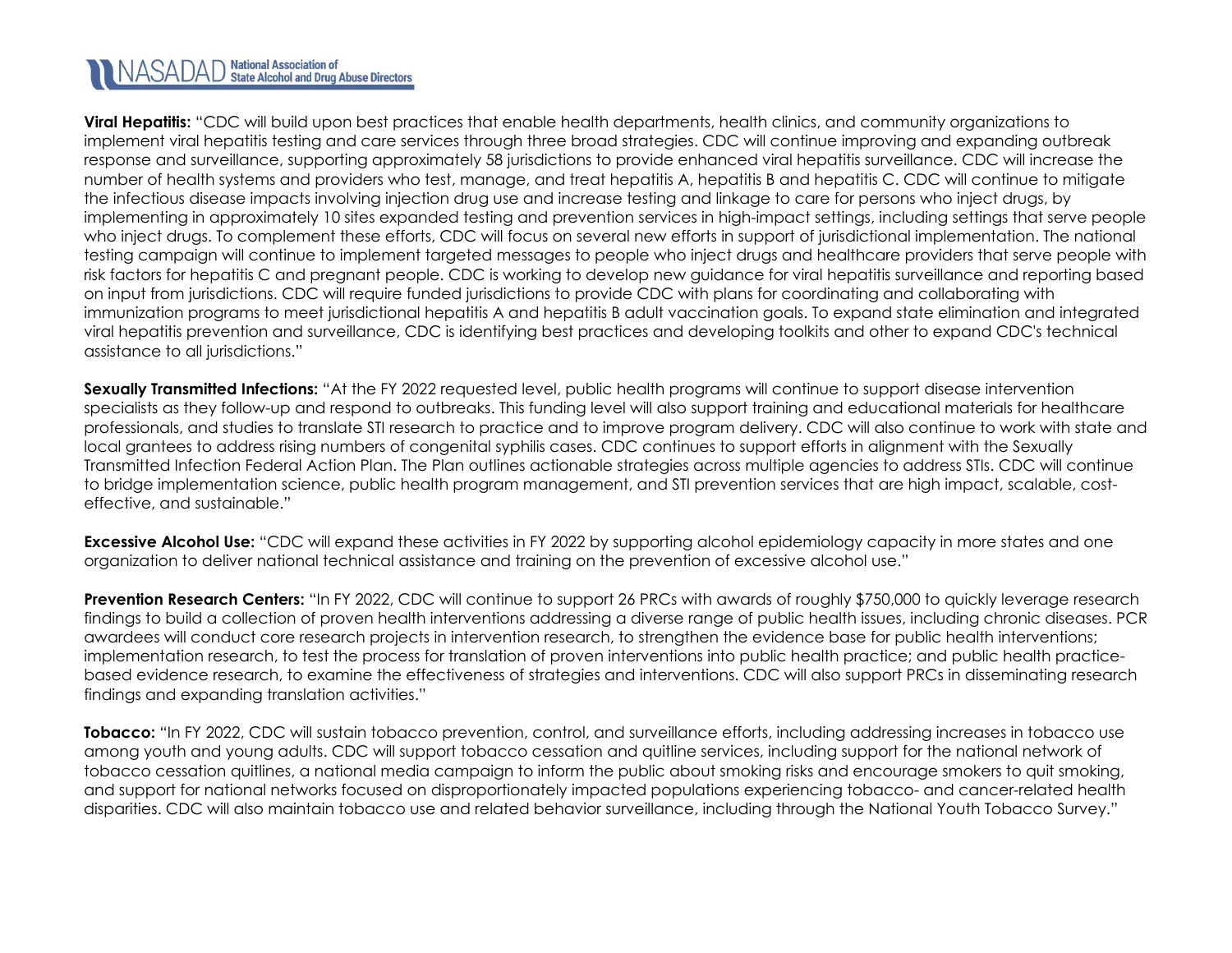**Fetal Alcohol Syndrome:** "In FY 2022, CDC will continue to monitor trends in alcohol and polysubstance use in pregnancy. CDC will also continue to work with partners across the nation to implement evidence-based strategies to reduce alcohol use during pregnancy and maximize healthcare professionals' ability to identify patients at risk and intervene as needed."

**Opioid Abuse and Overdose Prevention:** "CDC's FY 2022 request of \$713,369,000 for Opioid Abuse and Overdose Prevention is \$237,790,000 above FY 2021 Enacted. In FY 2022 with the additional resources requested, CDC will increase local investments and innovation to reach approximately 25 of the nation's largest cities/counties and 40 smaller communities heavily impacted by the overdose crisis, while continuing to support all 50 states, territories, and local jurisdictions to track and prevent overdose deaths. CDC will prioritize support to collect and report real-time, robust overdose mortality data and to move from data to action, building upon the work of the Overdose Data to Action (OD2A) program. To do so, CDC will partner with funded jurisdictions to implement surveillance strategies that include contextual information alongside data, as well as increase surveillance capabilities for polysubstance use and emerging substance threats such as stimulants. The additional resources requested will enable CDC to support investments in prevention efforts for people put at highest risk, for example, supporting risk reduction and access to medications for opioid use disorder (MOUD) for people transitioning from alternate residence (e.g. jail/prison, treatment facility, homeless shelter). Recognizing the associations between ACEs, suicides, and substance use disorders, CDC will continue supporting upstream prevention programs, such as expanding ACEs data collection in communities experiencing high rates of drug overdoses and leveraging ongoing comprehensive suicide prevention approaches to test a comprehensive community approach for the primary and secondary prevention of ACEs. In FY 2022, CDC will prioritize updating the CDC Guideline for Prescribing Opioids for Chronic Pain."

**Preventive Health and Health Services Block Grant:** "CDC's FY 2022 request of \$160,000,000 for Preventive Health and Health Services Block Grant (PHHS Block Grant) is level with FY 2021 Enacted. In FY 2022, CDC will continue to administer the program and recipients to address their locally-identified priority public health needs. CDC will continue to support these jurisdictions to use evidence-based methods and interventions, reduce risk factors, such as poor nutritional choices, smoking, and lack of physical activity; establish policy, social, and environmental changes; monitor and re-evaluate funded programs; and leverage other funding sources."

<span id="page-29-0"></span>

| <b>Health Resources and Services Administration (HRSA) - Select Programs</b> |                |                |                 |                                       |                              |                                      |                            |  |  |
|------------------------------------------------------------------------------|----------------|----------------|-----------------|---------------------------------------|------------------------------|--------------------------------------|----------------------------|--|--|
| Program                                                                      | FY 2019        | FY 2020        | FY 2021         | <b>President's FY</b><br>2022 Request | <b>FY 2022 vs FY</b><br>2021 | House FY 22<br><b>Recommendation</b> | House FY 22 vs.<br>FY 2021 |  |  |
| <b>Community Health Centers</b>                                              | \$1,625,522,00 | \$1,625,522,00 | \$1,682,772,000 | \$1,732,772,000                       | $+$ \$50,000,000             | \$1,830,772,000                      | $+ $148,000,000$           |  |  |
| <b>Interdisciplinary Community-Based</b><br>Linkages                         | \$191,903,000  | \$220,903,000  | \$235,903,000   | \$314,661,000                         | +\$78,758,000                | \$327,653,000                        | +\$91,750,000              |  |  |
| <b>Maternal and Child Health Block</b><br>Grant                              | \$677,700,000  | \$687,700,000  | \$712,700,000   | \$822,700,000                         | $+ $110,000,000$             | \$868,700,000                        | $+ $156,000,000$           |  |  |
| <b>Rural Health</b>                                                          | \$317,794,000  | \$318,294,000  | \$329,519,000   | \$400,209,000                         | +\$70,690,000                | \$400,209,000                        | +\$70,690,000              |  |  |
| <b>Rural Communities Opioids</b><br>Response                                 | \$120,000,000  | \$110,000,000  | \$110,000,000   | \$165,000,000                         | $+$ \$55,000,000             | \$140,000,000                        | $+$ \$30,000,000           |  |  |
| <b>Telehealth</b>                                                            | \$24,500,000   | \$29,000,000   | \$34,000,000    | \$36,500,000                          | $+ $2,500,000$               | \$39,000,000                         | $+$ \$5,000,000            |  |  |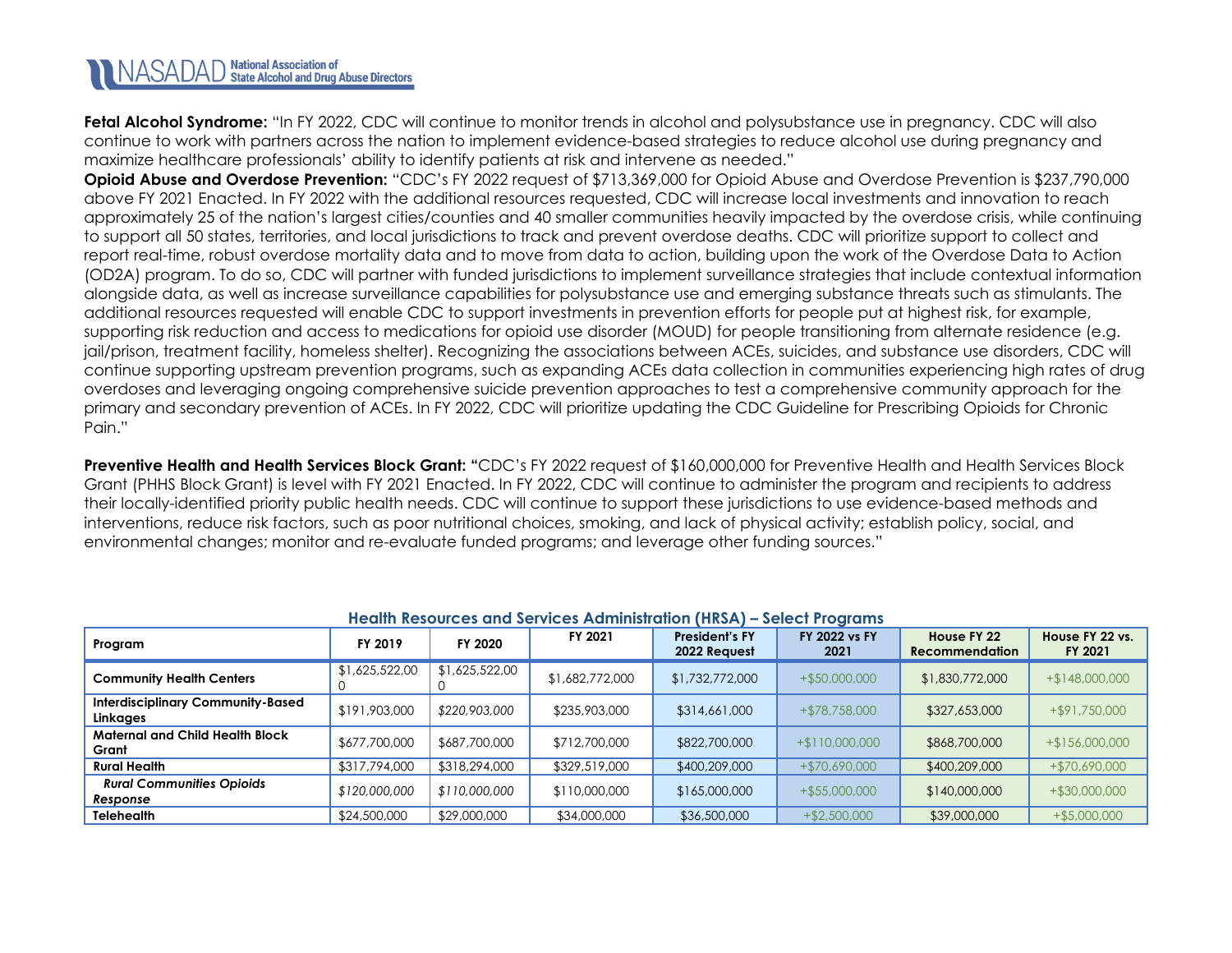

| Ryan White HIV/AIDS Program                                                      | \$2,318,781,00 | \$2,388,781,00 | \$2,423,781,000 | \$2,554,781,000 | $+ $131,000,000$ | \$2,654,781,000 | +\$231,000,000   |
|----------------------------------------------------------------------------------|----------------|----------------|-----------------|-----------------|------------------|-----------------|------------------|
| <b>National Health Service Corps-</b><br><b>Substance Use Disorder Providers</b> | \$105,000,000  | \$105,000,000  | \$105,000,000   | \$180,000,000   | $+$ \$75,000,000 | \$155,000,000   | $+$ \$50,000,000 |
| Loan Repayment Program for SUD<br><b>Treatment Workforce</b>                     | N/A            | \$12,000,000   | \$16,000,000    | \$28,000,000    | $+$12,000,000$   | \$28,000,000    | +\$12,000,000    |
| Peer Support Specialists in the Opioid<br>Use Disorder Workforce                 | N/A            | \$10,000,000   | \$13,000,000    | \$15,000,000    | $+$ \$2,000,000  | \$15,000,000    | $+$ \$2,000,000  |

### **House Appropriations Committee Report Language:**

**Maternal and Child Health (MCH) Block Grant:** "States use the MCH Block Grant to improve access to care for mothers, children, and their families; reduce infant mortality; provide pre- and post-natal care; support screening and health assessments for children; and provide systems of care for children with special health care needs."

**Rural Communities Opioids Response:** "The Committee recognizes the devastating impact the opioid epidemic has had on rural communities and how the COVID–19 pandemic has worsened the opioid crisis. The Committee expands funding to support treatment for and prevention of substance use disorders, including opioid abuse, focusing on rural communities with the highest risk for substance use disorders. Within the funding provided, the Committee includes \$10,000,000 to continue the three Rural Centers of Excellence, as established by Public Law 115–245 and continued in Public Law 116–94."

**National Health Service Corps- Substance Use Disorder Providers:** "The Committee includes \$155,000,000, \$25,000,000 below the fiscal year 2022 budget request, for loan repayment for clinicians that provide opioid and substance use disorder treatment. Within this total, the Committee includes \$15,000,000, the same as the fiscal year 2021 enacted level and the fiscal year 2022 budget request, to support NHSC awards to participating individuals that provide health services in IHS facilities, Tribally-Operated Health Programs, and Urban Indian Health Programs."

**Substance Use Disorder Treatment and Recovery (STAR) Loan Repayment Program:** "The Committee includes \$28,000,000 for this program, \$12,000,000 above the fiscal year 2021 enacted level and the same as fiscal year 2022 budget request. This program addresses shortages in the SUD workforce by providing for the repayment of education loans for individuals working in a full-time SUD treatment job that involves direct patient care in either a Mental Health Professional Shortage Area or a county where the overdose death rate exceeds the national average. An estimated 21 million Americans needed treatment for SUD in 2017, but only four million received any form of treatment. The Bureau of Labor Statistics data has cited tremendous shortfalls in the SUD treatment profession. Without strategic investments in the SUD workforce, this gap will not close and more lives will be lost. Funding is now needed to increase the ranks of a well-trained SUD workforce in communities across America. Congress can save lives by equipping the frontline professionals who prevent and treat addiction, provide recovery support, and help reduce the negative consequences associated with substance use. The Committee directs HRSA to provide a report to the Committee on the progress and implementation of this program within 180 days of enactment of this Act.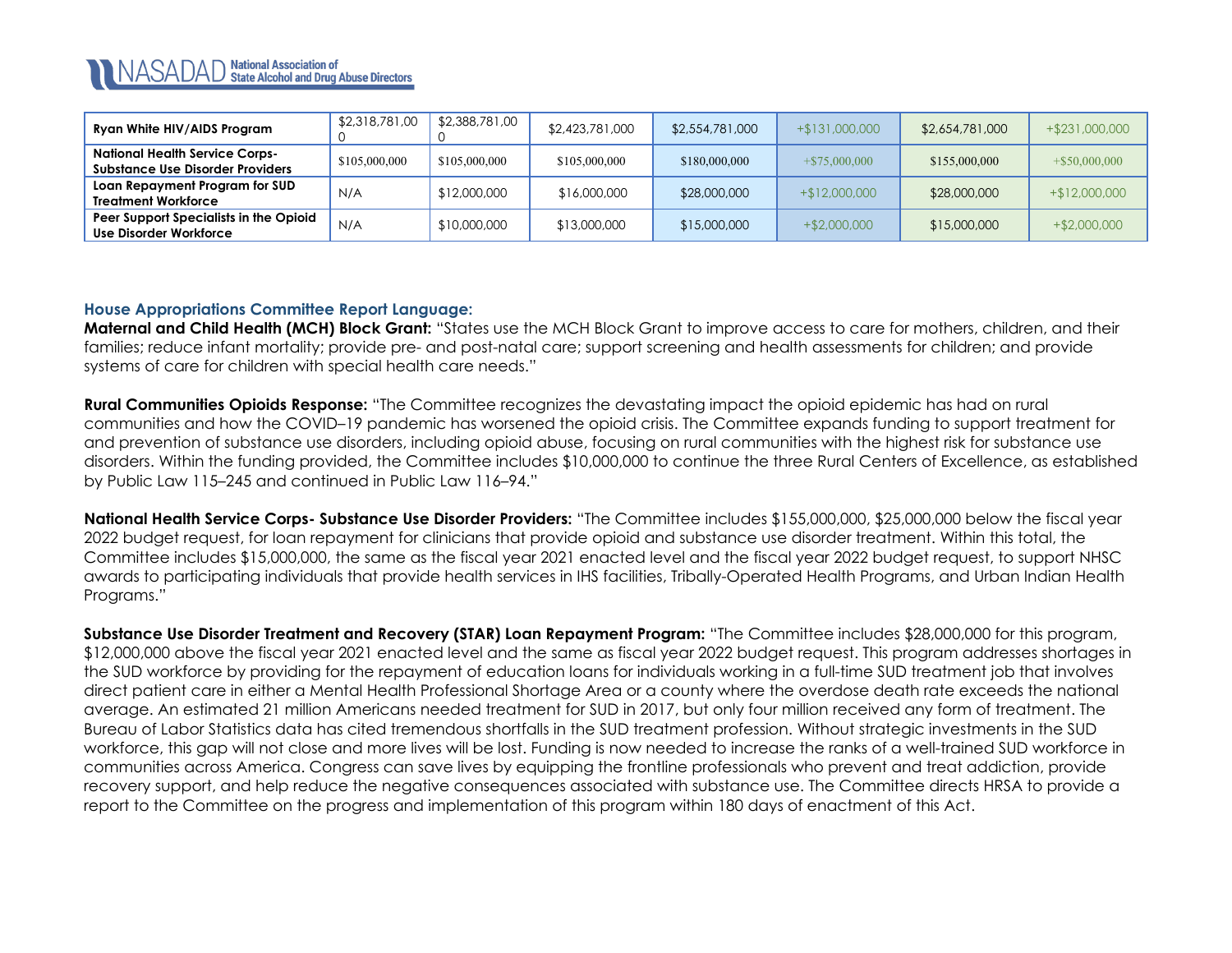**Peer Support Specialists in the Opioid Use Disorder Workforce:** "Within the total for BHWET, the Committee includes \$15,000,000, an increase of \$2,000,000 above the fiscal year 2021 enacted level and the fiscal year 2022 budget request, to fund training, internships, and national certification for mental health and substance abuse peer support specialists to create an advanced peer workforce prepared to work in clinical settings."

### **Congressional Justification Language for HRSA Programs:**

**National Health Service Corps (NHSC):** "The request includes \$180.0 million specifically for loan repayment for clinicians to provide opioid and substance use disorder treatment."

**NHSC Substance Use Disorder (SUD) Workforce LRP:** "Since FY 2018, funding has been appropriated to the NHSC for the express purpose of expanding and improving access to quality opioid and SUD treatment in rural and underserved areas nationwide. The primary purpose of this dedicated funding is to expand the availability of substance use disorder (SUD) treatment providers to include the SUD workforce and categories for outpatient services, including Opioid Treatment Programs, Office-based Opioid Treatment Facilities and Non-opioid Outpatient SUD facilities. The funding supports the recruitment and retention of health professionals needed in underserved areas to provide evidencebased SUD treatment and prevent overdose deaths. Providers receive loan repayment assistance to reduce their educational financial debt in exchange for service at SUD Treatment Facilities. SUD Providers include: · Allopathic/Osteopathic Physicians, Nurse Practitioners, Physician Assistants with Drug Addiction Treatment Act 2000 Waivers · Licensed or certified health professionals providing SUD services; and · Licensed primary care and mental & behavioral health professionals."

| Program                                                                 | FY 2019         | FY 2020         | FY 2021          | <b>President's FY</b><br>2022 Request | FY 2022 vs FY<br>2021 | House FY 22<br><b>Recommendation</b> | House FY 22 vs.<br>FY 2021 |
|-------------------------------------------------------------------------|-----------------|-----------------|------------------|---------------------------------------|-----------------------|--------------------------------------|----------------------------|
| <b>Promoting Safe and Stable Families</b><br>(PSSF)                     | \$438,169,408   | \$437,515,000   | \$427,515,000    | \$451,000,000                         | \$451,000,000         | \$451,000,000                        | $+ $23,485,000$            |
| <b>Regional Partnership Grants</b><br>(RPG), mandatory                  | \$20,000,000    | \$20,000,000    | \$20,000,000     | \$20,000,000                          | Level                 | \$20,000,000                         | Level                      |
| Programs for Children and<br><b>Families</b>                            | \$12,239,225,00 | \$12,876,652,00 | \$13,040,511,000 | \$14,902,760,000                      | $+$ \$1,862,249,000   | \$15,232,981,000                     | +\$2,192,470,000           |
| Child Abuse Prevention and<br><b>Treatment Act (CAPTA) State Grants</b> | \$85,310,000    | \$90,091,000    | \$90,091,000     | \$120,000,000                         | $+$ \$29,909,000      | \$125,000,000                        | $+$ \$34,909,000           |
| Child Welfare Services                                                  | \$268,735,000   | \$268,735,000   | \$268,735,000    | \$275,000,000                         | $+$ \$6,265,000       | \$275,000,000                        | $+$ \$6,265,000            |

#### **Administration for Children and Families (ACF) – Select Programs**

### **House Appropriations Committee Report Language:**

**Promoting Safe and Stable Families:** "The recommendation includes \$30,000,000 for formula grants to States and tribal agencies operating title IV–E programs to develop, enhance, or evaluate Kinship Navigator programs, and \$7,000,000 for Regional Partnership Grants (RPGs), as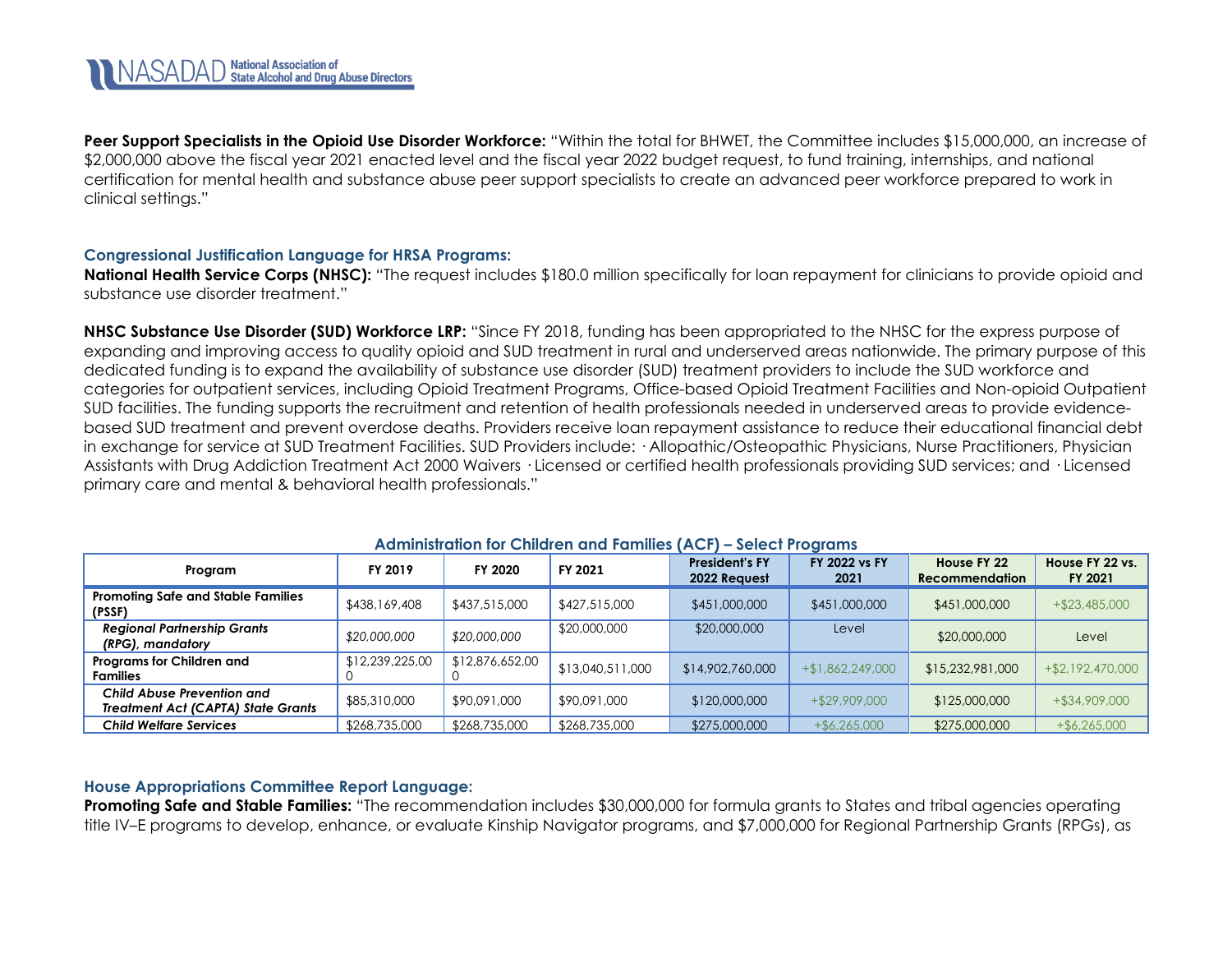requested. In addition, the Committee provides \$9,000,000 for the Prevention Services Clearinghouse and to support evaluation and technical assistance relating to the evaluation of child and family serving programs and services."

<span id="page-32-0"></span>

| Program                                                                          | FY 2019         | FY 2020         | FY 2021         | <b>President's FY</b><br>2022 Request | FY 2022 vs FY<br>2021 | House FY 22<br><b>Recommendation</b> | House FY 22 vs.<br>FY 2021 |  |  |
|----------------------------------------------------------------------------------|-----------------|-----------------|-----------------|---------------------------------------|-----------------------|--------------------------------------|----------------------------|--|--|
| <b>Drug Enforcement Administration</b>                                           | \$2,687,703,000 | \$2,722,295,000 | \$2,796,762,000 | \$2,920,200,000                       | $+ $123,438,000$      | \$2,920,181,000                      | $+ $123,419,000$           |  |  |
| Office of Justice Programs (OJP):<br><b>Research, Evaluation, and Statistics</b> | \$80,000,000    | \$79,000,000    | \$82,000,000    | \$86,000,000                          | $+$ \$4,000,000       | \$95,000,000                         | $+ $13,000,000$            |  |  |
| OJP: State and Local Law Enforcement<br>Assistance                               | \$1,723,000,000 | \$1,892,000,000 | \$1,914,000,000 | \$2,047,500,000                       | $+$ \$133,500,000     | \$3,045,469,000                      | $+ $1,131,469,000$         |  |  |
| <b>Byrne Justice Assistance Grants</b>                                           | \$329,600,000   | \$348,800,000   | \$360,100,000   | \$355,500,000                         | $+$ \$29,500,000      | \$684,469,000                        | +\$324,369,000             |  |  |
| Comprehensive Opioid, Stimulant,<br>and Substance Abuse Program                  | \$157,000,000   | \$180,150,000   | \$185,000,000   | \$190,000,000                         | $+$ \$5,000,000       | \$190,000,000                        | $+$ \$5,000,000            |  |  |
| Drug Courts                                                                      | \$77,000,000    | \$80,000,000    | \$83,000,000    | \$95,000,000                          | $+$12,000,000$        | \$110,000,000                        | $+$ \$27,000,000           |  |  |
| Justice and Mental Health<br><b>Collaboration [MIOTCRA]</b>                      | \$31,000,000    | \$33,000,000    | \$35,000,000    | \$40,000,000                          | $+$ \$5,000,000       | \$45,000,000                         | $+$10,000,000$             |  |  |
| <b>Residential Substance Abuse</b><br><b>Treatment (RSAT)</b>                    | \$30,000,000    | \$31,160,000    | \$34,000,000    | \$35,000,000                          | $+ $1,000,000$        | \$40,000,000                         | $+$ \$6,000,000            |  |  |
| <b>Second Chance Act/Offender</b><br>Reentry                                     | \$88,000,000    | \$90,000,000    | \$100,000,000   | \$125,000,000                         | $+$ \$25,000,000      | \$125,000,000                        | $+$ \$25,000,000           |  |  |
| <b>Veterans Treatment Courts</b>                                                 | \$22,000,000    | \$23,000,000    | \$25,000,000    | \$25,000,000                          | Level                 | \$40,000,000                         | $+ $15,000,000$            |  |  |
| <b>Prescription Drug Monitoring</b>                                              | \$30,000,000    | \$31,000,000    | \$32,000,000    | \$33,000,000                          | $+$ \$1,000,000       | \$33,000,000                         | $+$ \$1,000,000            |  |  |
| <b>Community Oriented Policing</b><br>Systems (COPS)**                           | \$303,500,000   | \$343,000,000   | \$386,000,000   | \$651,000,000                         | $+$ \$265,000,000     | \$450,881,000                        | $+$ \$64,881,000           |  |  |
| Juvenile Justice Programs                                                        | \$287,800,000   | \$320,000,000   | \$346,000,000   | \$796,000,000                         | $+$ \$450,000,000     | \$494,000,000                        | $+$ \$148,000,000          |  |  |

#### **Department of Justice (DOJ) – Select Programs**

### **House Appropriations Committee Report Language:**

**Drug Enforcement Administration:** "The Committee recommends total budget authority of \$2,920,181,000 for Drug Enforcement Administration (DEA) salaries and expenses, of which \$511,659,000 is derived from fees deposited in the Diversion Control Fund, and \$2,408,522,000 is provided by direct appropriation. The recommended appropriation is \$123,419,000 above fiscal year 2021 and equal to the request. The funding sustains core activities at the fiscal year 2021 level, and includes the requested increase of \$4,700,000 to ensure DEA can equip its task force officers with body-worn cameras, and to cover the increased workload resulting from the McGirt v. Oklahoma Supreme Court ruling. In addition, the Committee includes \$3,745,000 and an associated 25 new positions to support DEA's expanded community drug prevention partnerships, Operation Engage."

**Byrne Memorial Justice Assistance Grant (Byrne JAG) Formula program**: "In addition to the carveouts mentioned in the table above. The recommendation includes \$360,100,000 for the Byrne JAG Formula grant program, equal to the fiscal year 2021 level. Funding under this formula program is authorized for law enforcement programs including those that promote data interoperability between disparate law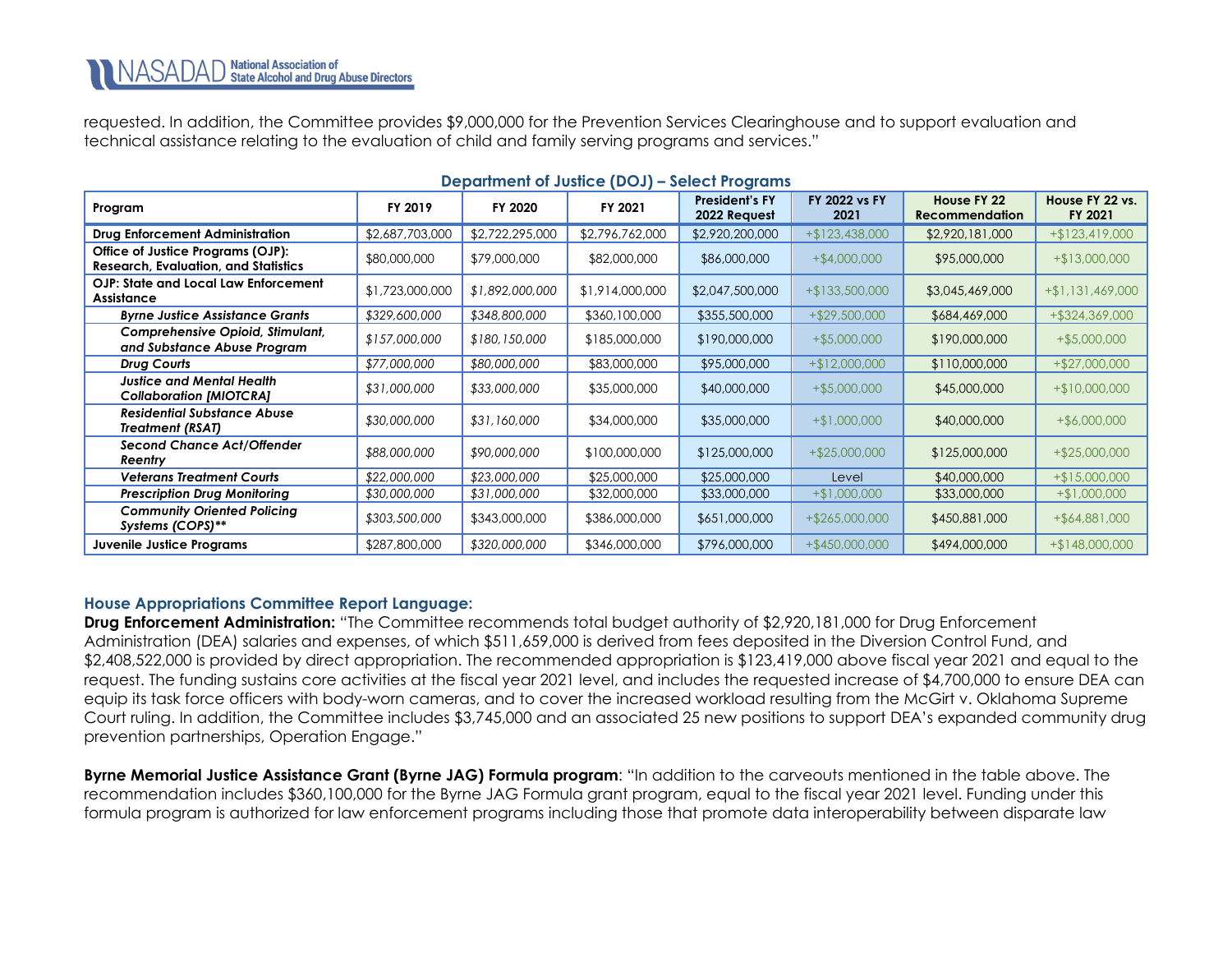enforcement entities; prosecution and court programs; prevention and education programs; corrections programs; drug treatment and enforcement programs; planning, evaluation, and technology improvement programs; and crime victim and witness programs, other than compensation. Use of this funding is broad and flexible to address community needs and fill gaps within State and local criminal justice systems such as strategic planning, research, testing, training, equipment, technical assistance, prevention programs, innovation programs and community partnerships. The Committee would like to reiterate the following allowable uses of Byrne JAG formula grant funding: bodyworn cameras; gun-shot detection technology; law enforcement training including immersive training; newer, more efficient forensics testing tools; reality-based training programs that utilize role-playing and live-action scenarios for law enforcement officers; radio communications to provide secure communications systems; medication-assisted drug treatment; and supporting expungement and record clearing initiatives."

**Justice and Mental Health Collaboration Program:** "The Committee is aware that there is often a correlation between those suffering from mental health disturbances and repeat criminal offenders. The Committee recommends \$45,000,000 for the Justice and Mental Health Collaboration Program. In addition, the Committee recommends that funding levels for grants be commensurate with demonstrated community needs. The Committee commends the Administration's effort to expand partnerships between mental health providers and law enforcement agencies. To increase effective community policing, the Committee encourages the Department to prioritize Byrne JAG applications that establish or continue policing initiatives focused on mental health response. The Committee is concerned about the high rates of re-incarceration among individuals with serious mental illness due to the inadequate management of their illness and encourages the Department to include long-acting injectable anti-psychotic medications as an allowable expense to improve treatment adherence and reduce risk for relapse and re-incarceration.

**Opioid Abuse**: "The recommendation includes \$458,000,000 for programs to reduce opioid abuse, as authorized by the Comprehensive Addiction and Recovery Act of 2016 (CARA; Public Law 114– 198). Within this amount is \$110,000,000 for drug courts; \$45,000,000 for the Mentally Ill Offender Act; \$40,000,000 for Residential Substance Abuse Treatment (RSAT), \$40,000,000 for veterans treatment courts; \$33,000,000 for prescription drug monitoring; and \$190,000,000 for the Comprehensive Opioid Abuse Program (COAP), which includes no less than \$11,000,000 for additional replication sites employing the Law Enforcement Assisted Diversion (LEAD) model, with applicants demonstration a plan for sustainability of LEAD model diversion programs, prioritizing sites with geographic barriers. The Committee recognizes that the COVID–19 pandemic has heightened the need to provide virtual transitional substance abuse and misuse services to individuals who are incarcerated and who struggle with substance abuse issues. By building on and leveraging investments in medication assisted treatment and telehealth services, the Committee supports programs that offer internet-based substance abuse and misuse education, peer coaching and case management. Such programs facilitate a seamless transition from jails to the community and reduce relapse and recidivism. The Committee encourages the Department to support programs at no less than \$10,000,000 that provide comprehensive, virtual transition of care from jails to the community for individuals struggling with substance abuse and misuse challenges. Priority shall be given to under-served and under-resourced communities. The Committee is concerned about the growing epidemic of prescription drug and heroin abuse and its impact on law enforcement, and notes that funds within this account may be used for the implementation of medication-assisted treatment to help maintain abstinence from all opioids and heroin."

### **DOJ Congressional Justification Language:**

**Byrne Justice Assistance Grants:** "In FY 2022, the President's Budget requests \$513.5 million for the Byrne Justice Assistance Grants (JAG) program, an increase of \$29.5 million over the FY 2021 Enacted level. The funding request will support JAG formula awards to state, local, and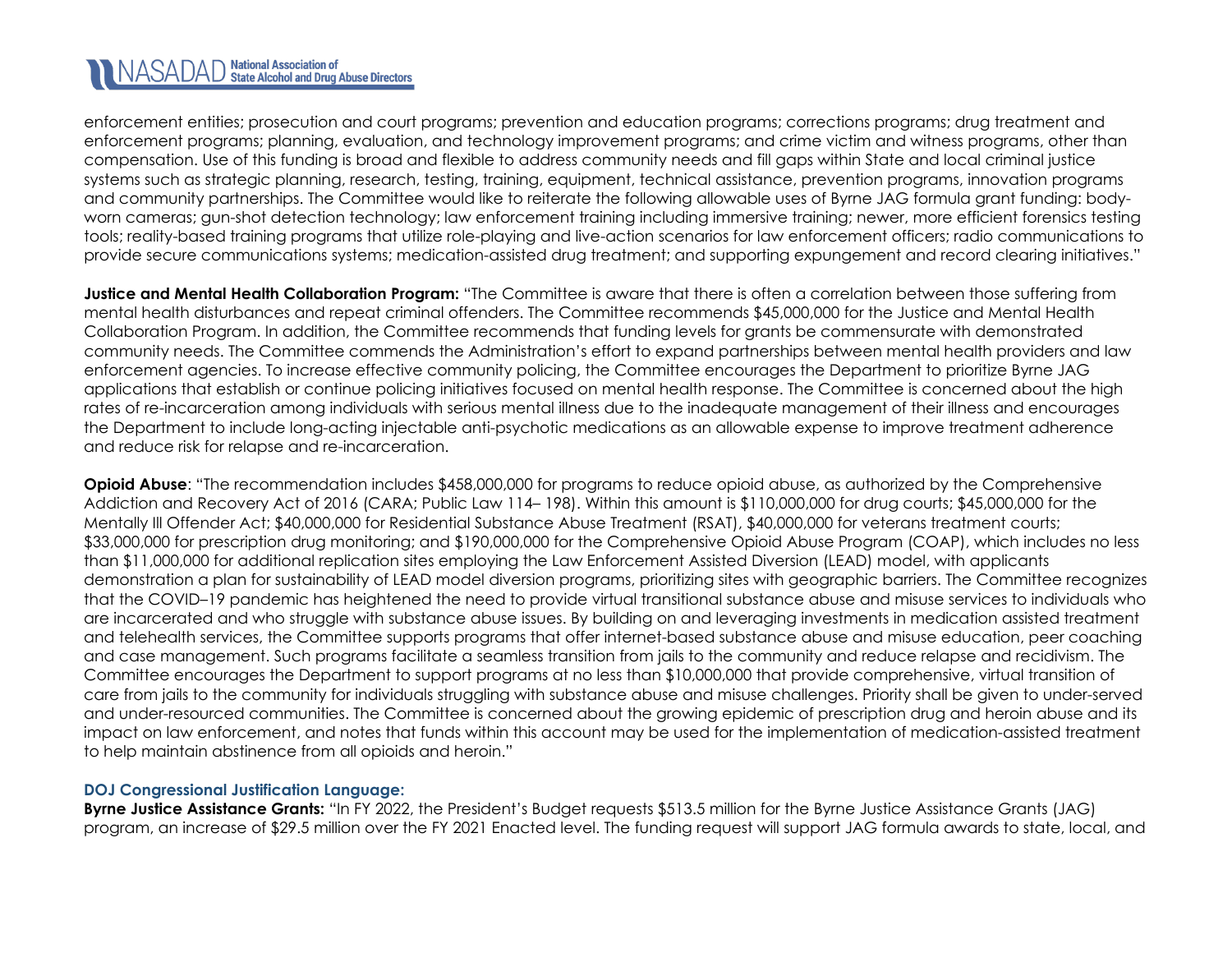tribal governments; establish a new Racial Profiling and De-escalation Training Program; and increase funding for the Capital Case Litigation Initiative."

**Drug Courts:** "The request will support site-based awards to support the development, expansion, and enhancement of adult, juvenile, and family drug court programs at the state, local, and tribal levels. In addition, the funding will support expanded drug courts-related research and evaluation activities as well as training and technical assistance for drug courts personnel."

**Second Chance Act:** "The request will provide additional awards, training, and technical assistance to help state, local, and tribal governments further reduce criminal recidivism and improve other reentry-related outcomes."

<span id="page-34-0"></span>

| Program                                                              | FY 2019       | FY 2020       | FY 2021       | President's FY 2022<br>Request | FY 2022 vs FY 2021 | House FY 22<br><b>Recommendation</b> | House FY 22 vs. FY<br>2021 |
|----------------------------------------------------------------------|---------------|---------------|---------------|--------------------------------|--------------------|--------------------------------------|----------------------------|
| Drug Free Communities (DFC)                                          | \$100,000,000 | \$101,250,000 | \$102,000,000 | \$106,000,000                  | $+$ \$4,000,000    | \$110,000,000                        | $+$ \$8,000,000            |
| High-Intensity Drug Trafficking Area (HIDTA)<br>Program              | \$280,000,000 | \$285,000,000 | \$290,000,000 | \$293,500,000                  | $+$ \$3,500,000    | \$300,000,000                        | $+$10,000,000$             |
| <b>Community-Based Coalition Enhancement</b><br>Grants (CARA Grants) | \$3,000,000   | \$4,000,000   | \$5,000,000   | \$5,200,000                    | $+$ \$200,000      | \$5,200,000                          | $+$ \$200,000              |

### **Office of National Drug Control Policy (ONDCP)**

### **House Appropriations Committee Report Language:**

**Drug-Free Communities and High-Intensity Drug Trafficking Area (HIDTA) Program:** "The HIDTA and DFC grant programs play an important role in combating the nation's opioid epidemic. The Committee notes that ONDCP ensures the HIDTA and DFC programs are equitably managed across Federal, State, and local agencies and with the necessary interagency flexibility to address emerging threats. The Committee supports the President's fiscal year 2022 budget proposal to keep operational control over these programs within ONDCP to maintain the interagency benefits needed to address the opioid crisis."

**HIDTA Program:** "The Committee recommends \$300,000,000 for the HIDTA Program, an increase of \$10,000,000 above fiscal year 2021. The recommendation includes \$3,500,000, as requested, for a new grants management system. The Committee notes the additional funds proposed in the request for auditing services and associated activities to enhance oversight and accountability in the HIDTA program. The Committee will continue to work with ONDCP to ensure the necessary resources are provided to support and oversee this program."